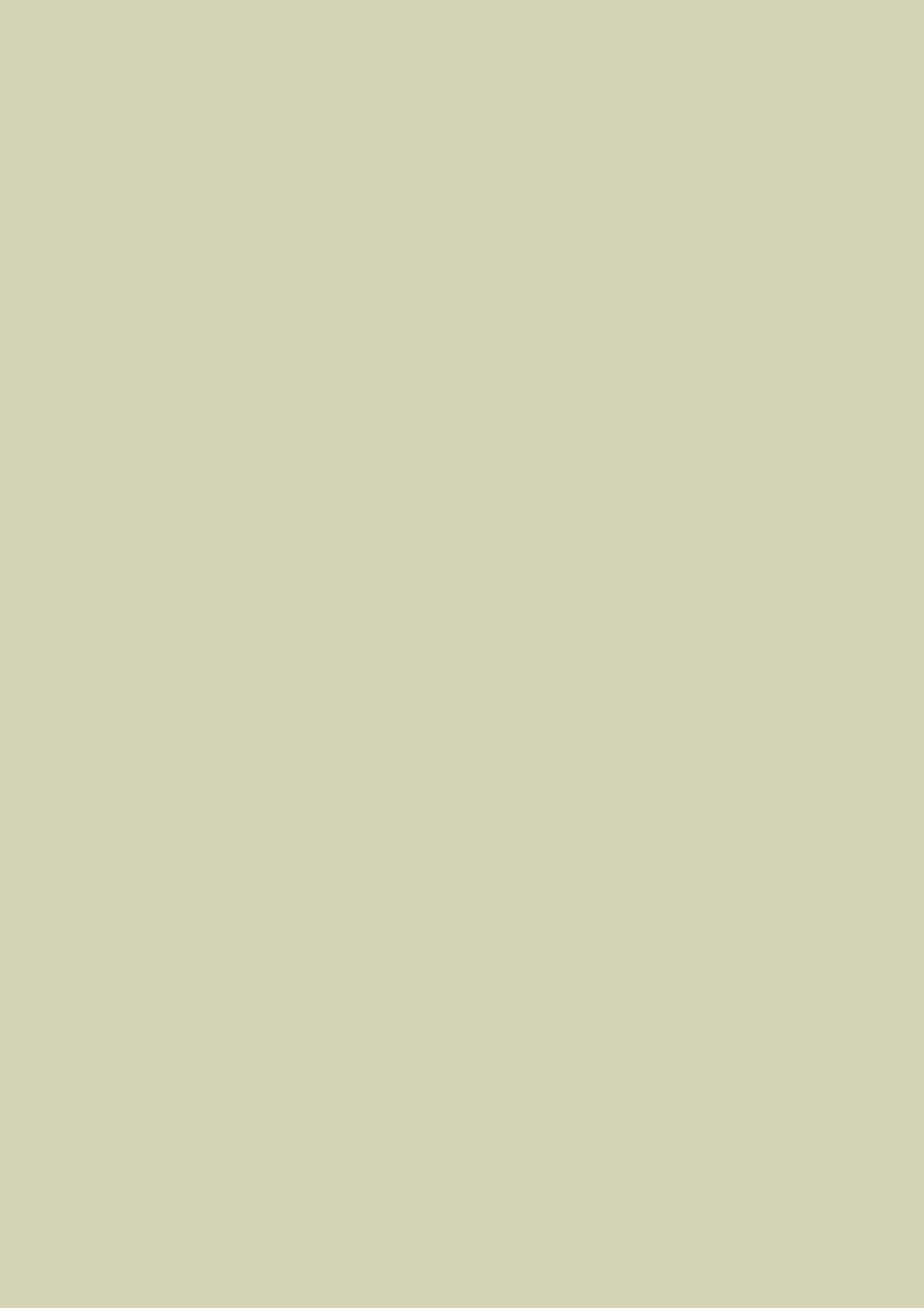

### **PROGRESS REPORT 07**

Enforcement of the OECD Convention on Combating Bribery of Foreign Public Officials

Fritz Heimann and Gillian Dell 18 July 2007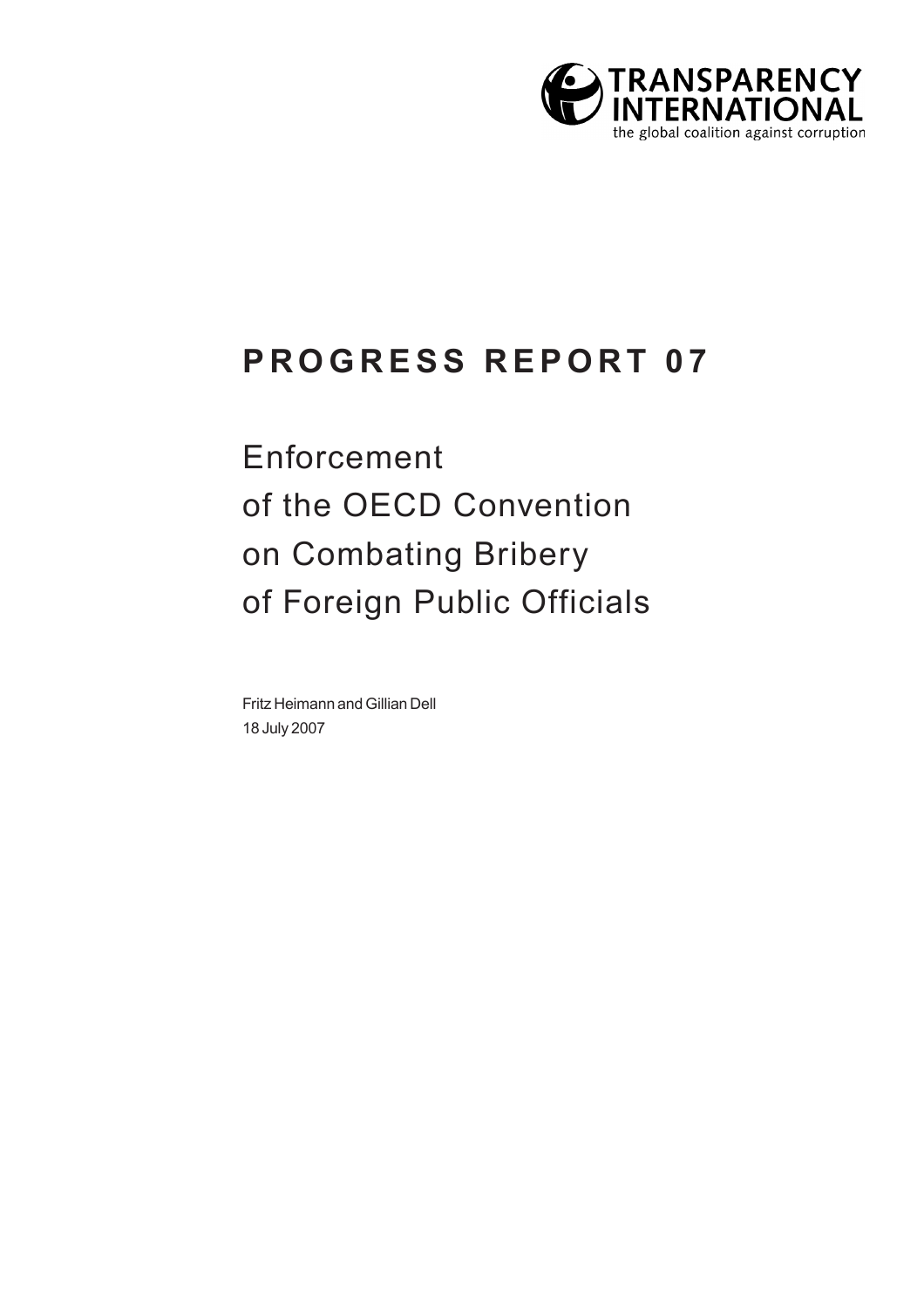#### **ABOUT TRANSPARENCY INTERNATIONAL**



Transparency International (TI) is the civil society organisation leading the global fight against corruption.Through some 90 chapters worldwide and an international secretariat in Berlin, Germany, TI raises awareness of the damaging effects of corruption, and works with partners in government, business and civil society to develop and implement effective measures to tackle it. To read more about Transparency International go to **www.transparency.org**

All material contained in this report was believed to be accurate as of 2007.

Every effort has been made to verify the information contained herein, including allegations. Nevertheless, Transparency International does not accept responsibility for the consequences of the use of this information for other purposes or in other contexts.

© 2007 Transparency International

Transparency International Secretariat Alt Moabit 96 10559 Berlin – Germany www.transparency.org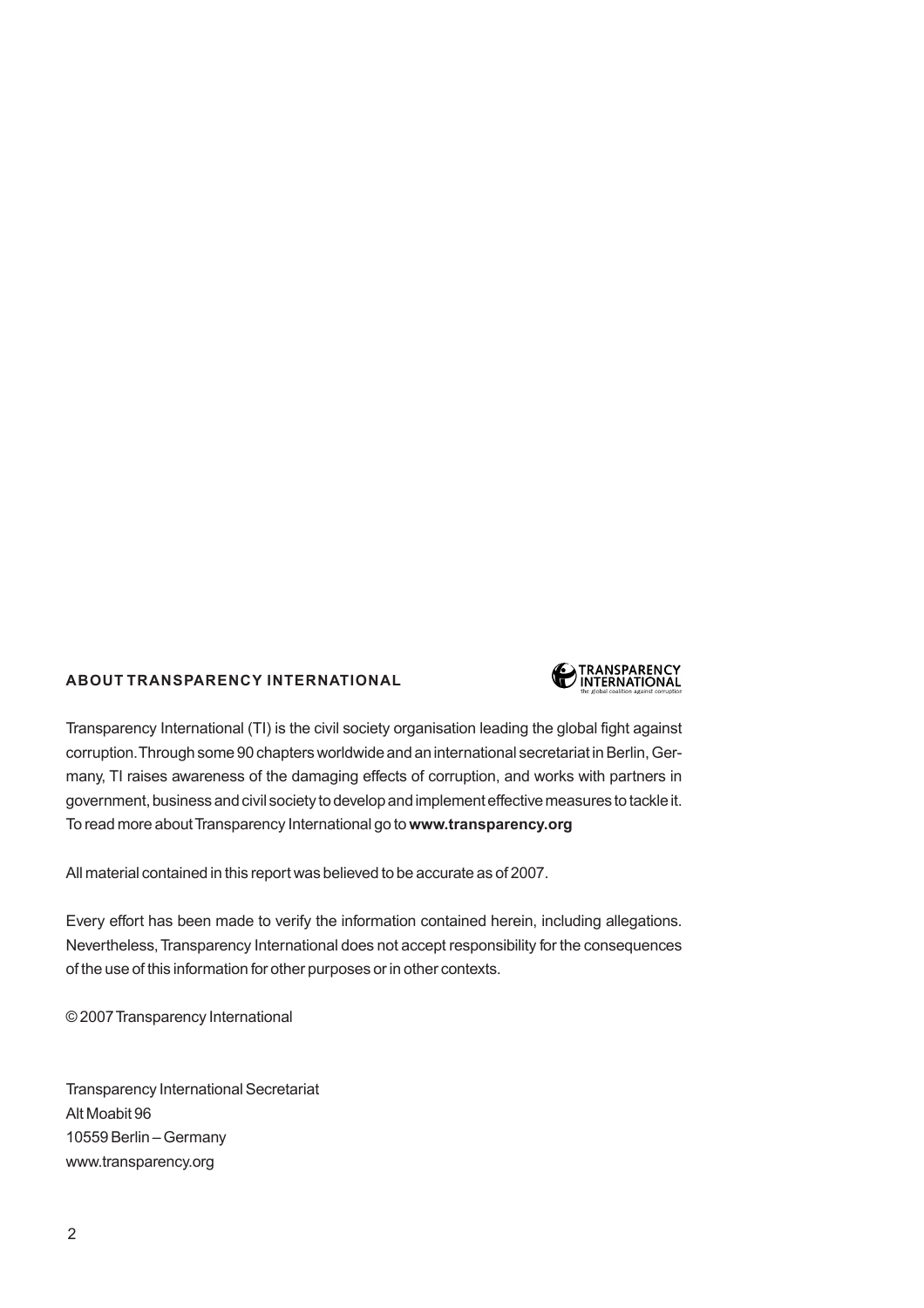### **TABLE OF CONTENTS**

|                                                                       | Page             |
|-----------------------------------------------------------------------|------------------|
| <b>INTRODUCTION</b>                                                   | 4                |
| Table of foreign bribery prosecutions and investigations              | 5                |
| <b>OVERVIEW</b><br>Ι.                                                 | 6                |
| <b>II. FOREIGN BRIBERY PROSECUTIONS AND INVESTIGATIONS</b>            | 7                |
| A. Prosecutions                                                       | 7                |
| B. Investigations                                                     | 8                |
| III. FACTORS AFFECTING ENFORCEMENT                                    | $\boldsymbol{9}$ |
| A. Political control over enforcement                                 | $9\,$            |
| B. Organisation of enforcement                                        | 11               |
| C. Available resources                                                | 13               |
| D. Statutory and other legal inadequacies                             | 15               |
| E. Complaint procedure                                                | 17               |
| Whistleblower protection<br>E.                                        | 19               |
| G. Public awareness                                                   | 21               |
| H. Public access to information about enforcement                     | 23               |
| Accounting and auditing requirements<br>I.                            | 25               |
| Private sector efforts<br>J.                                          | 27               |
| <b>IV. MULTINATIONAL CASES</b>                                        | 29               |
| TI RECOMMENDATIONS TO INCREASE ENFORCEMENT<br>V.                      | 35               |
| A. Need for continuing strong OECD monitoring programme               | 35               |
| B. Overcoming consequences of termination of Al Yamamah investigation | 35               |
| C. Identifying obstacles to enforcement                               | 36               |
| D. Securing public attention and civil society participation          | 37               |
| E. Other issues                                                       | 37               |
| <b>Acknowledgements</b>                                               | 39               |

#### **IV. APPENDICES** Appendix A List of experts from TI national chapters **Appendix A List of experts** 42 **Appendix B** TI questionnaire 45

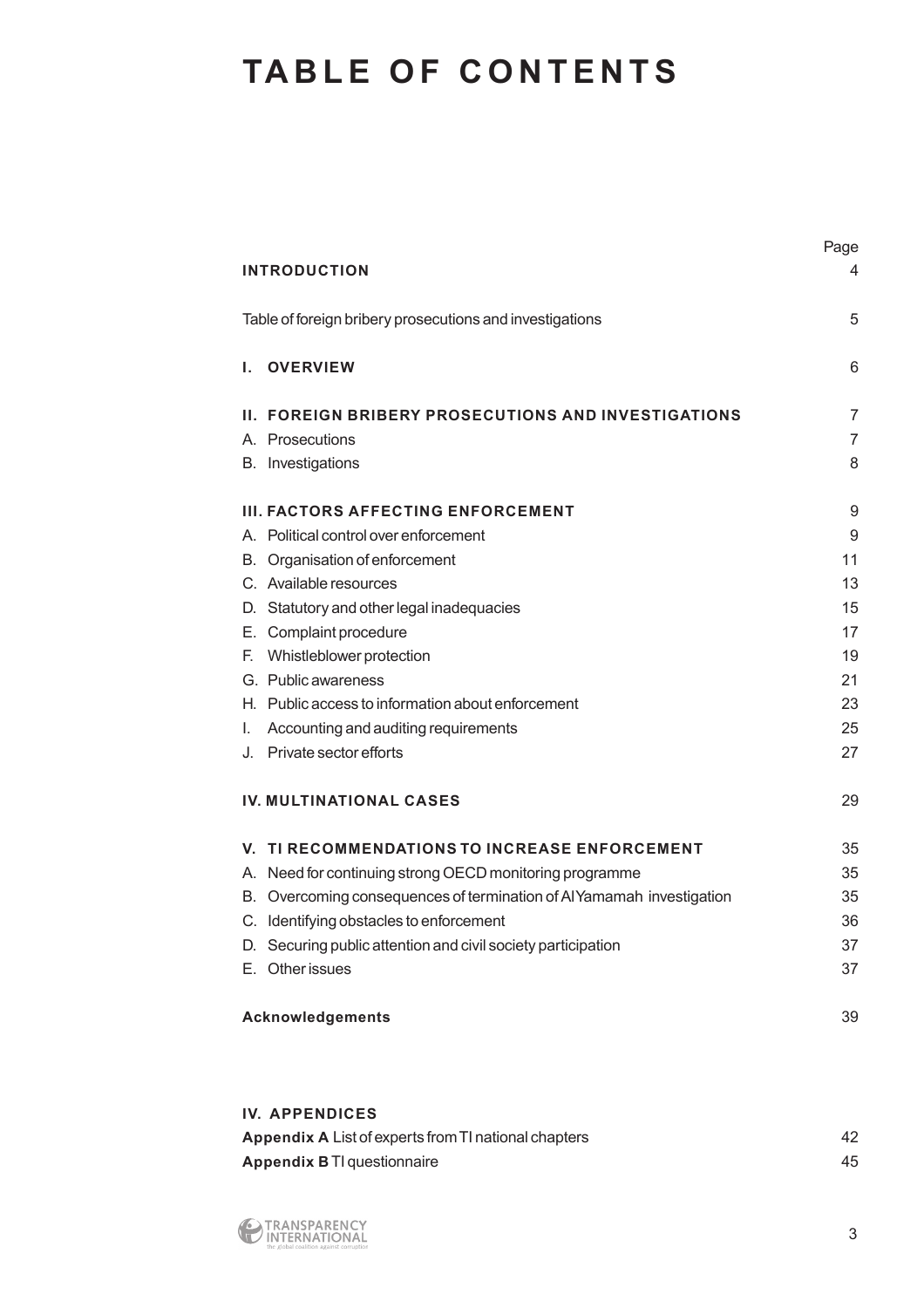# **INTRODUCTION**

This is the third progress report on the enforcement of the OECD Convention on Combating Bribery of Foreign Public Officials prepared by Transparency International (TI), the global coalition against corruption. It examines the enforcement performance of 34 of the 37 countries that have ratified the OECD Anti-Bribery Convention.The first report was issued in March 2005, covering 24 countries; the second in June 2006, covering 31 countries.TI's progress reports are intended to provide an annual assessment of government enforcement.Enforcement of the OECD Convention is crucially important to the fight against international corruption. Most major multinational companies have their headquarters in signatory states and effective enforcement would significantly reduce the supply side of international corruption.

The report is based on information provided by TI national experts in each country, who are highly qualified professionals selected by TI national chapters (Appendix A lists TI experts and their qualifications.) They responded to a questionnaire (Appendix B), after consulting with government officials and other knowledgeable persons in their country. They were aided in their work by the valuable Phase I and Phase II country reports prepared by the OECD Working Group on Bribery in the course of its reviews of government compliance with the convention.**<sup>1</sup>** There are three new countries (Brazil, Chile and Slovenia) covered in this report that were not included last year.

The following table lists foreign bribery prosecutions and investigations for the 34 participating countries.Section I summarises the key findings and recommendations of the TI report.Section II analyses data on national enforcement. Section III assesses factors affecting enforcement. Section IV provides examples of cases involving multinational companies; these examples are included for the first time this year. Section V provides TI's recommendations for increasing enforcement.

**1** The published reports can be found at: http://www.oecd.org/document/24/0,2340,en\_2649\_34859\_1933144\_1\_1\_1\_1,00.html

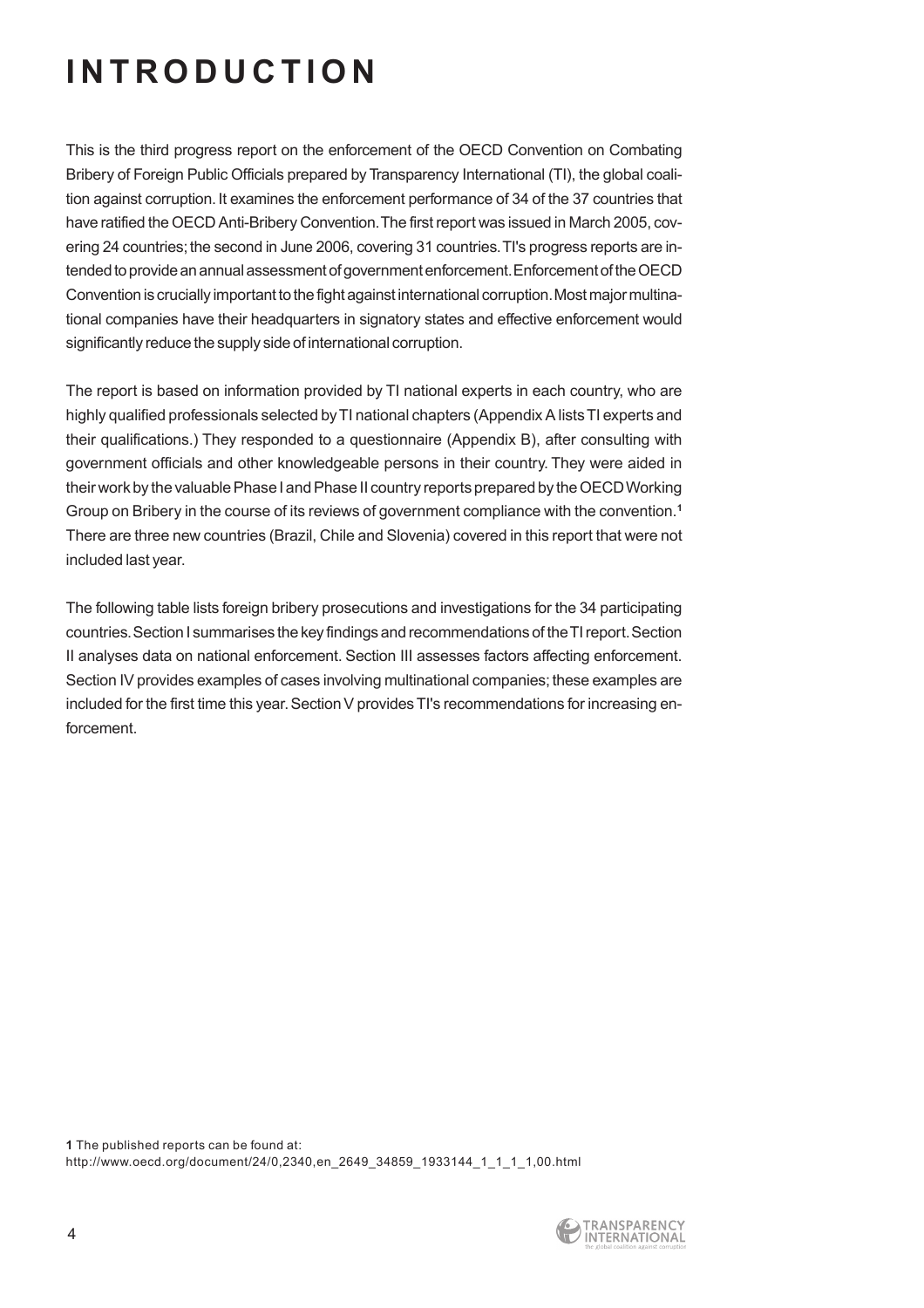# Foreign bribery prosecutions and investigations

| Country              | <b>Prosecutions</b> |                          | Investigations   |                | <b>Share of World Exports</b> |
|----------------------|---------------------|--------------------------|------------------|----------------|-------------------------------|
|                      | 2007                | 2006                     | 2007             | 2006           | % for 2006                    |
|                      |                     |                          |                  |                | Source: OECD/IMF (2006 data)  |
| Argentina            | $\mathsf{O}\xspace$ | $\mathsf 0$              | $\mathbf 0$      | 0              | 0.35                          |
| Australia            | $\mathsf{O}\xspace$ | $\mathbf 0$              | $4(1)$ **        | $\overline{3}$ | 1.08                          |
| Austria              | $\mathsf{O}\xspace$ | u                        | $\mathbf 0$      | 0              | 1.26                          |
| Belgium              | $4*$                | 3                        | some             | $\mathsf 0$    | 2.36                          |
| <b>Brazil</b>        | $\mathbf 0$         | $\blacksquare$           | $\mathbf 0$      | $\frac{1}{2}$  | 1.07                          |
| <b>Bulgaria</b>      | 3                   | $\,$ 3 $\,$              | $\overline{2}$   | 0              | 0.14                          |
| Canada               | $\mathbf{1}$        | $\overline{1}$           | some             | u              | 3.16                          |
| Chile                | $\mathsf{O}\xspace$ | $\blacksquare$           | 0                | $\blacksquare$ | 0.38                          |
| Czech Rep.           | $\mathsf{O}\xspace$ | $\mathsf{O}\xspace$      | $\mathbf 0$      | $\mathsf 0$    | 0.73                          |
| Denmark              | $\mathbf{1}$        | $\overline{1}$           | $21(21)$ **      | $21(21)$ **    | 0.97                          |
| Estonia              | $\mathbf 0$         | $\mathbf 0$              | 0                | $\mathbf 0$    | 0.09                          |
| Finland              | $\mathbf 0$         | $\mathbf 0$              | $\mathbf{1}$     | $\mathbf{1}$   | 0.64                          |
| France               | 9                   | 8                        | u                | u              | 4.09                          |
| Germany              | $4+$                | 3                        | $83 + (63)^{**}$ | 43 $(21)$ **   | 8.87                          |
| Greece               | u                   | $\mathbf 0$              | u                | <b>u</b>       | 0.39                          |
| Hungary              | 18                  | 18                       | 27               | 26             | 0.60                          |
| Ireland              | u                   | $\mathsf{u}$             | $3(3)^{**}$      | u              | 1.20                          |
| Italy                | $\overline{2}$      | 1                        | $\mathbf{1}$     | $\mathbf{1}$   | 3.53                          |
| Japan                | $\mathbf{1}$        | $\mathsf{O}\xspace$      | u                | u              | 4.78                          |
| Korea (South)        | 5                   | 5                        | $\overline{2}$   | 0              | 2.62                          |
| Mexico               | $\mathbf 0$         | $\mathsf{O}\xspace$      | $\mathbf{1}$     | $\mathsf 0$    | 1.82                          |
| Netherlands          | $10(8)$ **          | $\mathsf 0$              | 8                | 0              | 3.35                          |
| New Zealand          | $\mathbf 0$         | $\mathsf{O}\xspace$      | $2(2)$ **        | $\mathbf 0$    | 0.21                          |
| Norway               | $\overline{2}$      | $\overline{2}$           | u                | u              | 1.06                          |
| Poland               | $\mathsf{O}\xspace$ | U                        | $\mathsf 0$      | u              | 0.94                          |
| Portugal             | $\mathsf{O}\xspace$ | $\mathbf 0$              | $\overline{2}$   | $\overline{2}$ | 0.41                          |
| Slovak Rep.          | $\mathbf 0$         | $\mathsf 0$              | 0                | $1(1)^{**}$    | 0.32                          |
| Slovenia             | $\mathbf 0$         | $\overline{\phantom{0}}$ | $\mathbf 0$      |                | 0.18                          |
| Spain                | $\overline{2}$      | $\overline{2}$           | $\mathbf{1}$     | u              | 2.18                          |
| Sweden               | $\overline{1}$      | $\mathbf{1}$             | $14(12)$ **      | $12(12)$ **    | 1.35                          |
| Switzerland          | $\mathbf{1}$        | $\mathbf{1}$             | $23(17)$ **      | 4              | 1.33                          |
| Turkey               | $\mathsf 0$         | 0                        | 0                | $\mathsf 0$    | 0.77                          |
| United Kingdom       | $\mathbf 0$         | $\mathbf 0$              | 15               | $\overline{4}$ | 4.64                          |
| <b>United States</b> | 67                  | 50                       | 60               | 55             | 9.99                          |

\* The Belgian authorities are also prosecuting 6 cases referred to them by OLAF and 1 NATO case

\*\* Numbers in brackets indicate number of Oil for Food cases included in the total number

u Information unavailable

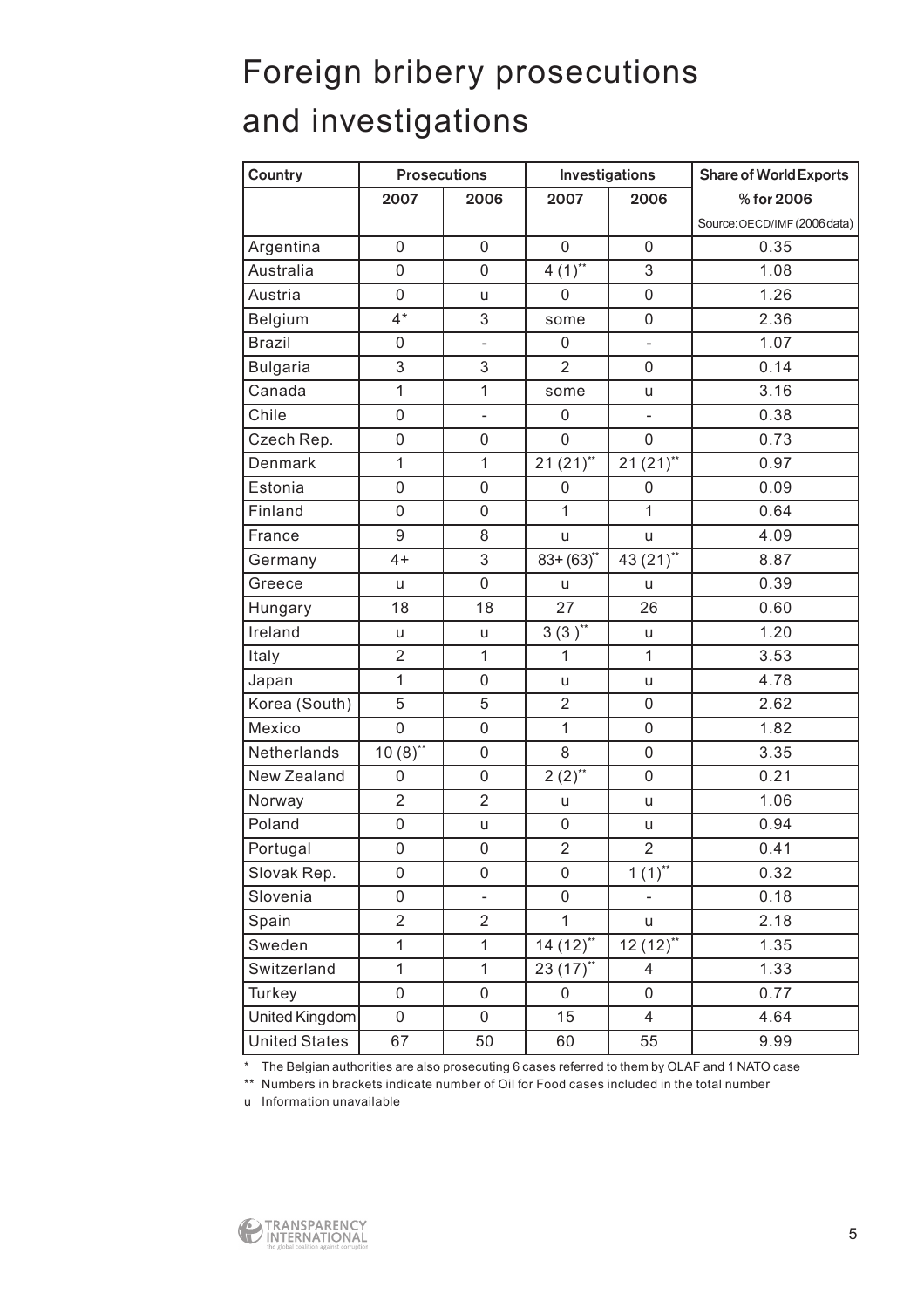# **I. OVERVIEW**

#### **CONVENTION IS AT CROSSROADS**

Eight years after the convention entered into force, its success is not yet assured.There is now significant enforcement<sup>2</sup> in fourteen countries, compared to twelve in the 2006 report and eight in the 2005 report. However, there has been little or no enforcement in twenty countries, demonstrating a serious lack of political commitment by over half of the signatories.

- **Countries with significant enforcement:** Belgium, Bulgaria, Denmark, France, Germany, Hungary, Italy, Korea, the Netherlands, Norway, Spain, Sweden, Switzerland, and the United States.
- **Countries with no prosecutions:** Argentina, Australia, Austria, Brazil, Chile, Czech Republic, Estonia, Finland, Greece, Iceland, Ireland, Mexico, New Zealand, Poland, Portugal, Slovak Republic, Slovenia and the United Kingdom.
- **Status of major exporters:** There is now significant enforcement in five of the largest exporters: France, Germany, Italy, the United States and the Netherlands, the first four of which have prosecutions against major multinational companies.However, there have been no significant prosecutions in three other major exporters: Japan, the United Kingdom, and Canada. Because the convention is based on a collective commitment to end foreign bribery, until all the major exporters play by the same rules, the success of the convention remains in doubt.
- **Al Yamamah termination presents serious threat:** The termination by the United Kingdom of the investigation of bribery allegations against BAE Systems on the Al Yamamah arms project in Saudi Arabia presents a serious threat to the convention. The UK government's assertion that national security concerns overrode the commitment to prosecute foreign bribery opens a dangerous loophole that other parties could assert when investigations may offend powerful officials in important countries.
- TI experts report that there have been improvements in enforcement systems in fourteen countries.

#### **RECOMMENDATIONS**

- It is essential to continue a vigorous monitoring programme, including country visits, until there is active enforcement by all signatories.
- A much higher level of enforcement will be needed before the critical criterion for success widespread recognition by international business that foreign bribery is no longer acceptable – will be achieved.
- OECD must begin to utilise stronger measures to ensure compliance by governments that have not shown the political will to prosecute foreign bribery.
- Prompt action by the UK government, and if necessary by OECD, is required to overcome the dangerous precedent effects of the Al Yamamah termination.

**2** "Significant enforcement" is defined based on the number and importance of prosecutions and investigations, taking into account the size of the country's exports. This definition recognises country differences in size of export business and differences in the importance of the cases. Investigations are important as the initial step toward prosecutions. However, the number of investigations is important only if they lead to prosecutions.

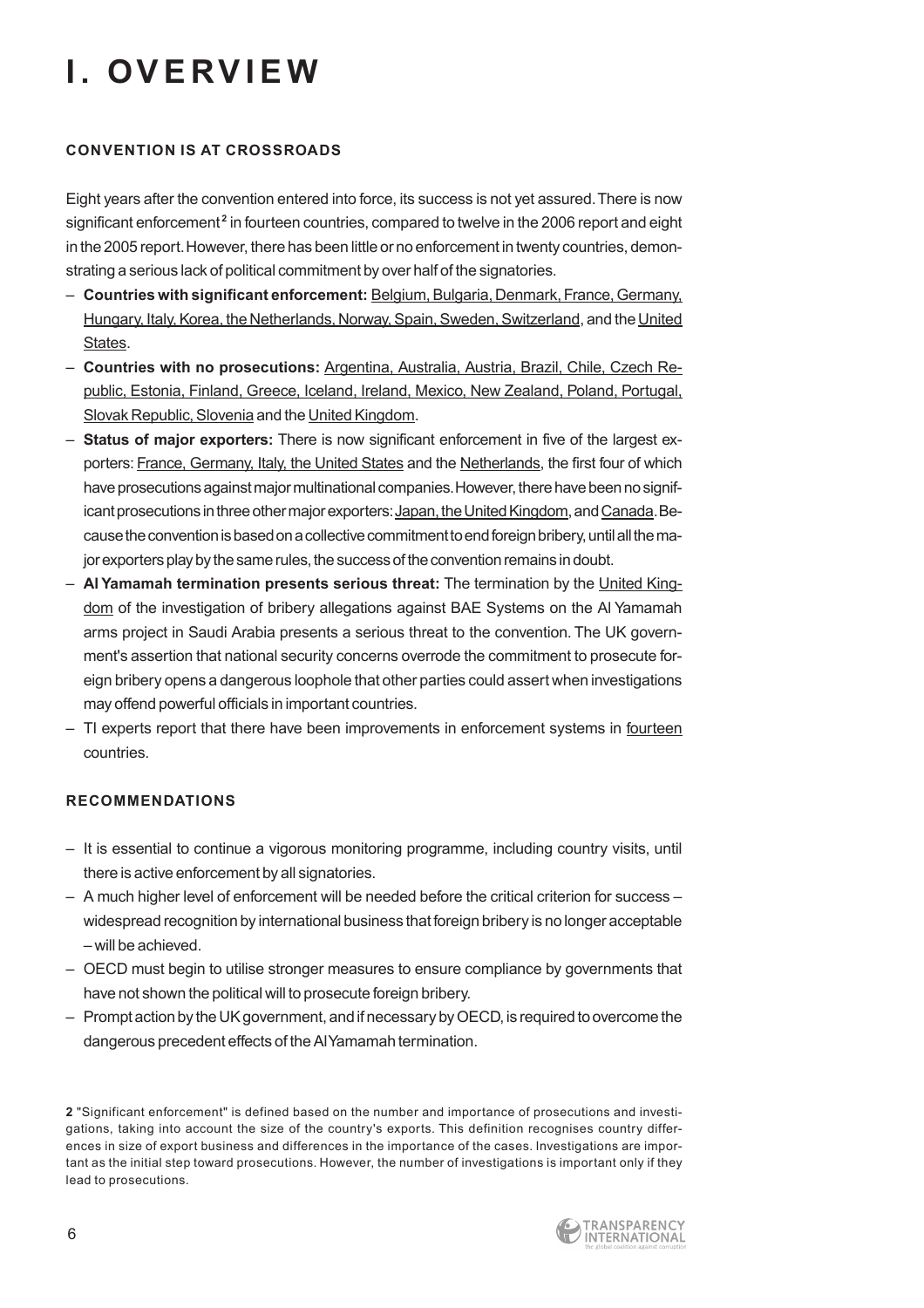# **II. FOREIGN BRIBERY PROSECUTIONS AND INVESTIGATIONS**

### A. Prosecutions

Foreign bribery prosecutions **<sup>3</sup>** have been brought in sixteen out of thirty-four countries.This includes the fourteen countries with significant enforcement listed in the overview plus Canada and Japan, which each has one minor prosecution.

- **Prosecutions involving major multinationals:** Seven countries have brought major cases involving multinational companies.These are:Denmark, France, Germany, Italy, Norway, Spain, and the United States.
- **Multiple prosecutions:** The number of countries where more than one case has been brought has increased from nine to eleven: Belgium, Bulgaria, France, Germany, Hungary, Italy, Korea, the Netherlands, Norway, Spain, and the United States.
- **No prosecutions:** In fifteen of thirty-four countries there have been no reported foreign bribery prosecutions, compared with fourteen of thirty-one countries last year: Argentina, Australia, Austria, Brazil, Chile, Czech Republic, Estonia, Finland, Mexico, New Zealand, Poland, Portugal, Slovak Republic, Slovenia and the United Kingdom.
- **No information available:** Greece, Ireland and Turkey.

**3** TI's questionnaire uses a broad definition to include all prosecutions relating to bribery of foreign public officials, whether brought under laws dealing with corruption or under other laws, such as laws dealing with fraud, money laundering, tax evasion, or accounting violations. The number of prosecutions reported is subject to some uncertainty, because many countries do not publish information on foreign bribery prosecutions and the information was obtained from contacts with government and other sources.

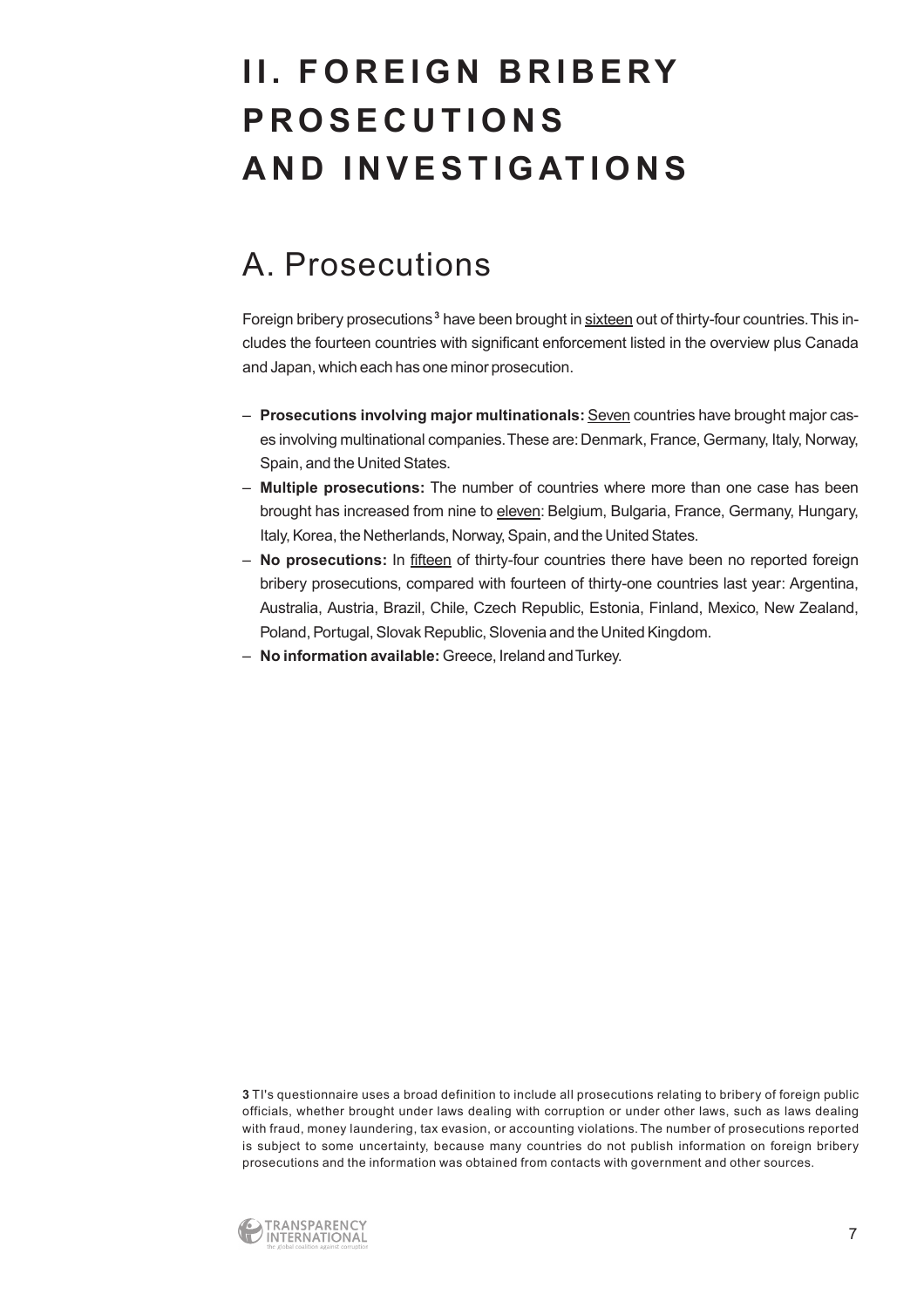# B. Investigations

Foreign bribery investigations**<sup>4</sup>** were conducted in twenty countries of thirty-four as compared with seventeen countries of thirty-one last year. The countries conducting investigations are: Australia, Belgium, Bulgaria, Canada, Denmark, Finland, Germany, Hungary, Ireland, Italy, Korea, Mexico, the Netherlands, New Zealand, Portugal, Spain, Sweden, Switzerland, the United Kingdom and the United States.

- **Increased investigations:** In nine of these countries, the number of investigations has gone up, with substantial increases in Germany, Hungary, the Netherlands, Switzerland and the United Kingdom.
- **No investigations:** There are nine countries where no foreign bribery investigations were reported:Argentina, Austria, Brazil, Chile, Czech Republic, Estonia, Poland, Slovak Republic and Slovenia.
- **No information available:** In an additional five countries there is no data available on investigations:France, Greece, Japan, Norway and Turkey.

**4** Reliable information about investigations is harder to obtain than about prosecutions. Governments generally do not disclose ongoing investigations. Information about investigations is available through lawyers, the media and from public disclosure by companies under investigation.The number of investigations is also subject to some uncertainty because in some countries there is no clear line between formal investigations and preliminary inquiries. The numbers reported reflect the judgment of TI's experts.

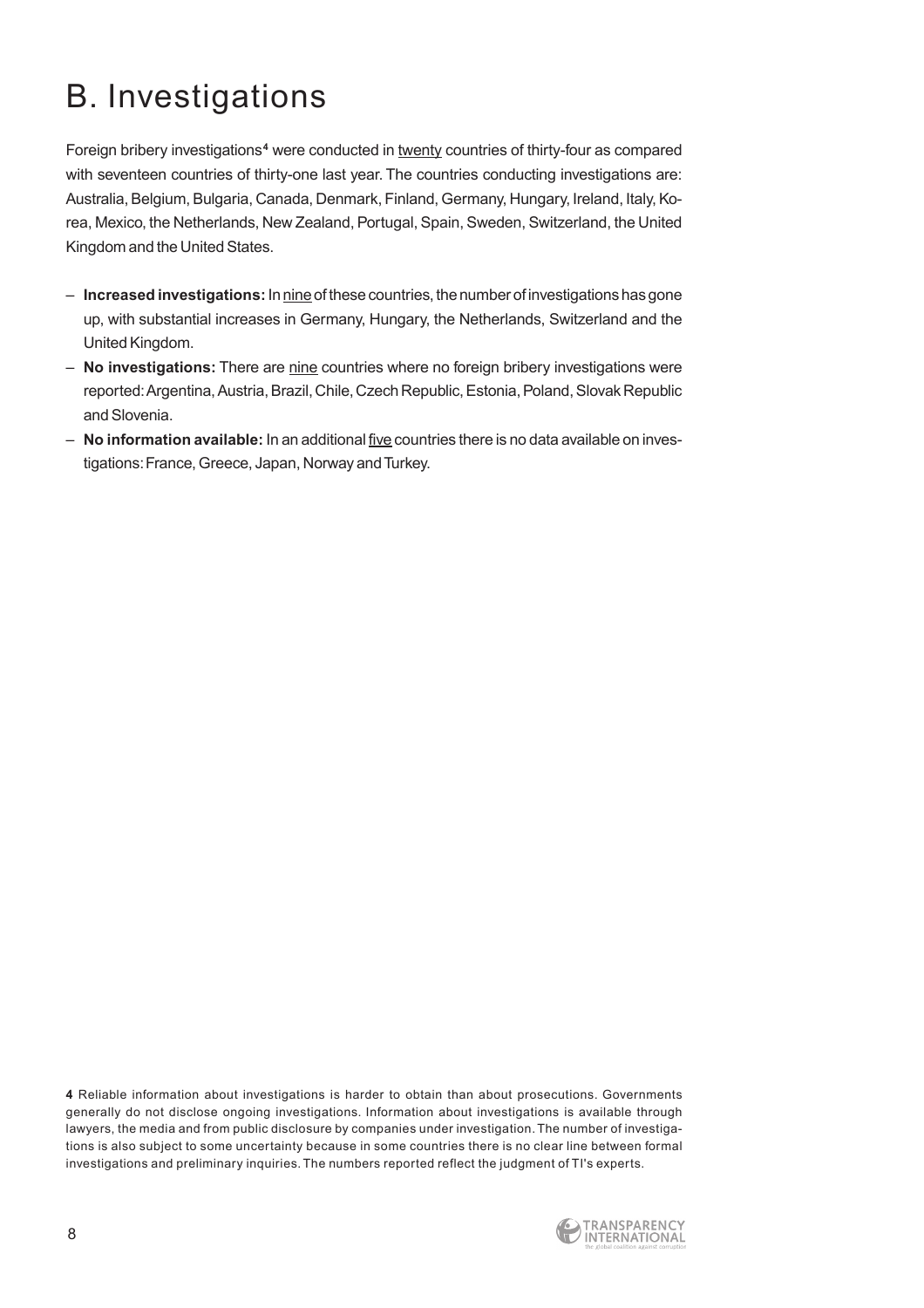# **III. FACTORS AFFECTING ENFORCEMENT**

The TI country experts were asked a range of questions about factors that are important to the conduct of effective enforcement. The following summaries of the responses indicate current status and also, as far as possible, indicate trends.

Although they have made some improvements, two of the world's leading exporters, the United Kingdom and Japan, have failed to correct major flaws in their legal and enforcement systems. In a large number of other countries experts report multiple problems, with the least progress in Ireland, Portugal and Turkey.

### A. Political control over enforcement

This year's report contained a question concerning political control over the enforcement process which had not been in previous reports.This was prompted by the UK termination of the investigation of the Al Yamamah case.

#### **Article 5 of the OECD Convention states:**

'Investigation and prosecution of the bribery of a foreign public official shall be subject to the applicable rules and principles of each Party.They shall not be influenced by considerations of national economic interest, the potential effect upon relations with another State or the identity of the natural or legal persons involved.'

A number of the TI experts found that there was some evidence of political control over enforcement in their country.

#### **SELECTED COMMENTS FROM TI EXPERTS**

The **Austrian** expert noted that the right of the Minister of Justice to give directives directly to prosecutors is a very powerful legal instrument by which the Minister can stop prosecution of specific cases. Separation of the Minister or the political level respectively from prosecution decisions should be required.

The **Belgian** expert noted the OECD's expressed worries, based on known national bribery cases, that "external economic pressure" is taken into account by the courts for the weighing of the cases brought before them. However, the expert notes that on an informal basis, a political intervention to stop or suspend an investigation, in a very fractioned political environment, would be hard to imagine. The police force and judicial organs seem to be immune against informal interventions.On a formal basis, the Minister of Justice has the power to make a "positive injunc-

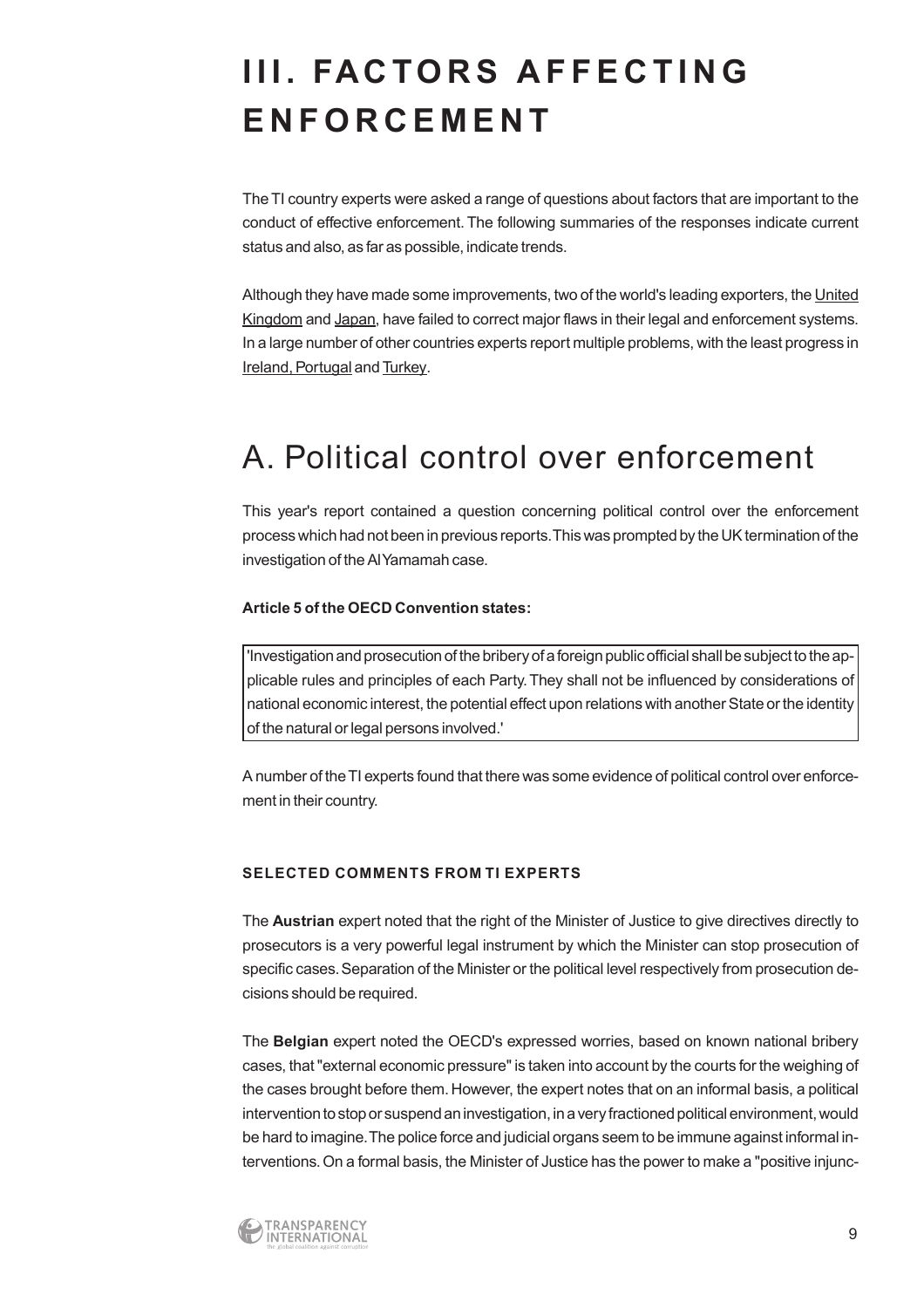tion", i.e. to require prosecutors to initiate or continue an enforcement action, but this is rarely done, the instructing judges and magistrates having the right to decide over the "opportunity" of prosecution. Constitutionally, the Minister of Justice has no power to make a "negative injunction" to magistrates or judges.

In **Brazil**, the TI expert notes that the ministry responsible for enforcement is independent of the executive.

According to the TI expert in **Canada**, law enforcement agencies in Canada have the responsibility for the laying of charges against an accused. In this respect, the Royal Canadian Mounted Police (RCMP) the principal investigatory agency with respect to foreign bribery, operates independently from Parliament and is not subject to political influence in its determination of which cases it will investigate and when it will lay charges.

The TI expert in the **Czech Republic** reports that some on-going investigations or prosecutions of alleged domestic crimes committed by members of the Czech political and entrepreneurial elite may have been influenced by politicians.

In **Hungary**, the TI expert notes that prosecutors of the Prosecution Service of Hungary are independent from the government.

In **New Zealand** concerns were raised by the lead examiners in the October 2006 Phase 2 report about the possible influence of Article 5 factors regarding the decision by law enforcement authorities not to investigate a significant Oil-for-Food related matter. According to the New Zealand expert, anecdotal evidence suggests that bribery of foreign officials is not particularly uncommon, but has been rationalised as a necessary means of doing business.The deficiencies or obstacles to enforcement have to do with an apparent lack of courage and will to get to grips with the issue both in legal and ethical senses.There seems to be an attitude which abhors the idea of bribery and corruption of officials within New Zealand, but accepts a different or lower standard with respect to bribery and corruption offshore.

The **Portuguese**TI expert reports that one of the investigators interviewed stated that he knew a case in which political interference was felt in violation of Article 5 of the convention, but he did not provide any details.The Phase 2 report on Portugal noted that in one specific case of alleged foreign bribery no investigative activities had been initiated despite the fact that numerous sources outside of Portugal, including an international organisation, foreign public institutions, civil society and the media had reported the allegations.

The TI expert in **Spain** notes that termination of a prosecution by political decision-makers is impossible.

According to the TI expert in **Turkey**, government influence on investigations or prosecution was said to have occurred in several cases on different matters last year.However, they have not heard of any incident relating to investigation of foreign bribery.

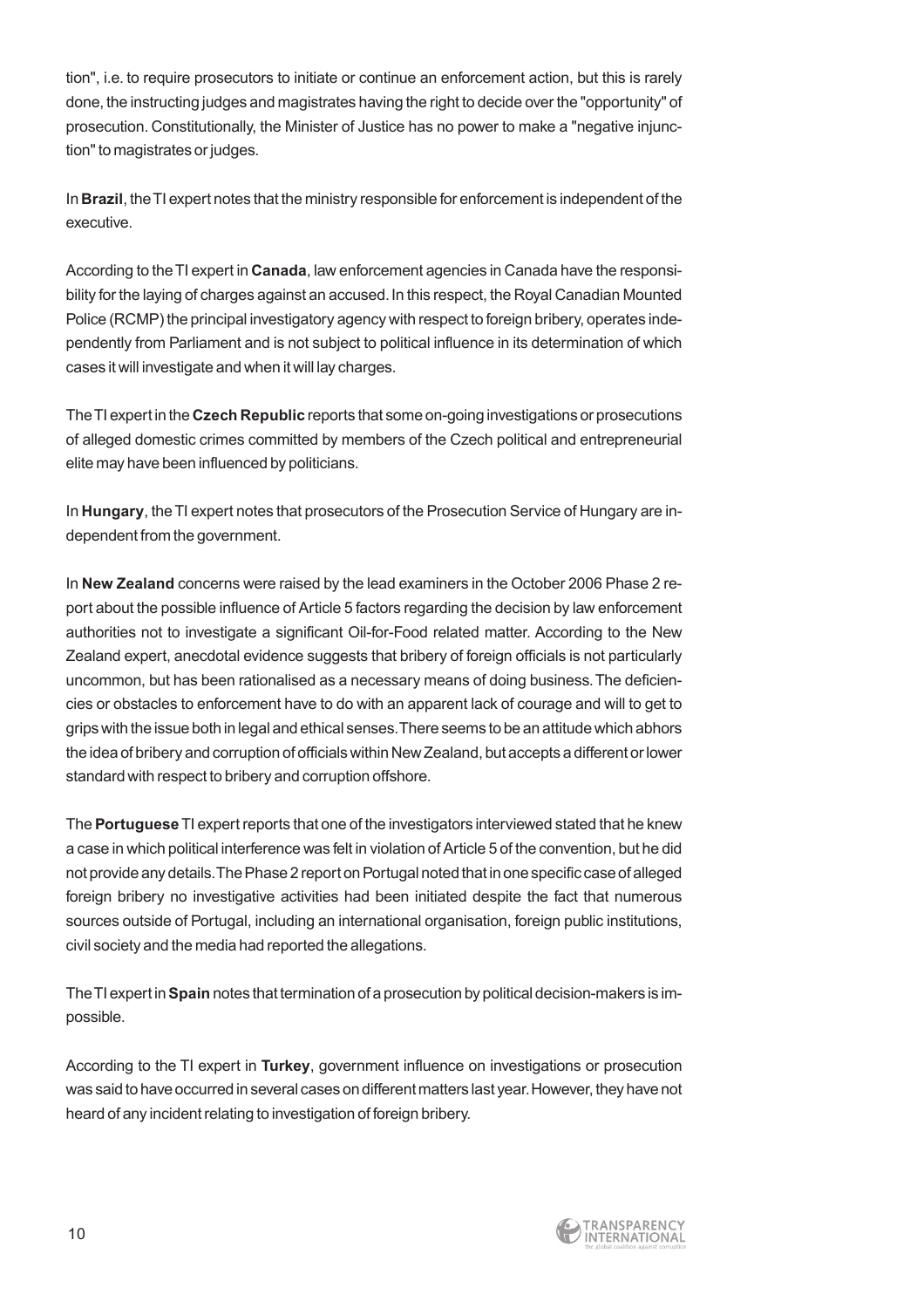The TI expert in the **United Kingdom** notes there has been severe criticism in the UK and abroad of the decision on 14 December 2006 of the Director of the Serious Fraud Office to discontinue the investigation into the affairs of BAE Systems in relation to the Al Yamamah defence contract. There is a justifiable apprehension that that decision violates Article 5 of the OECD Convention.

#### **Statement by Slovakian Minister**

"Slovak firms – both government-owned and private – should learn how to officially account for bribes that would allow for the sale of Slovak arms to some developing countries where corruption in arms trade is unavoidable", said the Slovakian Economy Minister Lubomir Jahnatek in a 22 March 2007 interview with the weekly magazine Trend. Jahnatek also labeled bribes as "nontraditional forms of sale that really work."

### B. Organisation of enforcement

Because investigation and prosecution of foreign bribery is highly specialised work, it is desirable to establish a centralised office in charge of this task. In this way, investigation and prosecution do not have to rely on local prosecutors with large caseloads of domestic crime.

#### **Status and Trend**

|  | - Status About 3/4 of countries surveyed satisfactory |
|--|-------------------------------------------------------|
|--|-------------------------------------------------------|

– **Trend** Mildly positive

#### **1. Centralised national office or unit for foreign bribery enforcement?**

Yes: Fifteen countries. Australia, Belgium, Czech Republic, Denmark, France, Greece, Hungary, Korea, Mexico, the Netherlands, Norway, Spain, Sweden, Switzerland, United States.

#### **2. If not centralised, what level of coordination and supervision is provided for foreign bribery enforcement?**

Of the nineteen countries without a centralised office, the following considered coordination satisfactory or unsatisfactory:

- **Satisfactory:**Ten countries.Bulgaria, Canada, Chile, Estonia, Finland, Germany, Italy, New Zealand, Slovak Republic, United Kingdom.
- **Unsatisfactory:**Nine countries.Argentina, Austria, Brazil, Ireland, Japan, Poland, Portugal, Slovenia, Turkey.

#### **SELECTED COMMENTS FROM TI EXPERTS**

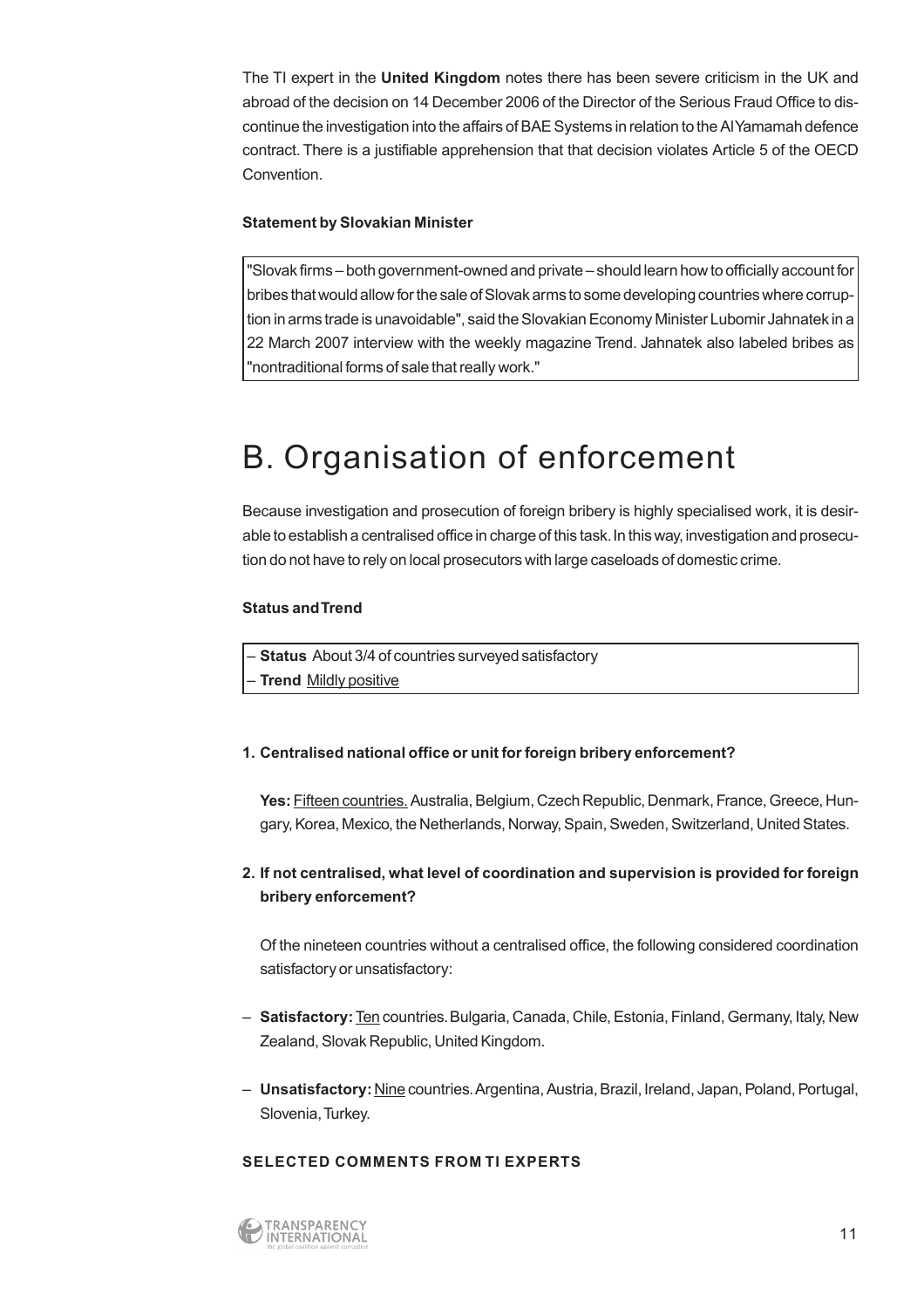According to the **Austrian** expert, in principle the Ministry of Justice is the central legal institution for coordination; however, no proactive enforcement or coordination seems to be carried out.

According to the **German** TI expert, if Germany had a centralised federal office for foreign bribery prosecutions, we might see more investigations and court cases, but there is little likelihood that Germany would take this step.

The TI expert reports that **Greece** possesses a centralised authority for bribery enforcement but their impact remains unsatisfactory due to entrenched practices, the share of the black money in the national economy and the lack of anti-corruption mentality.

According to the TI expert in **Hungary**, in the case of bribery in international relations, it is the Central Investigative Office for Prosecution that carries out the investigation.

The TI expert in **Italy** notes that last year the Ministry of Foreign Affairs promoted, together with the Ministry of Justice, two inter-ministerial coordination meetings involving all the bodies dealing with problems of bribery in international trade, including the Ufficio Italiano Cambi (Italian Foreign Exchange Office) and SACE (export credit agency).

The **Japanese**TI expert notes that there is no centralised national office for convention enforcement in Japan, and is unlikely to be one in the near future, but thanks to the recent Phase 2bis review and the Japanese government's responses to it, the ministries concerned –foreign affairs, justice and trade and industry – as well as other authorities such as police, tax, and financial, have started to show a certain degree of coordination among themselves. It is a positive development that was not seen in the past.

The TI expert in **Switzerland** reports that since January 2002 the competence for prosecuting financial and economic cases has been shifted from cantonal level to federal (national) level. The reason for this change is to avoid smaller cantons being overwhelmed by the investigation of highly complex affairs and to obtain better coordination of procedures.

The TI expert in the **United Kingdom** reports that in July 2006, the Prime Minister asked the Secretary of State for International Development to lead the Government's work on combating overseas corruption and the Government published its first Action Plan for 2006/2007. In this lead role, the Secretary of State chairs a Cabinet Office Coordinating Committee. At the same time, the Government published its first Action Plan for 2006/2007.This new emphasis on coordination will hopefully lead to greater focus on enforcement.

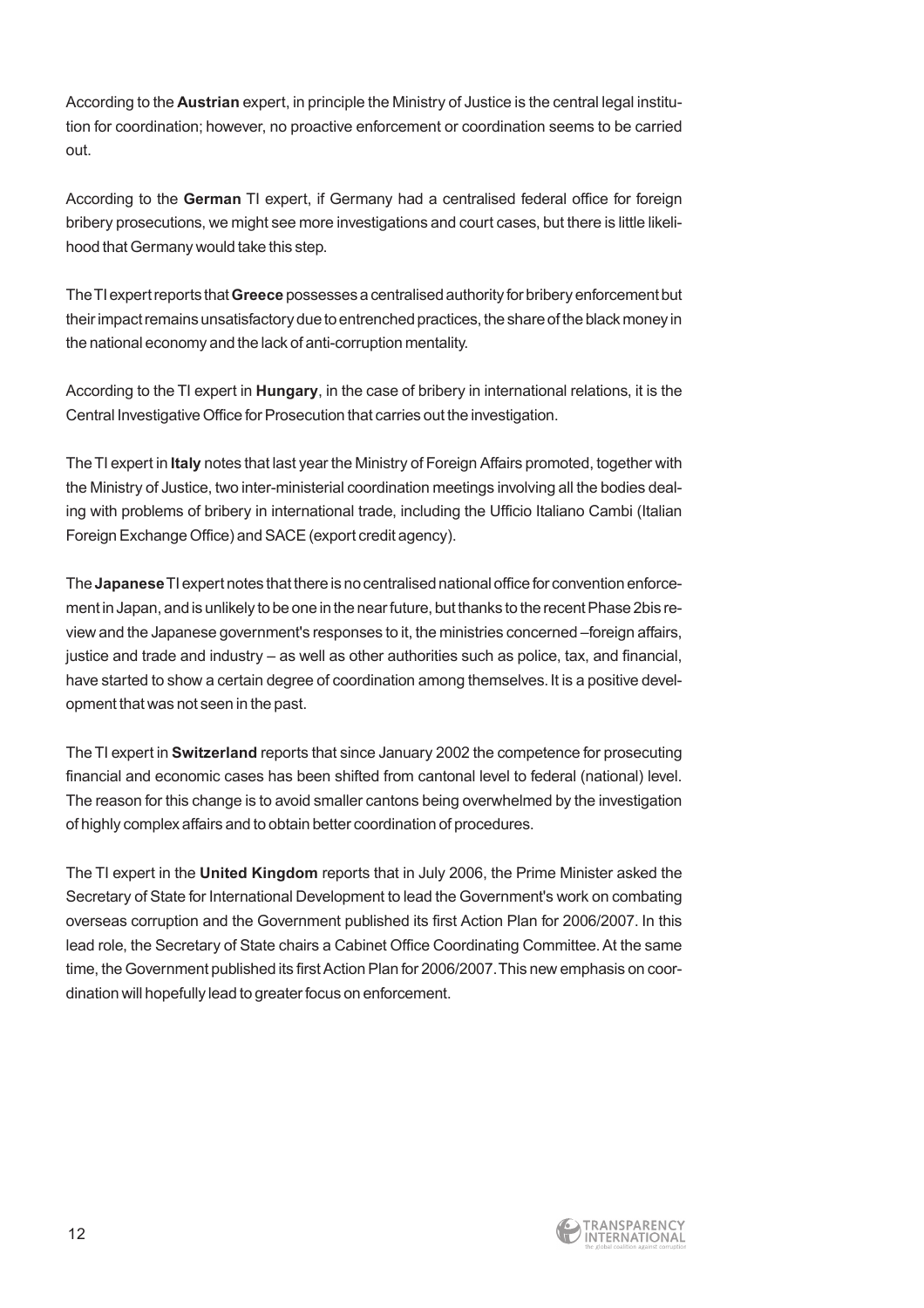### C. Available resources

#### **ASSESSMENT OF STAFFING AND RESOURCES FOR FOREIGN BRIBERY ENFORCEMENT**

The TI experts based their assessments on number of staff and other resources in relation to caseload and volume of foreign trade.

#### **Status and Trend**

- **Status** Over 1/2 of countries surveyed satisfactory
- **Trend** Positive, with improvements reported in Italy, Portugal, Sweden, the United Kingdom and the United States
- **Satisfactory:** 20 countries. Argentina, Australia, Belgium, Bulgaria, Canada, Chile, Denmark, Estonia, Finland, France, Hungary, Korea, Mexico, New Zealand, Portugal Slovak Republic, Sweden, Switzerland, United Kingdom, United States.
- **Unsatisfactory:** 13 countries. Austria, Brazil, Czech Republic, Germany, Greece, Italy, Japan, the Netherlands, Norway, Poland, Slovenia, Spain, Turkey.
- No response: Ireland.

#### **SELECTED COMMENTS FROM TI EXPERTS**

As noted by the TI expert in the **Czech Republic**, although there have been continuous efforts to enhance the professionalism of corruption investigations in the Czech Republic, there are still not enough experts to investigate highly sophisticated and often complicated acts of foreign bribery.

In **France**, the TI expert notes that resources are a debated issue.Staffing of the various offices has been increased substantially in recent years. However, there still are complaints in relation to human resources issues.

In Germany, the question of resources varies significantly between the Bundesländer. Generally prosecutors believe that an increase in personnel and financial resources at investigation, prosecution and court levels could have a positive impact.

The TI expert in **Hungary** notes that among the staff of the Central Investigative Office for Prosecution, responsible for foreign bribery investigations, are the most qualified, trained prosecutors in the country.They are highly experienced in the prosecution of complex and serious criminal cases.

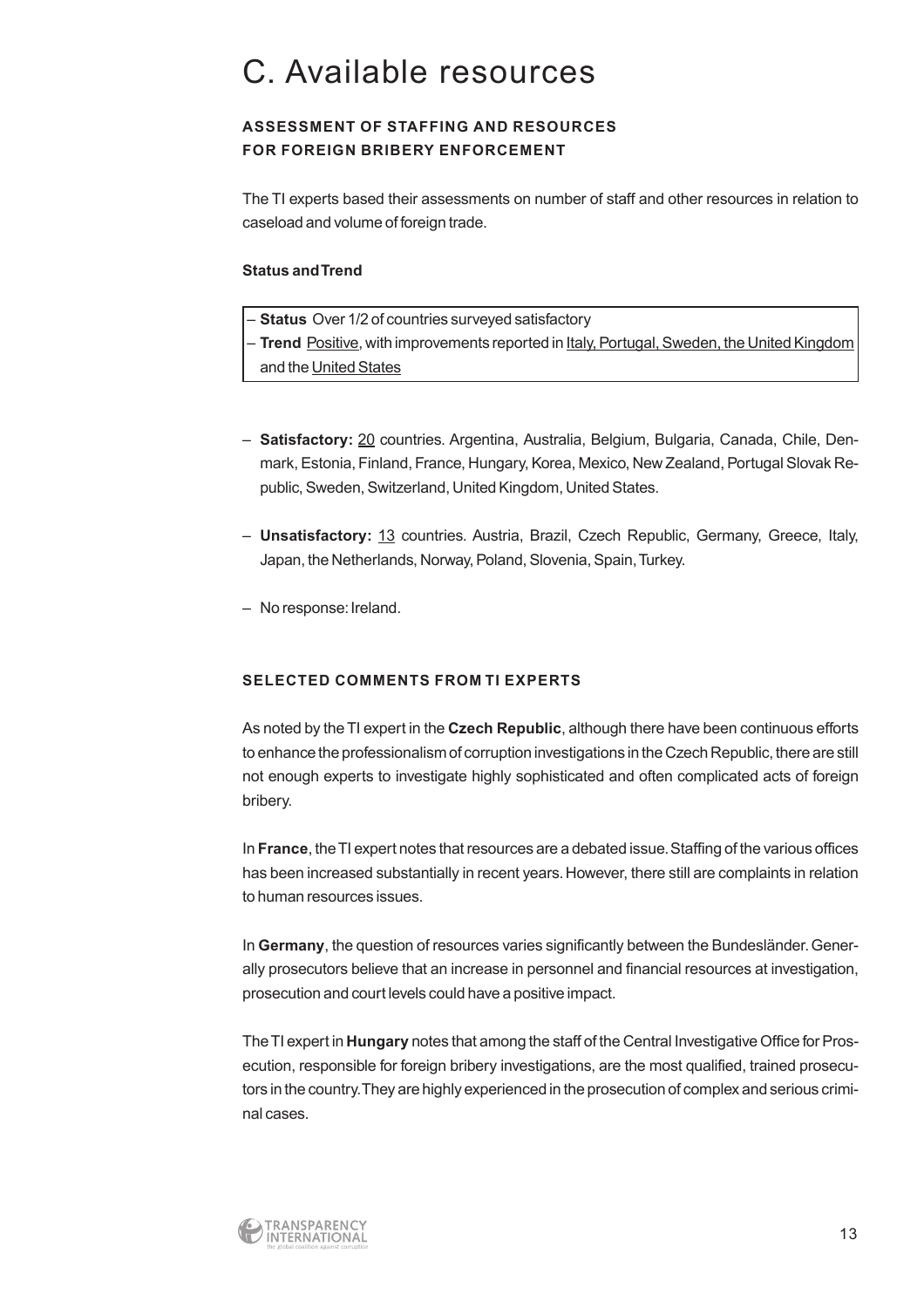The **Italian**TI expert reports that the budget provided for the High Commissioner for the prevention and the fight against corruption is very low. The expert also reports that Italy has taken a number of initiatives to improve training on the foreign bribery offence.Notably, the Guardia di Finanza, prosecutors and magistrates have already received, or are due to receive in 2007, supplementary training on the foreign bribery offence.

According to the TI expert in **Korea** more resources should be specifically dedicated and allocated to investigate bribery cases that occur overseas.

The **Norwegian** corruption team at Økokrim (Norwegian National Authority for Investigation and Prosecution of Economic and Environmental Crime) consists of a handful (less than a dozen) prosecutors and investigators, according to the local TI expert. A main shortcoming is that Okokrim does not have enough investigative resources.An additional problem is the lack of resources and competence in police districts.

The TI expert in **Portugal** notes that the 2007 Judicial Police budget increased to 100 million euros approximately.This investigative body has put in place special training programmes for its operational agents and is now considering the introduction of specialized recruitment.If this policy of structural changes is continued, more concrete results can be expected in the future.

The TI expert in **Spain** comments that foreign bribery investigations are very expensive and complicated.The resources are inadequate considering the time and people needed for such investigations.

In **Sweden** the enforcement unit consists of five prosecutors and two qualified investigators (economists), says the TI expert.One or possibly two additional investigators will be added during 2007. The main shortcoming is that the Unit has not enough investigative resources of its own but has to "borrow" investigators from other police units.

The **United Kingdom** expert notes that the Serious Fraud Office is now supported by the Overseas Anti-Corruption Unit (OACU), which has been expressly set up to deal with foreign bribery cases.It is already active and showing every sign of taking its mandate very seriously.Relative to the typical complexity of foreign fraud and bribery cases, the OACU team (10 strong) is not large and at this stage is only funded by the Department for International Development for three years.

According to the TI expert in the **United States**, over the past year, there have been some signs that the US government has increased the number of staff assigned to this area. Nonetheless, the continued increase in cases and voluntary disclosures continues to strain Securities and Exchange Commission and Department of Justice resources.

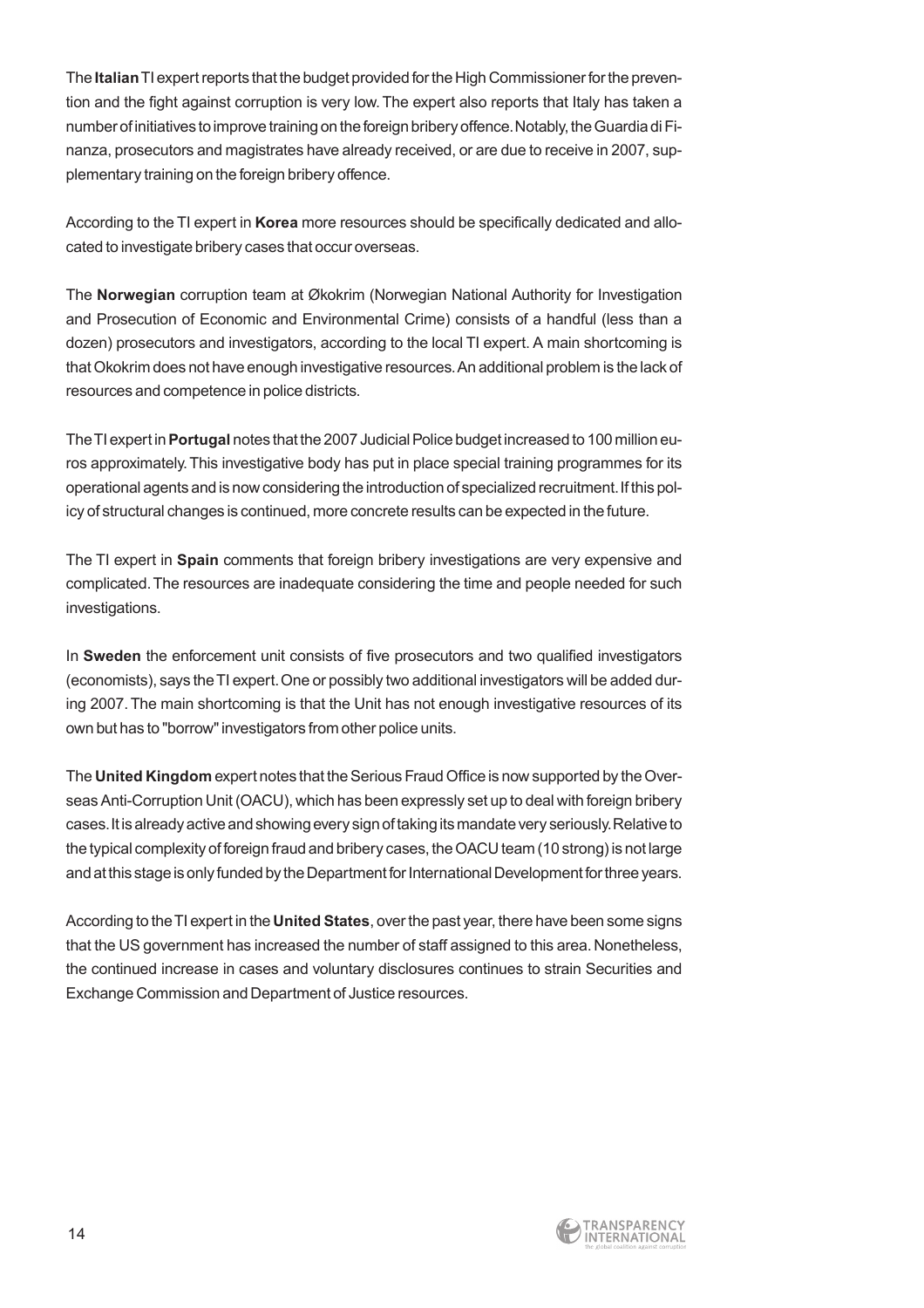# D. Statutory and other legal inadequacies

#### **SIGNIFICANT INADEQUACIES IN THE LEGAL FRAMEWORK FOR FOREIGN BRIBERY PROSECUTIONS**

TI experts report inadequacies in the following eighteen countries:Argentina, Australia, Austria, Brazil, Canada, Chile, Czech Republic, France, Germany, Greece, Ireland, Italy, Japan, Korea, Poland, Spain, Turkey, United Kingdom.

#### **THE LEGAL INADEQUACIES REPORTED INCLUDE:**

- **Inadequate definition of the foreign bribery offence:** Australia, Austria, Canada, Greece, Ireland, Korea, Spain, Turkey, United Kingdom.
- **Short statutes of limitation:** France, Italy, Spain.Also, delays in courts relevant for statutory limits: Belgium, Bulgaria, Greece, Italy.
- **Jurisdictional limitations:** Argentina, Austria, Canada, Chile, Greece, Ireland, Japan, Spain.
- **Lack of criminal liability for corporations:**Argentina, Brazil, Chile, Czech Republic, Germany, Greece, Hungary (inadequate provision, see Phase 2 Report), Italy, Mexico, Poland, Spain (partially), Sweden, Turkey, United Kingdom.

Note: Criminal liability of corporations is not an OECD Convention requirement but in TI's view it is important because it provides a much stronger deterrent to corporate misconduct than personal liability.

– **Lack of liability (civil or criminal) for corporations:** Slovak Republic.

#### **ADDITIONAL**

- **Exception to Article 5:** Canada.
- **Criteria to define the false accounting offence:**Greece.
- **Defences and exemptions:** Australia, Czech Republic, Italy, Poland, Slovak Republic, Turkey.
- **High evidentiary threshold for prosecution:** Japan.
- **Inadequate sanctions:** Australia, Korea, Greece, Spain.
- **Extradition problems:** Spain.

#### **SELECTED COMMENTS FROM TI EXPERTS**

According to the **Argentinian** TI expert, jurisdictional limitations exist because there is no nationality jurisdiction for foreign bribery.Concerning criminal liability for corporations, the Bureau of Criminal Policy of the Ministry of Justice and Human Rights included this topic in a draft bill that proposes an important amendment to the criminal code.Yet it is unlikely that the government will send the bill to Congress.

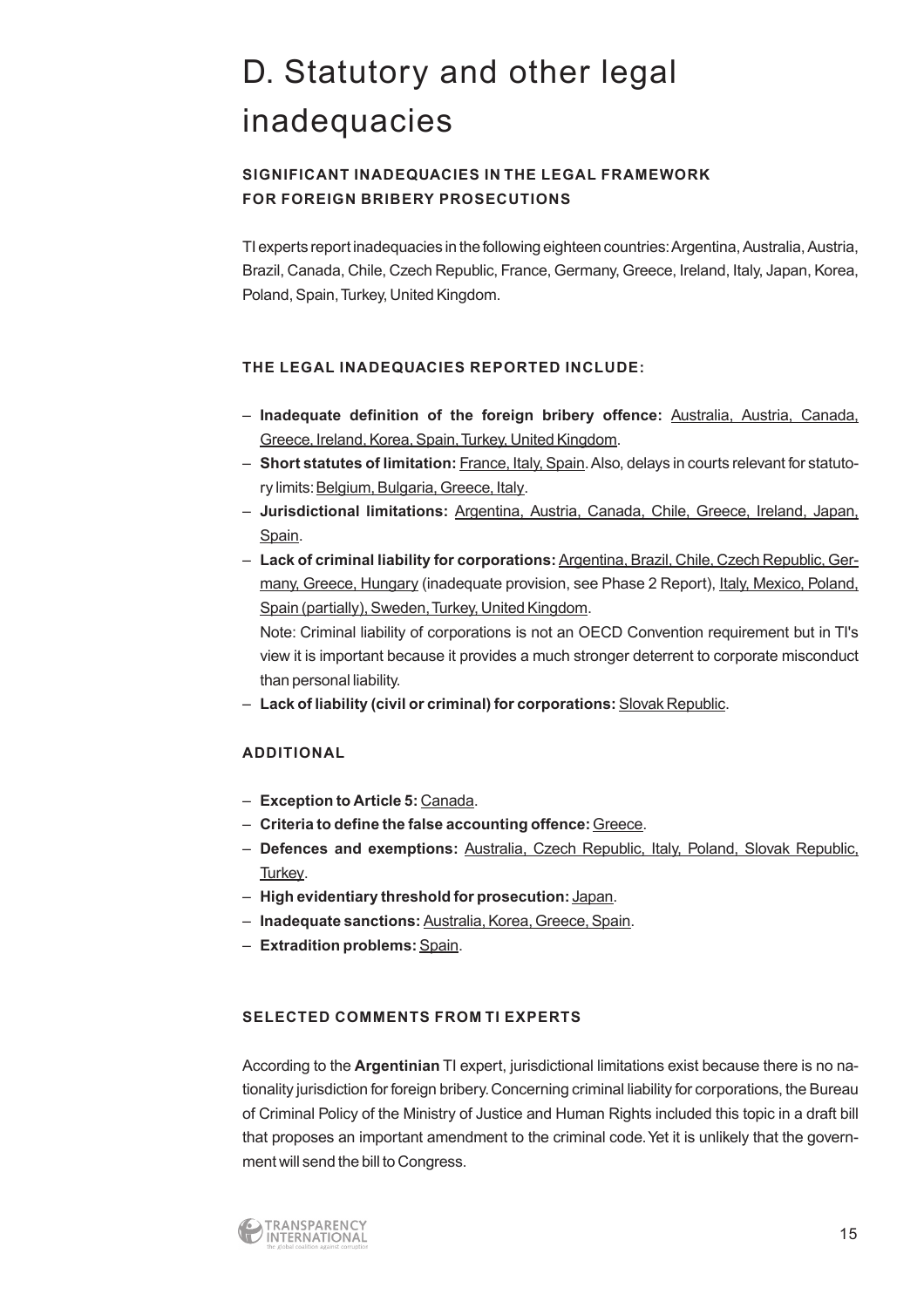The **Austrian** TI expert observes that criminal liability of corporations entered into force as of January 2006; but no cases have been brought so far, so there is no experience yet as regards jurisdiction.

The TI expert in **Canada** points out that in addition to the lack of nationality jurisdiction in the country, Canada has made a reservation to OECD Convention Article 5 with respect to investigation and prosecution of an offence under the Corruption of Foreign Public Officials Act (CF-POA). This could allow certain cases of foreign bribery to go unprosecuted. Further, the CFPOA requires that the purpose of the bribe must be "for profit" which also limits the application of the statute.

In the **Czech Republic**, the investigation of foreign bribery may in some cases be impeded by the defence of active repentance set forth in Art.163 of the national Penal Code, says the TI expert in Prague.The Achilles heel of the Czech combat against corruption, both domestic and foreign, is the non-existence of criminal liability of legal persons.

The **French** TI expert mentions that the only current difficulty for prosecution of corruption in France is the statute of limitations duration of only three years.It is the same for all crimes of the same category, misdemeanours, but (unlike the situation in Italy) the period may be extended if certain procedural steps have been taken.

The **United Kingdom** government's record on corruption law reform is poor, says the UK expert for TI.The current law on corruption rests on a mix of common law and statutes, principally those enacted in 1889, 1906 and 1916.The Law Commission published a consultation paper in January 1997 and published its proposals in March 1998.The draft legislation proposed by the Commission was adapted in a Draft Bill published by the Government only in 2003 and referred for scrutiny to an all-party Joint Parliamentary Committee (JPC).The JPC's report was very critical of the fundamental approach to defining bribery, which was based on an artificially extended concept of agency.The committee concluded that the Bill was unclear and suggested an alternative way of defining bribery.This was initially rejected by the Government, although in December 2005 it commenced a consultation process to see if an agreed way forward could be found. On 5 March 2007, the Home Office at long last published a response to the December 2005 consultation and announced that the definition of bribery would be referred back to the Law Commission, an exercise expected to take a further eighteen months with no assurance that parliamentary time would be found to enact legislation. Meanwhile the government is unwilling even to consider more comprehensive legislation of the type proposed by TI (UK).

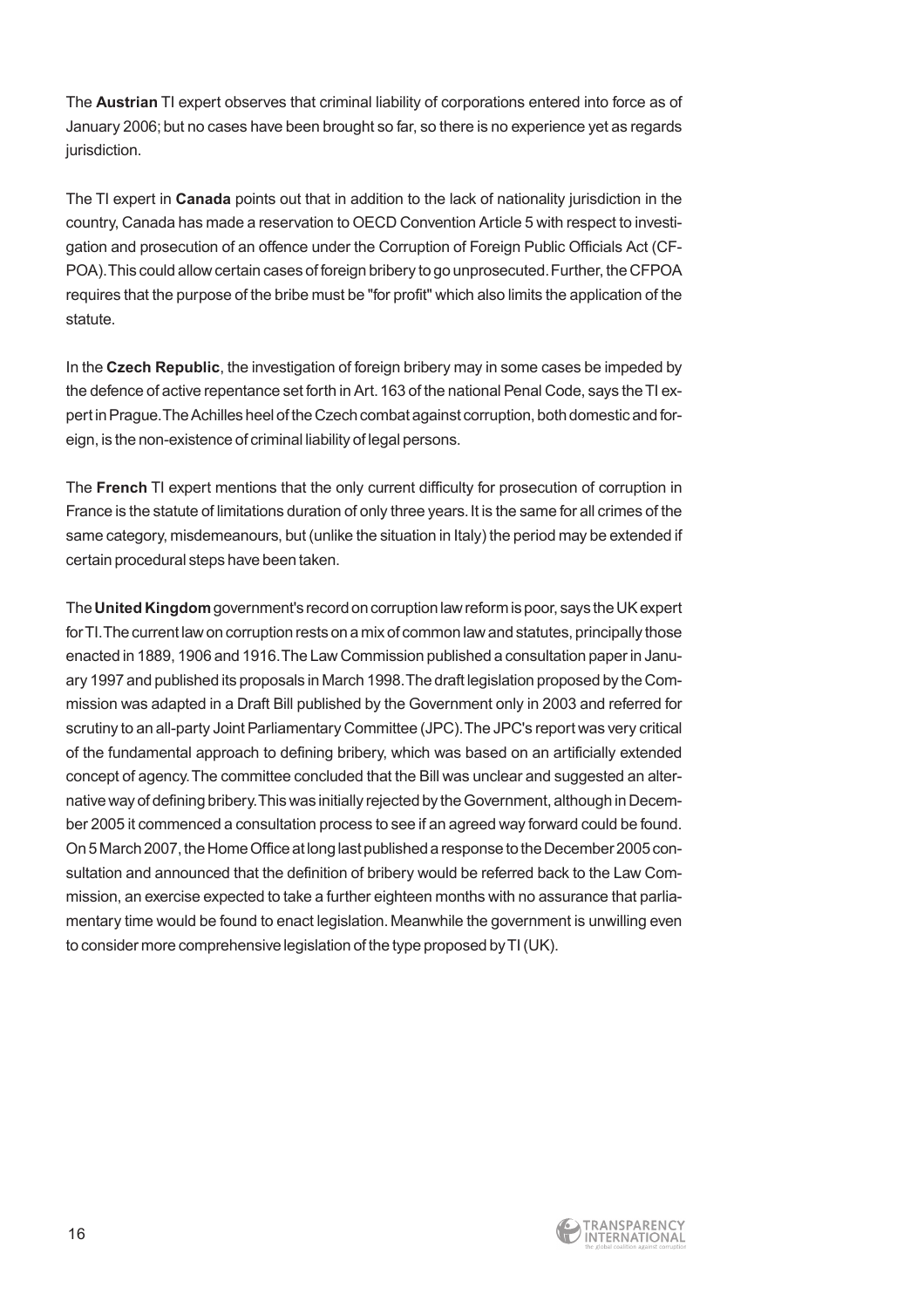### E. Complaint procedure

#### **GOVERNMENT'S EFFORTS TO PROVIDE PUBLICLY-KNOWN AND ACCESSIBLE PROCEDURES FOR REPORTING FOREIGN BRIBERY ALLEGATIONS**

#### **Status and Trend**

– **Status** About 2/3 of countries surveyed satisfactory

– **Trend** Positive, with country performance moving to satisfactory in several countries including Australia, Finland, Germany and Japan.

- **Satisfactory:** 21 countries. Argentina, Australia, Bulgaria, Canada, Chile, Czech Republic, Denmark, Estonia, Finland, France, Germany, Hungary, Japan, Korea, Mexico, New Zealand, Poland, Slovak Republic, Slovenia, Switzerland, United States.
- **Unsatisfactory:** 13 countries. Austria, Belgium, Brazil, Greece, Ireland, Italy, the Netherlands, Norway, Portugal, Spain, Sweden, Turkey, United Kingdom.

#### **SELECTED COMMENTS FROM TI EXPERTS**

According to the TI expert in **Canada**, the Royal Canadian Mounted Police (RCMP) Commercial Crime Program carries out a comprehensive daily media scan.The RCMP also has around 35 liaison officers assigned to Canadian embassies around the world who are briefed on foreign bribery and the Corruption of Foreign Public Officials Act (CHPOA) before they leave on foreign assignment. In addition, the RCMP operates an internet site where complaints can be made by anyone on-line, although it does not appear that this mode of communication has to date generated anything of significant substance.The Canadian International Development Agency has in place a Protocol for Dealing with Allegations of Corruption which outlines internal procedures regarding corruption allegations.

In the **Czech Republic**, the respondent gives a positive assessment of the existing complaint mechanisms as there are many channels through which the public can report bribery allegations and a complainant has the right to be informed about how their complaint was handled.Almost every ministry has a hotline, as does Transparency International – Czech Republic.

The **French**TI expert points out that the Government has launched advocacy campaigns for the implementation of the duty for civil servants to report violations of the foreign bribery law that they witness in the course of their mission.A special emphasis has been put on this duty by the Ministry of Foreign Affairs, in its instructions to the diplomatic agents abroad.

The **Hungarian** expert is of the view that a website should be established and advertised to receive complaints against members of Hungarian enterprises from public officials of foreign countries.

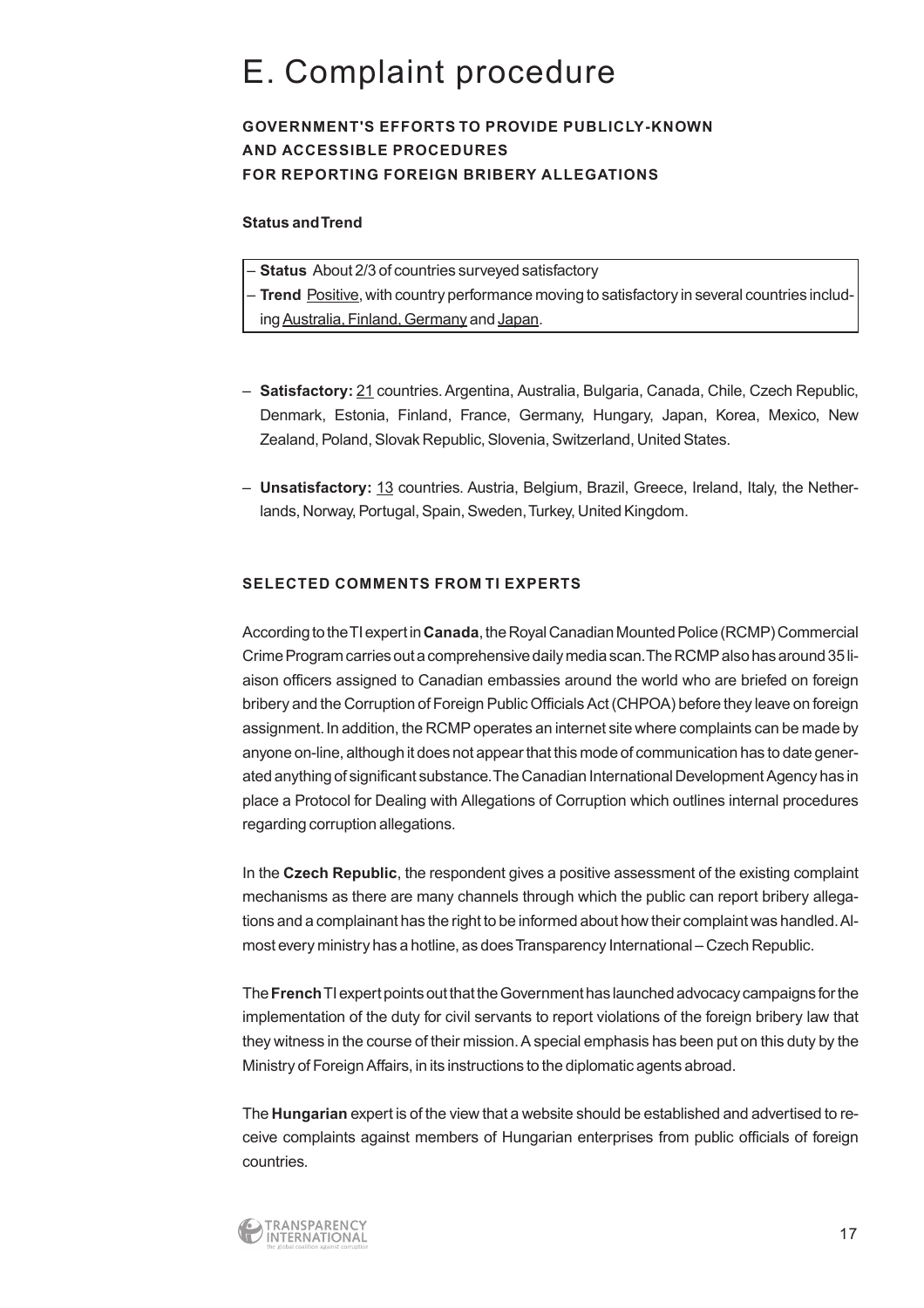As reported by the **Japanese** TI expert, the Ministry of Economy Trade and Industry (METI) launched a website linked to the ministry specifically relating to foreign bribery. The website gives viewers the Japanese text of the OECD Convention, the Unfair Competition Prevention Law (UCPL) and related ordinances.METI-compiled Guidelines for the Prevention of Bribery of Foreign Public Officials as well as a Q&A and links to a help-line for consultation and complaints are also available.

The TI expert in **Norway** notes that information about a hotline is provided on Økokrim's (Norwegian National Authority for Investigation and Prosecution of Economic and Environmental Crime) website. Okokrim mostly receives information about allegations of corruption from the media, tax authorities and whistleblowers. Other government entities, like the Ministry of Foreign Affairs and the National Agency for Development Cooperation, seem to lack adequate procedures for reporting foreign bribery allegations.

The **Slovak** expert indicates that Slovak tax officials are subject to the general duty to report crimes.

In **Spain** there are no hotlines or websites for people reporting bribery, according to the TI expert.

The **Swedish** TI expert reports that the National Anti-Corruption Unit gets most of its information about suspected cases from the media, tax authorities and whistleblowers.Anonymous reports and complaints are also not unusual.

The TI expert in **Switzerland** points out that in February 2007 the Federal Department of Development and Cooperation opened a compliance office for reports of bribery allegations.In March 2007, the canton of Zurich announced plans to widen its ombudsman institution to include bribery cases and became the first canton to offer a hotline for bribery cases.

The **Turkish** TI expert notes that reporting of foreign bribery allegations is left to the time consuming and expensive general complaint procedures, since easily accessible procedures, such as hotlines or websites, do not exist.

According to the **United Kingdom**TI expert, there are no government "hotlines" or websites for the public or companies to report allegations of bribery.Overseas, reports are made to UK diplomatic posts.The Written Follow-Up report to the OECD points out that as of 8 February 2007, 25 of the allegations referred to the Overseas Corruption Register maintained by the Serious Fraud Office had come from the Foreign and Commonwealth Office (FCO).

The **United States** expert points out that the Sarbanes-Oxley Act requires publicly-traded companies to establish a mechanism for the confidential receipt of employee complaints.The government also encourages corporations to establish hotlines and reporting procedures.

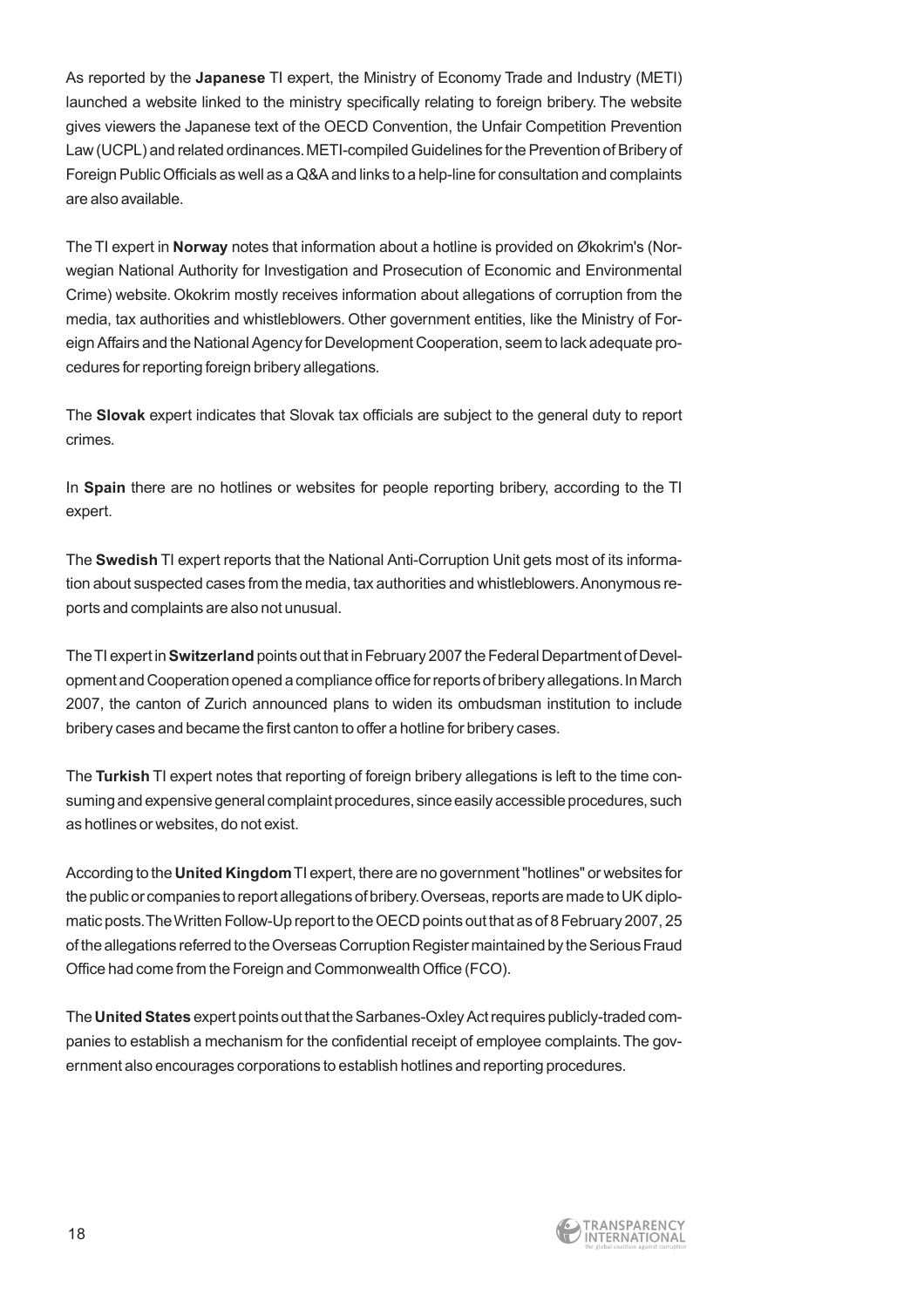### F. Whistleblower protection

#### **Status and Trend**

– **Status** Almost 1/2 of countries surveyed still unsatisfactory in public sector and under 1/2 in private sector

**Trend Positive, with improvements reported in Italy, Japan Norway and Switzerland** 

#### **1.Whistleblower protection in the public sector**

- **Satisfactory:** Fifteen countries. Austria, Canada, Estonia, Finland, Germany, Hungary, Japan, Korea, New Zealand, Poland, Slovak Republic, Sweden, Switzerland, United Kingdom, United States.
- **Unsatisfactory:** Nineteen countries. Argentina, Australia, Belgium, Brazil, Bulgaria, Chile, Czech Republic, Denmark, France, Greece, Ireland, Italy, Mexico, the Netherlands, Norway, Portugal, Slovenia, Spain, Turkey.

#### **2.Whistleblower protection in the private sector**

- **Satisfactory:** Ten countries. Bulgaria, Estonia, Finland, Germany, Hungary, Japan, New Zealand, Slovak Republic, Switzerland, United Kingdom, United States.
- **Unsatisfactory:** Twenty-one countries. Argentina, Australia, Austria, Belgium, Canada, Chile, Czech Republic, Denmark, France, Greece, Ireland, Italy, Korea, Mexico, the Netherlands, Norway, Portugal, Slovenia, Spain, Sweden, Switzerland and Turkey.
- No response:Brazil, Poland.

#### **SELECTED COMMENTS FROM TI EXPERTS**

In **Argentina**, the Committee of Experts of the OAS Convention Follow Up Mechanism in December 2006 strongly recommended that Argentina strengthen its whistleblower protection programme.

The **Canadian**TI expert reports that legislation enacted three years ago creates a new employment-related intimidation offence protecting employees who report unlawful conduct within their corporation. There is no legislation that would help encourage employees in the private sector to blow the whistle on the payment of a foreign bribe by their employer.

In **France**, according to the TI expert, the legal protection of whistleblowers does not appear satisfactory.While the statutes of the public administration contain provisions which protect the civ-

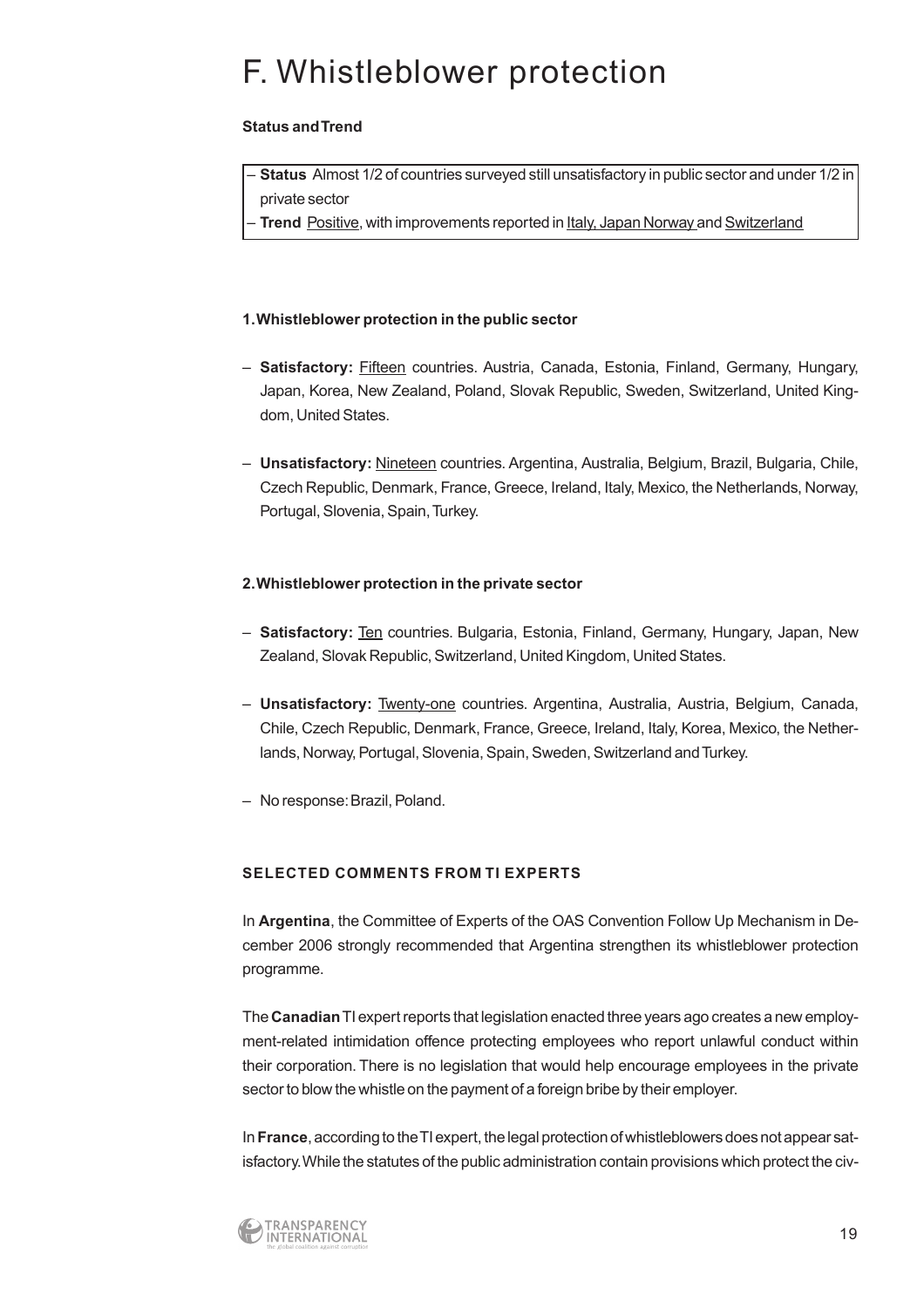il servants who denounce criminal or punishable facts in good faith, their effectiveness remains uncertain and their implementation should be improved.With regard to the employees of the private sector, there is no legal protection.

According to the **Italian**TI expert, no steps were taken to introduce stronger whistleblower protection for public sector employees who report good faith suspicions of foreign bribery, despite the recommendation by the OECD Working Group on Bribery.

The TI expert in **Japan** notes that a whistleblower protection law enacted in 2004 came into force in April 2006.The law covers whistleblower protection in the public sector as well as the private sector, and the Unfair Competition Prevention Law (UCPL) is within the scope of the law. Thus it provides for protection of whistleblowers making foreign bribery complaints.

The **Korean** TI expert reports that the Anti-Corruption Act protects whistleblowing related to state-owned companies, but no legal provision encourages whistleblowing or protects whistleblowers against reprisals for exposing corruption in the private sector. Reports of bribery suspicions in the private sector therefore remain uncommon.

The TI report on **New Zealand** indicates that the Protected Disclosures Act gives protection to employees who report serious wrong-doing in the public interest, including bribery.But the legislative provisions have not been tested and are likely to be no stronger than existing employment law protections.

According to the TI expert in **Norway**, there are new legal provisions for whistleblower protection in force since 1 January 2007 that apply to both the public and private sectors.They seem to provide adequate protection against retaliation. However, there is a requirement that the whistleblower must have acted defensibly or justifiably ("defensible whistleblowing").This is counterproductive. Media coverage of actual cases indicates that it is unlikely that whistleblowers are well protected in practice.

There is no protection for whistleblowers under **Spanish** law, according to the TI expert in Spain. Of the 35 big Spanish companies listed on the stock market in Spain, only four, (Repsol, Ferrovial, Cintral and BBVA) have whistleblower protection systems.

In **Sweden**, the TI expert states that there is no specific whistleblower protection. Public servants have "source protection" if they tip off journalists and there is also a prohibition of dismissal without "grounds of fact" in the labour legislation. However, the many other ways of harassing a whistleblower other than dismissing him are not prohibited by law.A regulation in the Penal Code about "interference in a judicial matter" however may offer protection in some cases.

The **Swiss** TI expert reports that the government is moving towards improving the legislative protection of whistleblowers, as recommended by the OECD Phase 2 report. In February 2007, the Swiss Agency for Development and Cooperation opened a compliance office for whistleblowers.The goal is to motivate whistleblowers to report bribery cases and other malpractices. In the private sector more and more companies open whistleblower hotlines.

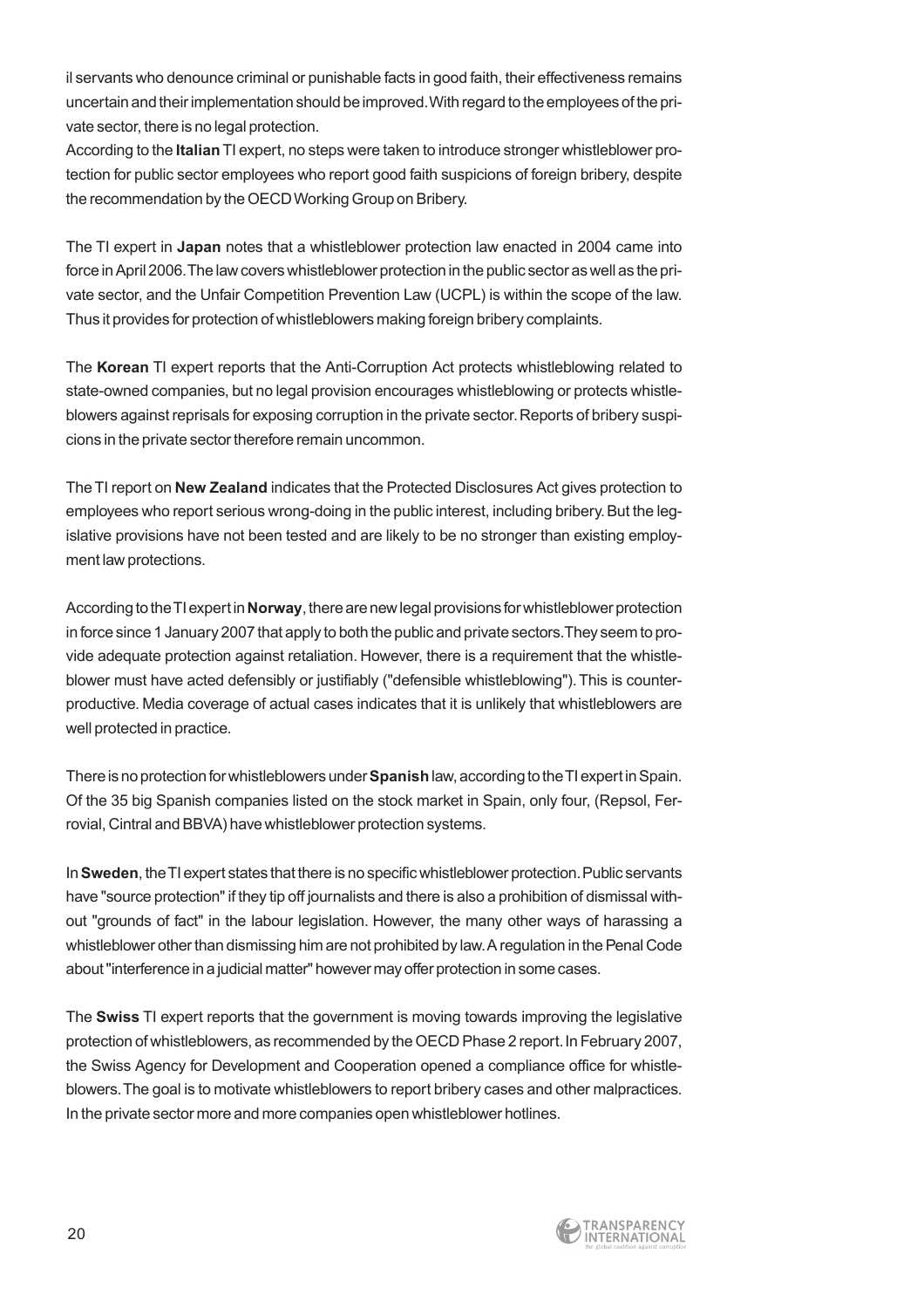### G. Public awareness

#### **GOVERNMENT EFFORTS TO CREATE PUBLIC AWARENESS THAT FOREIGN BRIBERY IS A CRIME**

#### **Status and Trend**

- **Status** About 1/2 of countries surveyed satisfactory
- **Trend** Positive, with improvements reported in Austria, Germany, Sweden, Switzerland and the United Kingdom
- **Satisfactory:** Eighteen countries. Australia, Bulgaria, Canada, Estonia, Finland, France, Germany, Greece, Hungary, Italy, Korea, Mexico, the Netherlands, Poland, Slovenia, Switzerland, United Kingdom, United States.
- **Unsatisfactory:** Sixteen countries. Argentina, Austria, Belgium, Brazil, Chile, Czech Republic, Denmark, Ireland, Japan, New Zealand, Norway, Portugal, Slovak Republic, Spain, Sweden, Turkey.

#### **SELECTED COMMENTS FROM TI EXPERTS**

The **Australian** TI expert notes that the level of awareness has certainly increased greatly because of the huge spate of publicity over the Australian Wheat Board affair.Two books have been issued also about the inquiry and information booklets forthcoming from the Tax Office and the Attorney General.

The TI expert in **Austria** reports that more extensive awareness-raising activities started recently, not least triggered by the critical OECD Phase 2 Report and also due to the parliamentary investigation of the Eurofighter procurement processes. Specific government activities include:Special training courses being prepared for judges and prosecutors, to start in 2008 and initiatives for awareness-raising in the enterprise sector, in cooperation with the Chamber of Commerce.These and other measures led to a high level of awareness.

In the **Czech Republic**, with the exception of the Export Guarantee and Insurance Corporation (EGAP), the Government has exerted no effort during the last year to make publicly known that foreign bribery is a criminal offence, reports the TI expert.

According to TI's expert in **Germany**, in 2006 the Federal Government issued a flyer in German and English informing about the legal framework concerning foreign bribery.The brochure was widely distributed among public authorities and in the private sector at home and abroad.Senior officials of the Federal Ministry of Justice participated in several public functions dedicated to a public debate on foreign bribery.

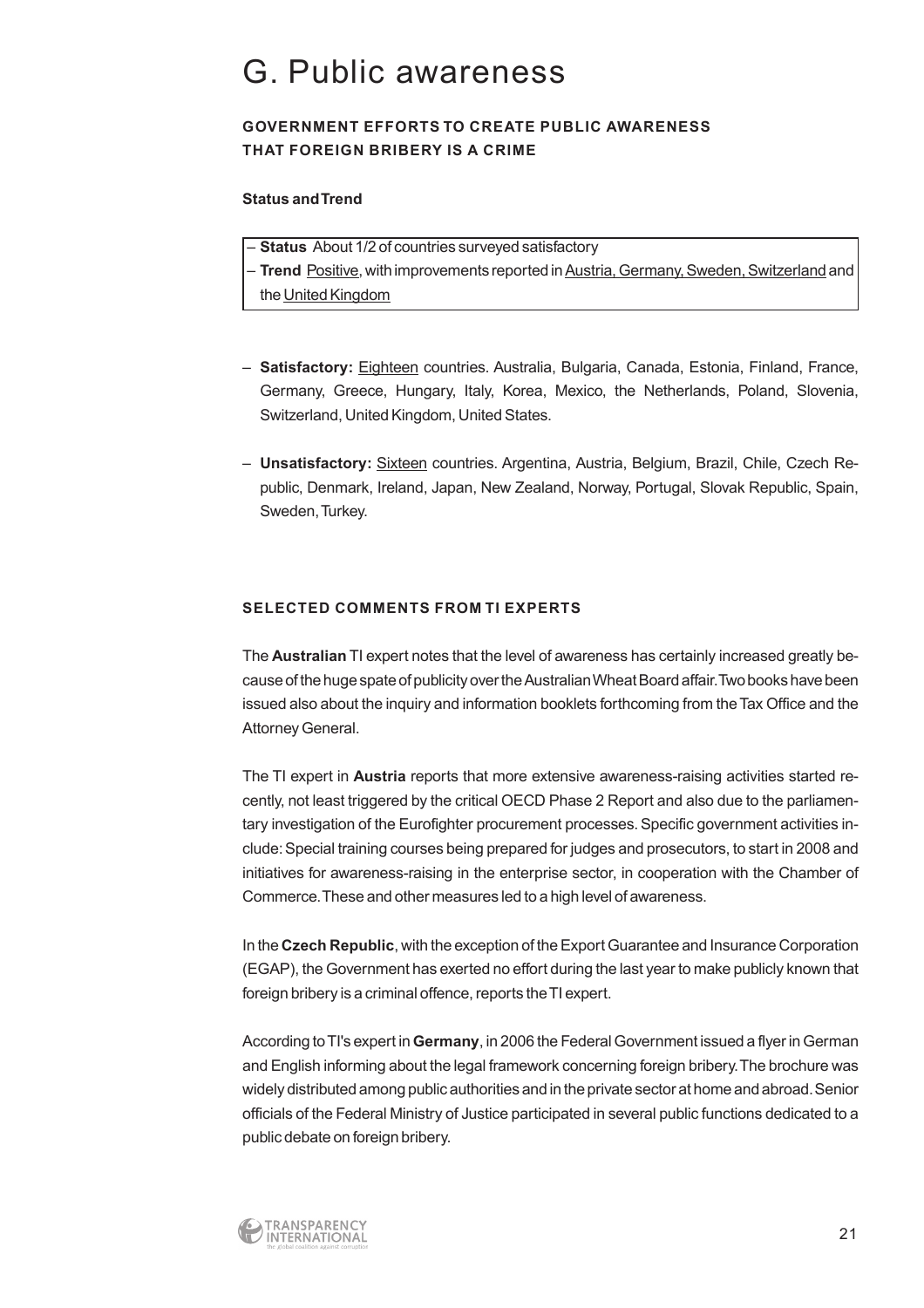The **Italian**TI report indicates that the Ministry for Economic Development, SACE (Italy's export credit agency) and the Ministry of Foreign Affairs have been active in disseminating information on foreign bribery both to their staff and to private sector stakeholders.

In **Mexico** the government's efforts have continued satisfactorily this past year in promoting awareness of the convention's requirements.As was highlighted in the 2006 OECD evaluation, the government's awareness-raising efforts have primarily focused on four distinct audiences and involved a variety of activities, ranging from organizing and participating in conferences, meetings and presentations to distributing educational material on the convention and helping conduct related studies.

The N**ew Zealand** TI expert reports that although information from the Ministry of Justice and other agencies has been distributed widely, including via websites, awareness that bribery of foreign officials is a criminal offence is extremely low.Of 250-300 New Zealand business people who participated in business ethics courses during 2005 -2007, less than ten were aware of the Crimes Act provisions concerning the bribery of foreign officials.

According to the TI expert in **Norway**, the Ministry of Foreign Affairs has produced a good anticorruption brochure for businesses, but it should be promoted more consistently and forcefully. Much remains to be done to raise awareness.

According to the **Portuguese** TI expert, the press is still lagging behind in terms of disclosing and reporting possible occurrences.There have been no relevant governmental campaigns to raise public awareness about the OECD Convention, especially amongst the business community, public officials and journalists. Many journalists dealing regularly with corruption do not know about the existence of the OECD Convention and how it operates.

The **Spanish**TI expert notes that the Ministry of Industry is doing a good job but has not enough cooperation from other ministries and subnational governments.

The TI expert in **Sweden**reports that the Ministries for Foreign Affairs and of Finance to have begun preparing a brochure concerning corruption.However, much remains to be done in order to convince the general public and particularly people in trade and industry that bribery of foreign public officials is a serious offence.

In **Turkey**, according to the TI expert, except for legal experts and people working in this area, there is limited knowledge in society regarding foreign bribery being a crime.This is due to a lack of effort on the part of the government for creating awareness.

In the **United Kingdom**, reports the TI expert, there has been a notable increase in measures to increase awareness in the period under review, particularly within and through the Foreign and Commonwealth Office (FCO).The FCO works jointly with UK Trade and Investment (UKTI) to spread awareness that foreign bribery is a crime. Economic officers preparing to go overseas receive information on corruption issues and the obligation to report allegations against UK nationals and corporations.

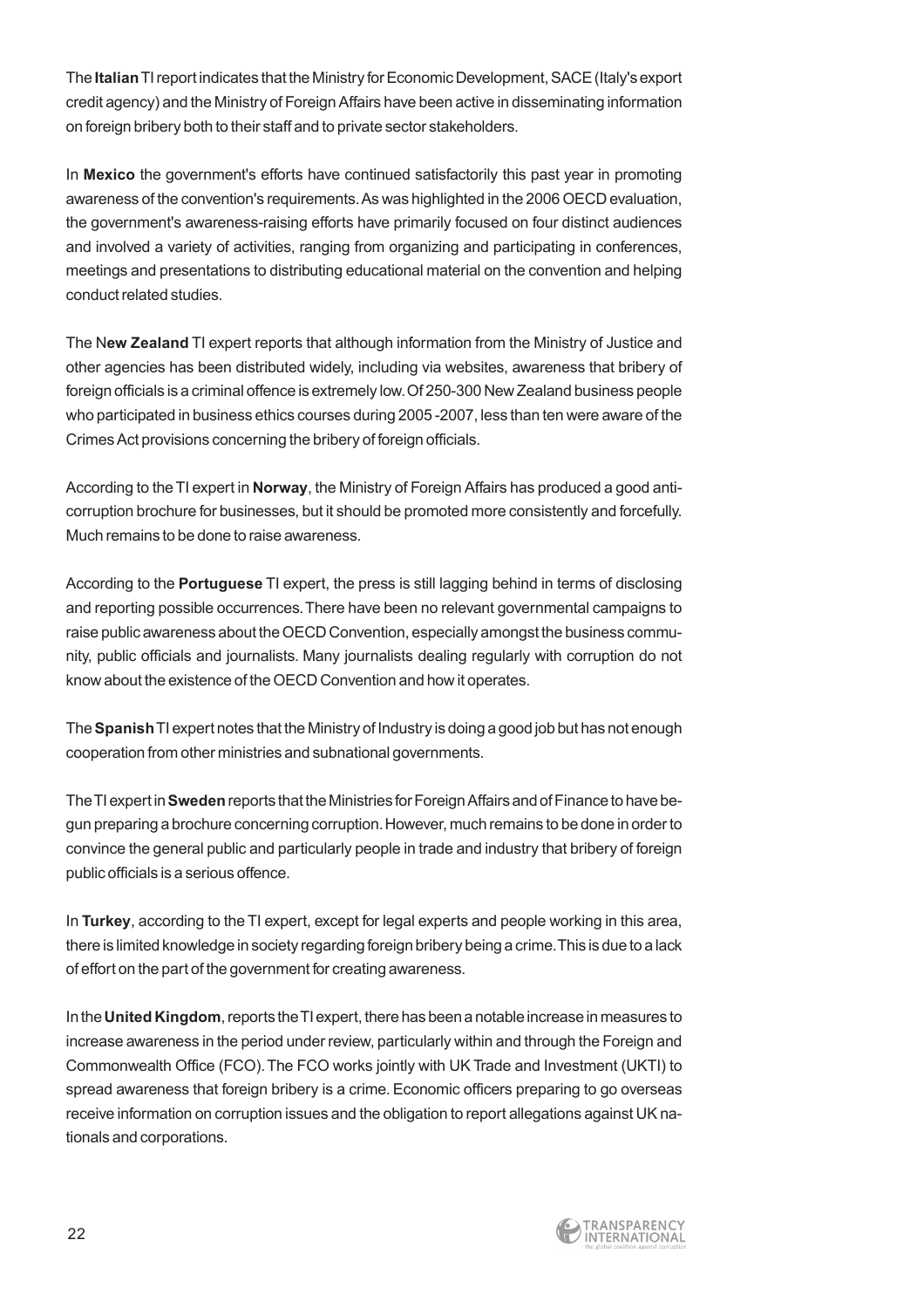# H. Public access to information about enforcement

TI experts were asked if there is adequate access to information about foreign bribery cases. While the experts may have been able to gain access to this information through inquiries with the government, such information should be publicly available.

#### **Status and Trend**

| - Status Around 1/2 of countries surveyed satisfactory |  |
|--------------------------------------------------------|--|
| $\vert$ – Trend Little change                          |  |

- **Yes:** Seventeen countries. Australia, Belgium, Canada, Chile, Estonia, Finland, Hungary, Japan, Korea, Mexico, New Zealand, Norway, Slovak Republic, Slovenia, Sweden, Switzerland, United States.
- **– No:** Fifteen countries. Argentina, Austria, Czech Republic, Denmark, France, Germany, Greece, Ireland, Italy, the Netherlands, Poland, Portugal, Spain, Turkey, the United Kingdom.
- **–** No response:Brazil, Bulgaria.

#### **SELECTED COMMENTS FROM TI EXPERTS**

For **Argentina** the TI expert reports that, due to the country's federal organisation, overall there are 25 different judicial systems, whose databases are far from being centralised.This situation works against accessing information on foreign bribery cases. At the Federal Criminal Courts, the request for information must be precise, with specific questions about a particular case. At the Anti-corruption Office (AO) there is adequate public access to information regarding cases where the AO is claimant before the judiciary.

The **Austrian**TI expert notes that the official criminal statistics do not give information on specific types of offences under the relevant Article of the Penal Code.

The TI expert in **Brazil** explains that neither the Federal Public Ministry nor the Brazilian judiciary produce statistical or analytical reports on amount, type or other information about the cases that enter the system. If cases involving transnational bribery were brought with any frequency, it would be very difficult to get the appropriate information from the control organisms.

The TI expert in **Canada** reports that the number of foreign bribery prosecutions is a matter of public record and is reported in the Annual Report to Parliament that the Ministries of Foreign Affairs, International Trade and of Justice are required by law to prepare on the implementation of the OECD Convention and on the enforcement of the Corruption of Foreign Public Officials Act (CFPOA).This includes information collected from provincial authorities.

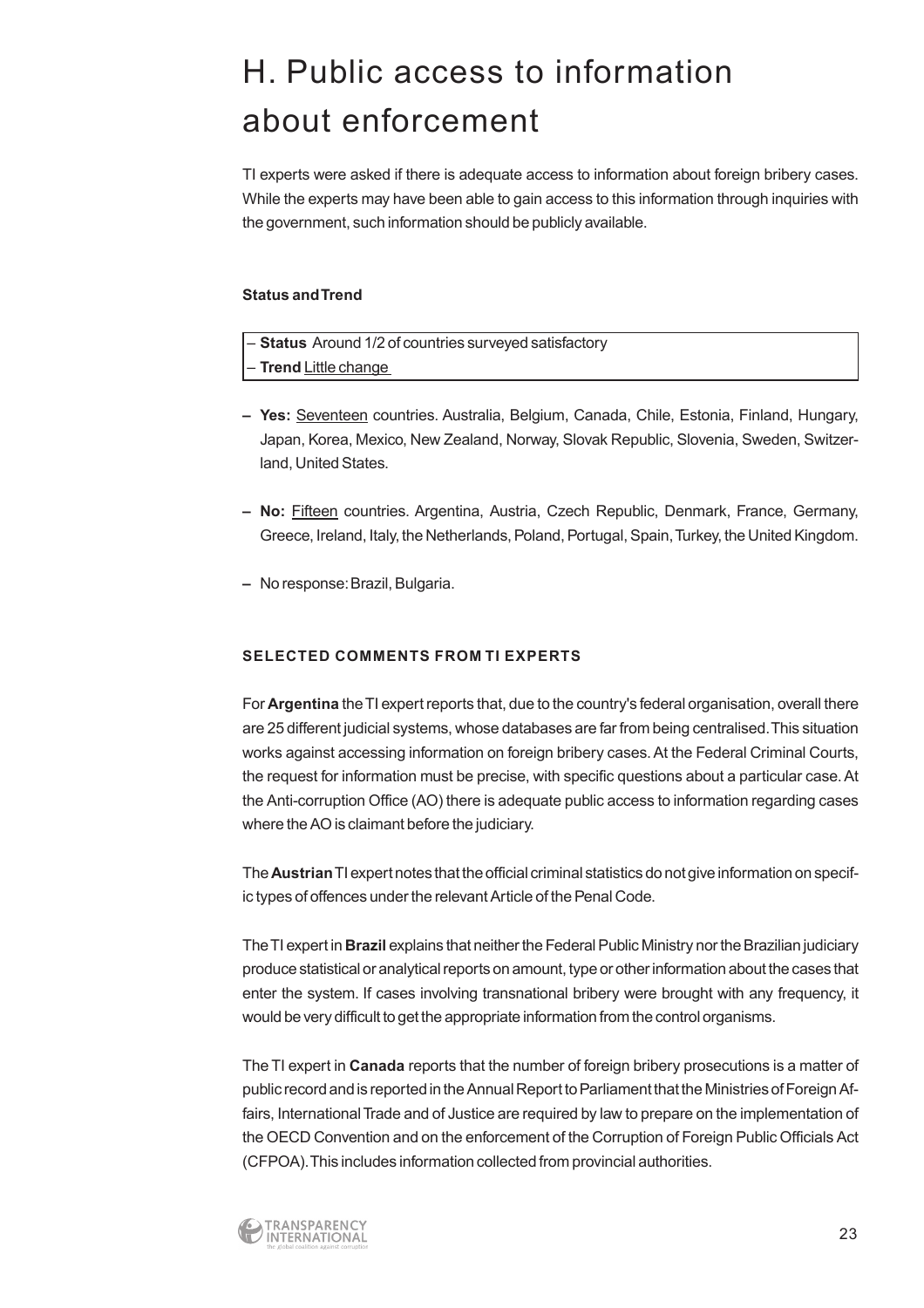In **Germany**, the access to data on foreign bribery cases is complex and difficult, the TI expert says. The 16 Bundesländer and their jurisdictions are reluctant to release such information, partly out of respect for the existing laws protecting the personal data of accused persons.However, it may be questioned whether more precise statistics providing anonymised case data would affect data protection concerns.

In **Norway**, the TI expert reports that some information about the cases is provided on the website of the National Authority for the Investigation and Prosecution of Economic and Environmental Crime. Also, the media report extensively about cases being investigated or prosecuted.

The **Spanish** expert points out that the Public Prosecutor's Office provides the official numbers but it is impossible to find out other information about cases.

The TI expert in **Turkey** notes that no information is available specifically for foreign bribery cases.The website for judicial statistics does provide statistical information for articles of the Criminal law, however, foreign bribery is regulated as a sub-section of article 252 (5) and this information cannot be obtained publicly from this site.

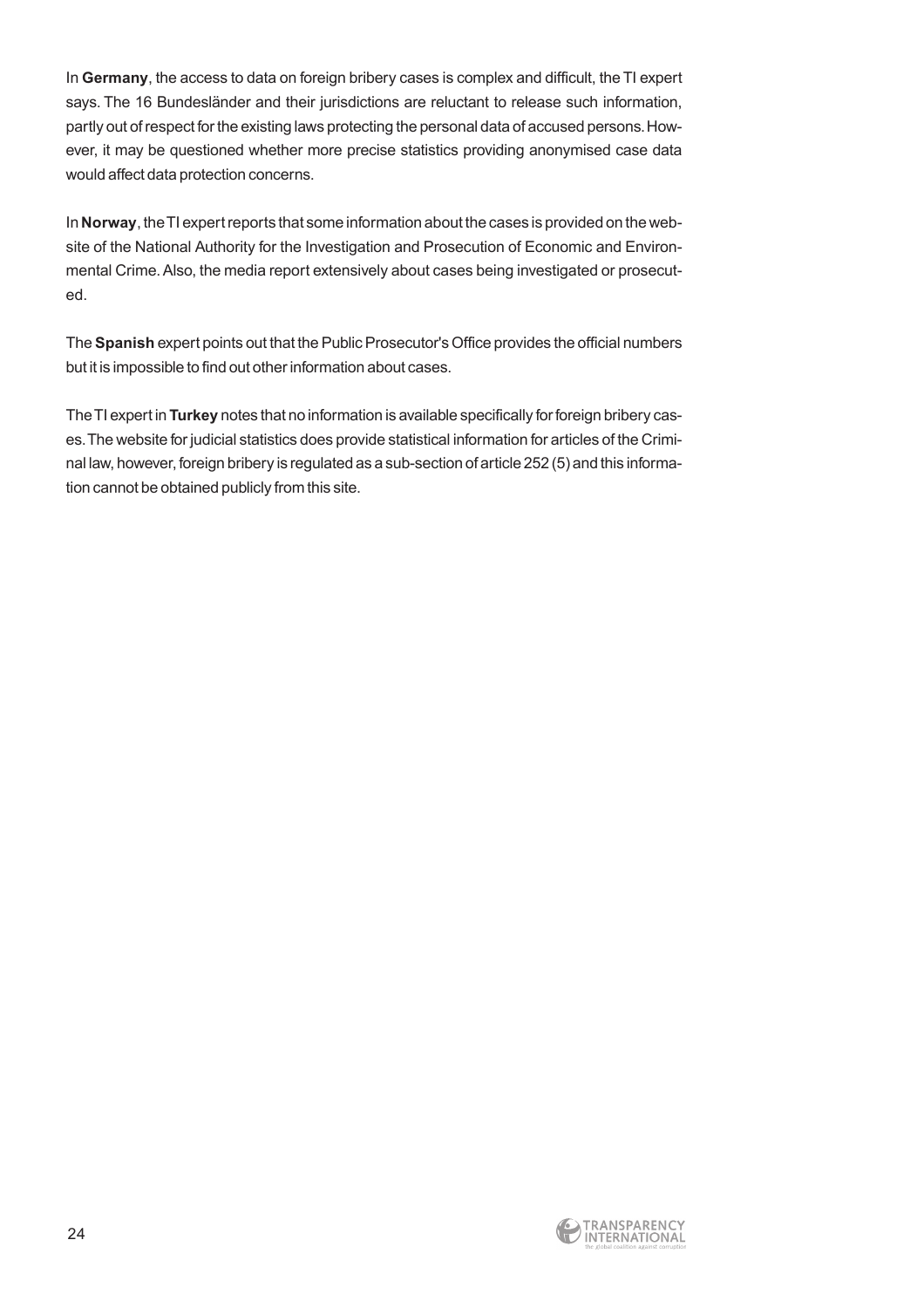### I. Accounting and auditing requirements

#### **ASSESSMENT OF ACCOUNTING AND AUDITING REQUIREMENTS INTENDED TO PREVENT PRACTICES FOR HIDING FOREIGN BRIBERY**

#### **Status and Trend**

| - Status Over 3/4 of countries surveyed satisfactory |
|------------------------------------------------------|
|                                                      |

- **Trend** Positive, with Japan moving to satisfactory and improvements reported in systems in Canada and Slovakia
- **– Satisfactory**: Twenty-six countries. Argentina, Australia, Brazil, Bulgaria, Chile, Czech Republic, Denmark, Estonia, France, Greece, Hungary, Ireland, Italy, Japan, Korea, the Netherlands, New Zealand, Norway, Poland, Slovak Republic, Slovenia, Spain, Sweden, Switzerland, United Kingdom, United States.
- **– Unsatisfactory**:Eight countries.Austria, Belgium, Canada, Finland, Germany, Mexico, Portugal, Turkey.

#### **SELECTED COMMENTS FROM TI EXPERTS**

The **Argentinian**TI expert notes that Argentina has its accounting legislation in place, although control from State agencies is weak.He mentions that in 2003 the General Inspectorate of Companies passed several Resolutions in order to strengthen the control over off-shore companies and foreign legal persons, especially in money laundering operations or tax evasion.

The TI expert in **Australia** states his concern at the loophole which may exist in respect of bribes paid by offshore non-consolidated entities, especially disguised payments.

The **Belgian** TI expert points out that the auditors are very much aware of their duties with respect to money laundering but they still are reticent on reporting corruption.

The **Canadian**expert reports that recent amendments to Securities legislation in Canada along the lines of the Sarbanes-Oxley Act have expanded criminal and administrative sanctions against wrongdoers, created new statutory causes of action for breach of securities legislation and imposed more stringent duties on auditors, directors and senior officers of public companies in the area of disclosure and certification of financial statements.

According to the **Czech**TI expert, the Czech authorities have implemented virtually all requirements that are imposed by the convention with regard to accounting and auditing standards. The enforcement thereof is, however, problematic in the area of off-the-books accounts, which are generally speaking hard to detect and punish.

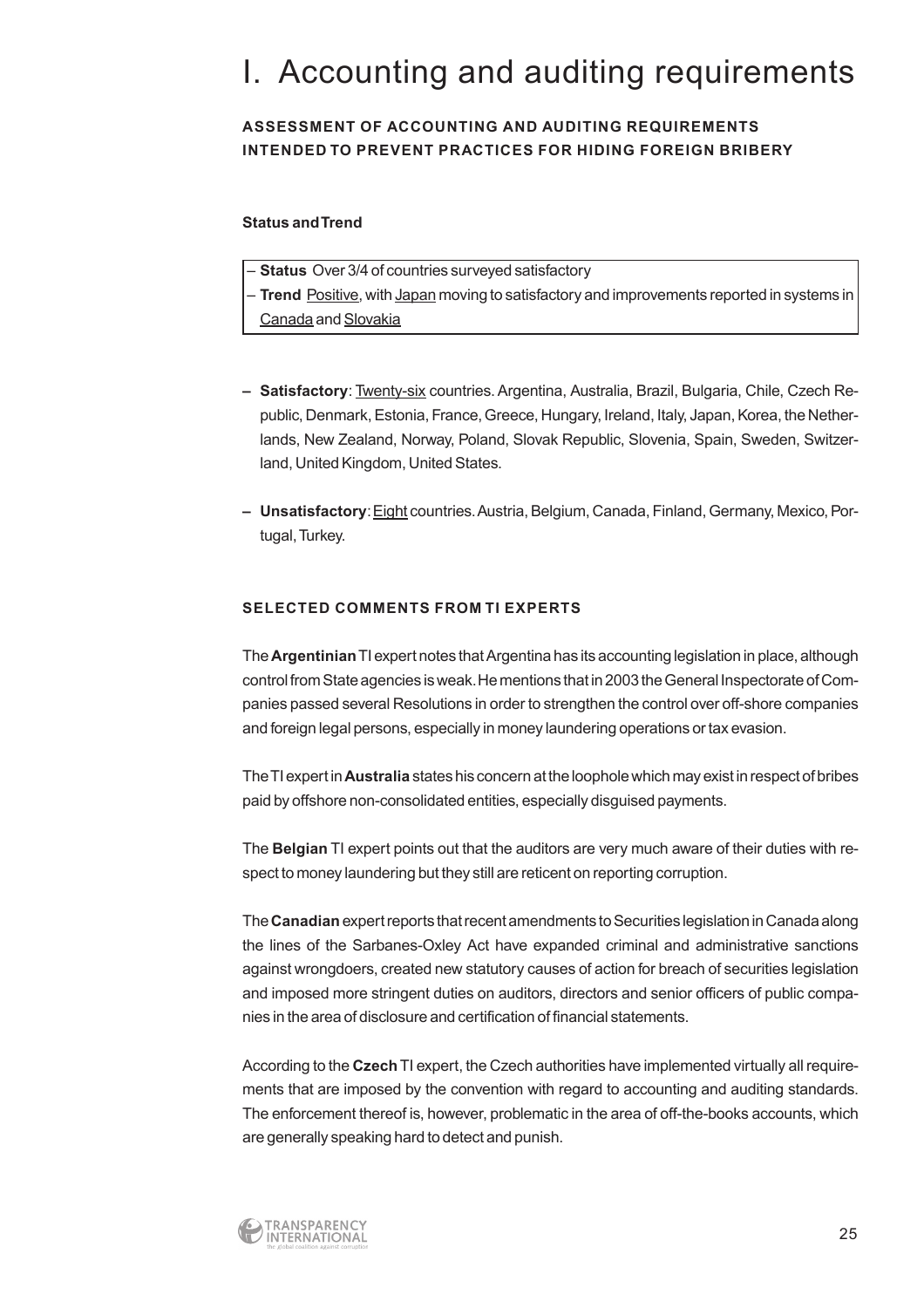The TI expert in **France** notes that there is an obligation for auditors to report to the court prosecutor any violation of company law they find in the course of their audit mission, and a supervising body has been set up by law to control their practices.

In **Greece**, the TI expert reports that although no new measures have been adopted, there is tighter application of the existing ones (mainly implementing EC financial law).

The TI expert in **Japan** noted that under the tax reform law amended in 2006, a rule stipulating that any "entertainment and social expense" excluding less than 5,000 yen eat-and-drink expenses is non-deductible applies until the end of FY2007.This is a positive development.

The **Mexican** TI expert refers to the 2006 OECD Evaluation, which raised an important point about a deficiency in the current legislation. Article 116 of the Criminal Procedure Code obliges citizens to report cases of criminal wrongdoing to the authorities. But at the same time accountants are professionally bound to confidentiality. Thus, the law, the professional norm or both need to be modified to allow accountants to breach confidentiality in specific circumstances.

The TI expert in **New Zealand** reports that the New Zealand Institute of Chartered Accountants has included "off-shore bribes" in its professional educational courses.

The **Portuguese**TI expert notes that the Portuguese accounting system is still sufficiently complex and dispersed in several laws and directives to create a propitious environment for illicit financial and economic operations.

According to the **Slovakian** TI expert, insofar as Slovak accounting standards were not fully compatible with International Accounting Standards (IAS), after 1 January 2006, additional entities are required to provide financial reporting in compliance with IAS.

In **Spain**, reports the TI expert, the law is very detailed about bookkeeping, but banks, lawyers and notaries too often fail to communicate to government officials about possible money laundering operations.

The **Swedish** TI expert reports that chartered accountants seem to be satisfied with the requirements and aware of their obligation to report any illicit practice. Some prosecutors are of the opinion that it may be difficult for an accountant to detect such practices and that even if he does, it could be difficult for him to be determined enough to report.

In **Turkey**, except for public companies and financial institutions, auditing is not mandatory, according to the local expert for TI.Auditors are under an obligation to report any suspicious transaction, including expenses abroad.However, under the 40/1 of Law No.193, companies operating in the areas of export, transportation and construction may write off 0.5% of their expenses abroad even if they cannot document it.

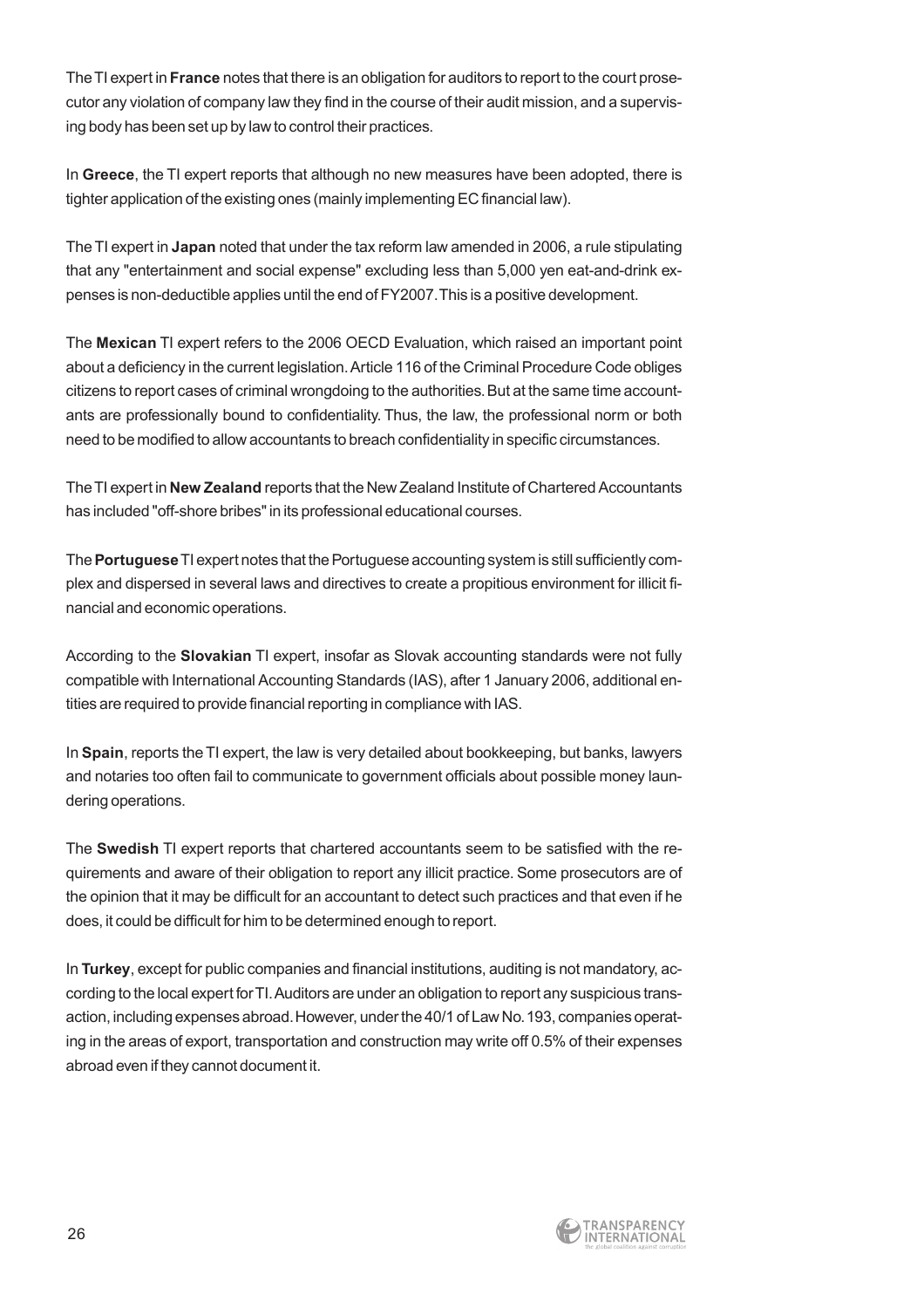### J. Private sector efforts

#### **ASSESSMENT OF THE EFFECTIVENESS OF CORPORATE ANTI-BRIBERY COMPLIANCE PROGRAMMES**

#### **Status and Trend**

- **– Status** About 1/2 of countries surveyed satisfactory
- **Trend** Positive, with country performance moving to satisfactory in several countries including Australia, Austria, Belgium, Denmark and Hungary, and improvements also reported in Norway, Spain and Sweden
- **Satisfactory:** Fourteen countries. Australia, Austria, Belgium, Canada (for large companies), Denmark, Finland, France, Hungary, Italy, Japan, Korea, Sweden, United Kingdom, United States.
- **Unsatisfactory:** Seventeen countries.Argentina, Bulgaria, Chile, Czech Republic, Estonia, Germany, Greece, Ireland, Mexico, the Netherlands, New Zealand, Norway, Portugal, Slovak Republic, Slovenia, Spain, Turkey.
- No response:Brazil, Poland, Switzerland.

#### **SELECTED COMMENTS FROM TI EXPERTS**

It is reported by the **Australian**TI expert that the top 100 Australian companies, doing the bulk of overseas business, have enhanced their programmes since last year. Concern exists with regard to the smaller companies.

In **Belgium**, reports the TI expert, corporations tend to give increased attention to compliance, probably out of fear of reputational damage, and invest more efforts in training and information of their employees. Seminars are organized around integrity programmes and for the training of compliance officers. A growing number of Belgian companies have codes of conduct and appoints compliance officers.

The **Czech** expert notes that according to the information from the Czech Chamber of Commerce, there are no specialised programmes running in the Czech business sector aimed at eradicating foreign bribery.The members were only informed once about the existence of the OECD Convention.

In **Hungary** the TI expert notes that ethic codes of international companies address the problem of corruption, but contain mostly general declarations instead of specific norms. Ethics codes are rarely adopted by medium and small sized Hungarian enterprises.

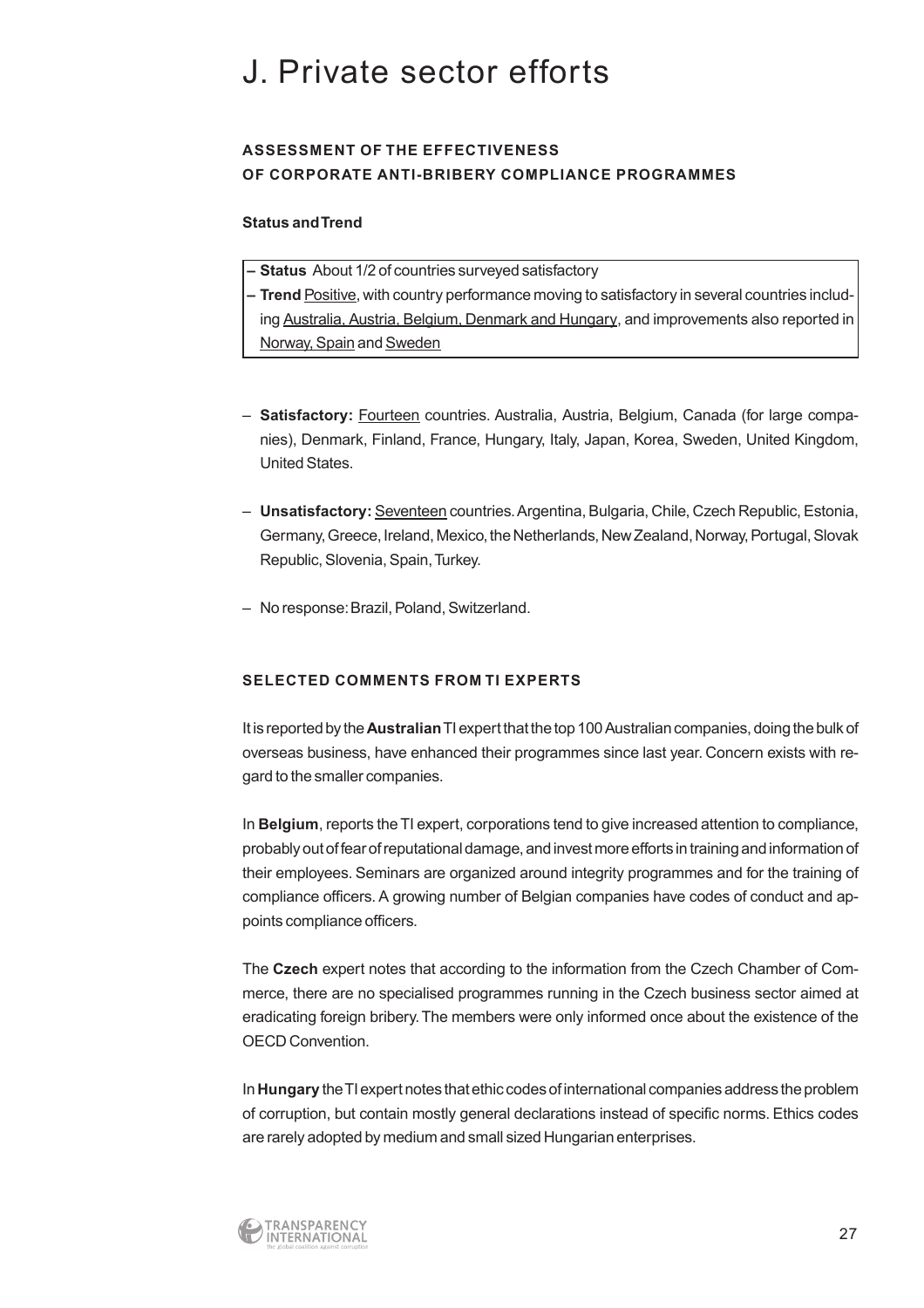The **Korean** TI expert states that to implement ethical management, some companies make employees pledge that they will engage in ethical performance.In other cases, ethical performance is included in performance evaluations, and whistleblowing systems are adopted.

The TI expert in **Mexico** reports that a thorough search produced no evidence of any significant recent advances in corporate anti-bribery compliance programmes. While some companies make reference to illicit payments in general terms -- such as money laundering in banking and financial institutions -- few if any satisfactorily cover the offence of transnational bribery.

The TI expert in **Norway** notes that there is an increase in establishing codes of conduct with regard to anti-corruption. However, implementation of the codes seems uncertain.

The **Slovakian**TI expert states that Slovak corporations generally do not put emphasis on corporate anti-bribery compliance programmes.

The TI expert in **Spain** notes that Spanish companies are improving but are not doing enough yet. Less than half of the 35 big Spanish companies in the stock market have an official policy against corruption.

In **Sweden**, according to the TI expert, the will of companies to establish ethical codes, including anti-bribery regulations, has increased significantly during the last years. But, although the wording of the codes is relatively specific, application and follow-up of the codes are uncertain. Some companies, however, avoid doing business in countries with a high degree of corruption.

The **Turkish**TI expert states that some of the big sized Turkish companies also seem to make an effort to embed ethical issues in their corporate culture, but do not take a supply side approach.

As reported by the **United States**TI expert, recent enforcement actions have highlighted weaknesses in compliance programmes and have sought to strengthen those programmes by imposing compliance monitors as a condition of settlement. Multi-national companies' corporate anti-bribery compliance programmes are generally perceived as effective, in part due to requirements of the Sarbanes-Oxley Act and incentives created by revised sentencing guidelines. There may be some need to strengthen programmes of foreign issuers of securities on U.S.exchanges.Use of the programmes in small and medium sized enterprises needs to be expanded.

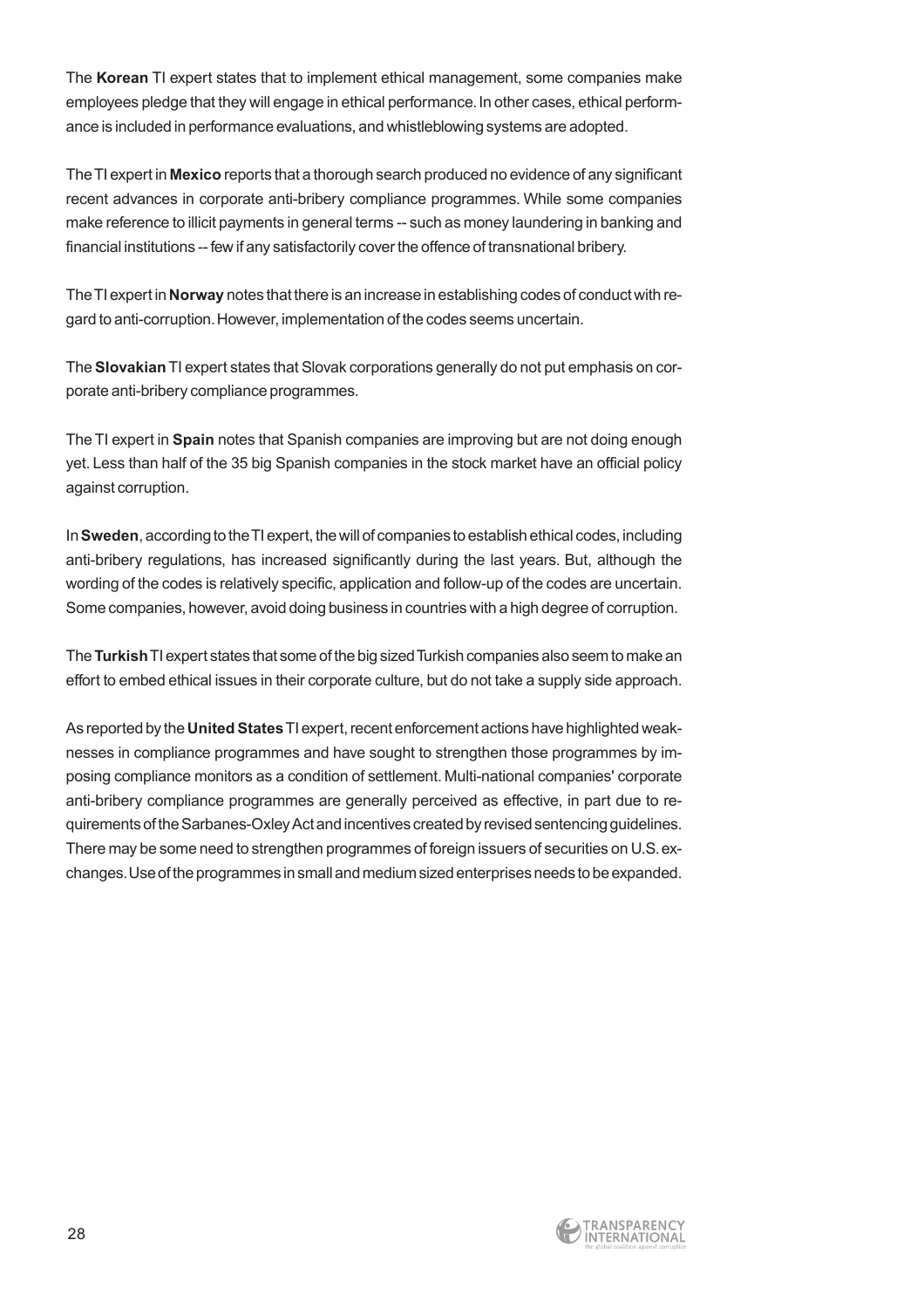# **IV. MULTINATIONAL CASES**

This section provides information on eight prominent foreign bribery cases involving multinational companies.The aim is to illustrate the kinds of cases that have arisen and how they have been handled.

### A. Oil and Gas Sector

#### **BAKER HUGHES**

On 26 April 2007, the United States Securities and Exchange Commission (SEC) and United States Department of Justice (DoJ) announced fines imposed on Baker Hughes Incorporated (Baker Hughes) and its wholly owned subsidiary Baker Hughes Services International, Inc. (BHSI) with an office in Atyrau, Kazakhstan totalling more than US \$44 million for violating the Foreign Corrupt Practices Act.Baker Hughes is a Houston, Texas-based global provider of oil field products and services.The SEC and DoJ allege that Baker Hughes paid approximately US \$5.2 million to two agents in relation to bribery of officials of State-owned companies in Kazakhstan after which Baker Hughes was awarded an oil services contract in the Karachaganak oil field in Kazakhstan that generated more than US \$219 million in gross revenues from 2001 through 2006.Another agent was paid over US \$1 million to a Swiss bank account in connection with the award of a large chemical contract with KazTransOil, the national oil transportation operator of Kazakhstan.

The SEC's complaint against Baker Hughes also alleges that between 1998 and 2005, Baker Hughes made payments in Nigeria, Angola, Indonesia, Russia, Uzbekistan and Kazakhstan in circumstances that reflected a failure to implement sufficient internal controls, thus allegedly violating the books and records and internal controls provisions of the FCPA.The payments allegedly included commission payments from 1998 to 2004 of US \$5.3 million to an agent who worked in Kazakhstan, Russia and Uzbekistan and payments of more than US \$10.3 million in commissions to an agent in Angola from 1998 to 2003.

Without admitting or denying the SEC's allegations, Baker Hughes consented to the entry of a final judgment permanently enjoining it from future violations of the FCPA and ordering it to pay a civil penalty of US \$10 million and disgorgement with prejudgment interest of approximately US \$23 million;and to retain an independent consultant to review the company's FCPA policies and procedures.To settle the criminal FCPA charges filed by the DoJ against Baker Hughes and BHSI, Baker Hughes entered a guilty plea and agreed to pay a criminal fine of US \$11 million as well as retain, for a period of three years, a monitor to review and assess the company's compliance programme and monitor its implementation of and compliance with new internal policies and procedures.For its part, the DoJ has agreed to defer prosecution for two years.

On announcing these outcomes the SEC and DoJ acknowledged the help provided, in the form of mutual legal assistance, by the Isle of Man Financial Supervision Commission, HM Procureur (Attorney General) for Guernsey, and by the authorities of the United Kingdom and Switzerland.

Sources: United States vs. Baker Hughes Incorporated and Baker Hughes Services International Inc. – Department of Justice Press Release (26 April 2007); SEC vs. Baker Hughes Incorporated and Roy Fearnley – Securities and Exchange Commission Press Release (26 April 2007)

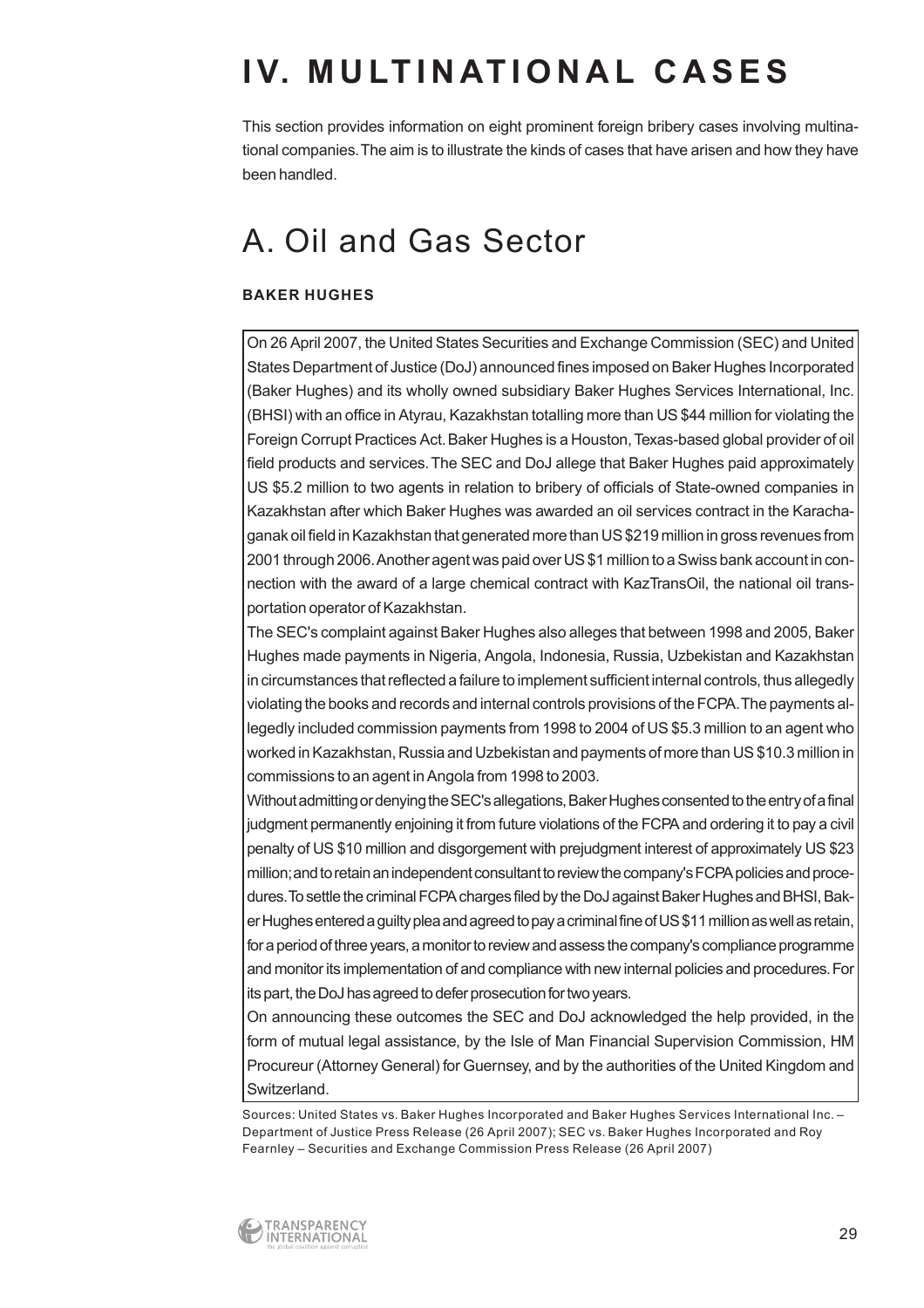In September 2003, a Norwegian newspaper uncovered a foreign bribery scandal by the Norwegian oil company Statoil in Iran. As part of the company's efforts to secure lucrative oil contracts, the company hired the services of an Iranian consultancy firm owned by the son of former Iranian President Hashemi Rafsanjani. Statoil paid US \$15.2 million to this company to influence important political figures in Iran to grant oil contracts to Statoil.

The revelations led to cases being brought in both Norway and the United States. In Norway, Statoil was found guilty of corruption by a Norwegian court and ordered to pay approximately US \$3 million in fines and several members of the company's leadership had to step down from their posts.Statoil insisted that this did not imply any admission of guilt on their part.

In the US, charges were brought against Statoil for violating the Foreign Corrupt Practices Act by paying bribes to Iranian government officials. In October 2006 Statoil was ordered to pay US \$21 million in fines. As part of the settlement agreement Statoil admitted that they had paid bribes to an Iranian public servant in 2002 and 2003, with the aim of securing contracts for Statoil in the development of gas fields. Bribes were also allegedly paid to secure other contracts in the country and to get hold of confidential information. Wrong accounting procedures had been used in order to hide the bribes in the records.The settlement also stipulated that no Statoil employee or representative for the company could make any statements to the media contradicting the verdict for the next three years.

Source: United States vs. Statoil ASA – Department of Justice Press Release 13 Oct 2006); SEC vs. Statoil ASA – Securities and Exchange Commission Info – Statoil ASA – 6-K – For 10/30/06 (13 Oct 2006)

#### **TOTAL SA**

A case involving Total SA, France's biggest oil and gas group, was opened in 2002, after the French anti-money-laundering unit Tracfin noticed money being transferred from a Total subsidiary to a Swiss company, Telliac. In 2004 Tracfin investigated whether Telliac in turn funneled cash to officials in Iraq, Russia, and Tanzania, where Total was pursuing business. Four Total executives were put under formal investigation.

In December 2006, French financial police launched an investigation into allegations that Total SA had paid bribes to win a contract on an Iranian natural gas field a decade ago.The case was triggered by their discovery of approximately US \$78 million in the Swiss bank account of an intermediary.Total had signed a US \$2 billion contract for the first phase of the project in September 1997, winning the biggest deal with Iran since the Islamic Revolution.

In March 2007, French judicial officials announced that the new CEO of Total, as well as other unit heads were being questioned as part of the investigation into the 1997 deal.The CEO was informed that he was under formal investigation on suspicions of "corruption of foreign public agents and misuse of corporate assets". Six months before he had already been questioned as part of an investigation into suspected corruption linked to the United Nations Oil-for-Food Programme.Total has denied any wrongdoing on the Iran gas deal or in Iraq.

At the same time, the US Securities and Exchange Commission as well as the US Department of Justice have summoned Total SA to explain the group's activities in Iran.The SEC has requested Total SA to disclose documents pertaining to transactions in Iran.

Sources: AFP "Total boss says unaware of any US corruption probe" (6 April 2007); Reuters "France: Total CEO summoned by SEC on Iran deal" (3 April 2007); European Business "Cracking Down on Corporate Bribery" (6 Dec 2004)

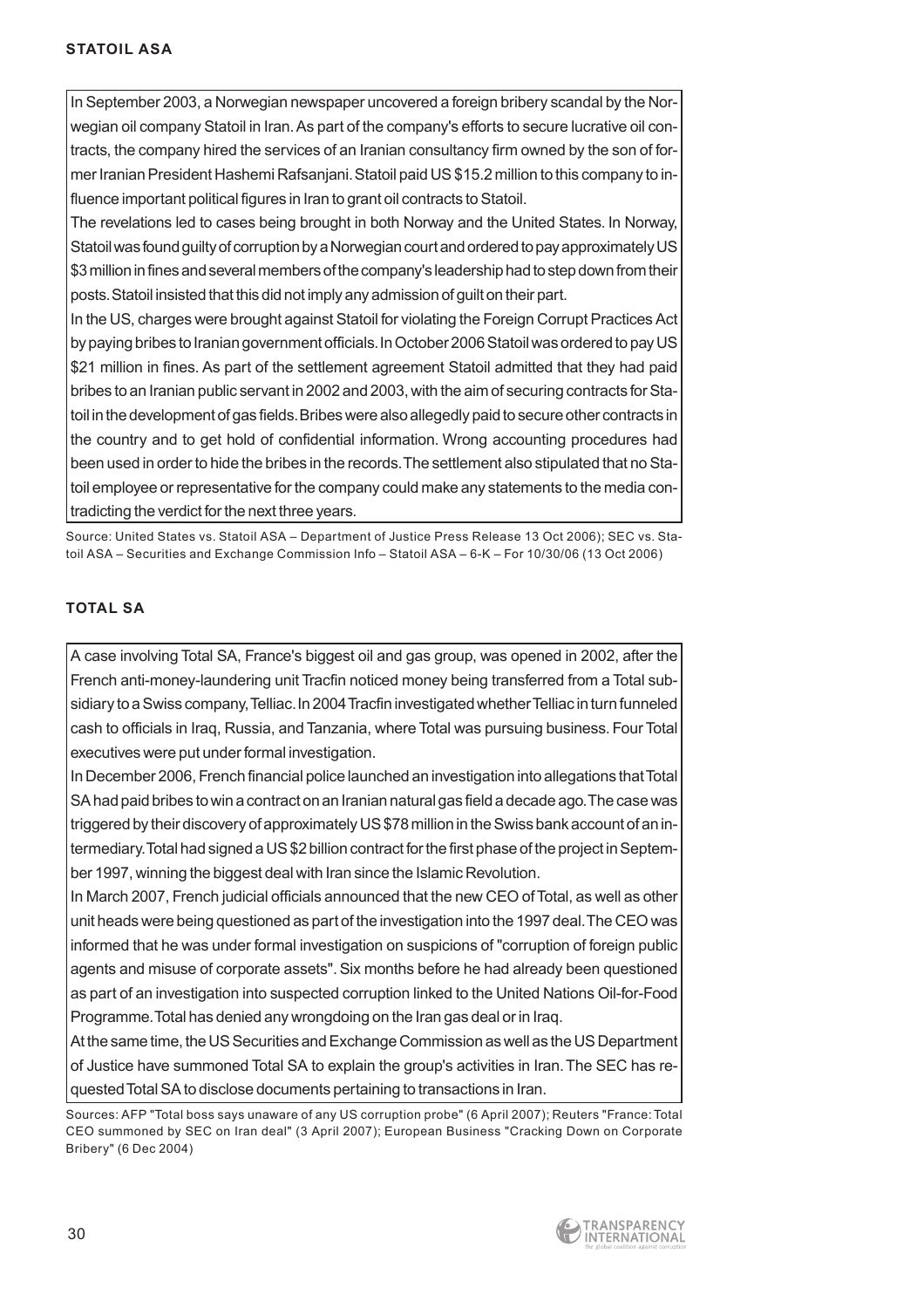### B. Construction / Power Generation

#### **ENELPOWER-SIEMENS-ALSTOM**

Allegations of bribery by employees of the Italian company Enelpower SpA in connection with construction contracts for power and desalination plants in Abu Dhabi, Oman and Qatar were investigated in 2003.The three contracts that Enelpower obtained collectively exceeded EUR 1 billion in value.Local consultants had assisted Enelpower to secure the contracts, after which the company subcontracted to Germany's Siemens AG to supply gas turbines and to France's Alstom to provide boilers.The Italian government has de facto control of the Enelpower SpA and officers of the company are considered "public officials" for purposes of Italy's national anti-bribery laws.

Following internal audits and a tip from a confidential informer, the Italian authorities charged two senior Enelpower officers with foreign bribery for allegedly paying officials in Abu Dhabi, Oman and Qatar to secure the contracts, through a local consultant.They also were charged with accepting payments from subcontractors, including Siemens AG and Alstom, who had transferred more than EUR 6 million into the foreign bank accounts of these officers.

Separately, Siemens AG and Alstom were charged in Italy with bribery of Italian officials for allegedly paying the two officers to win the subcontracts.In 2004, a Milan court took the extraordinary measure of banning Siemens AG from selling gas turbines to the Italian public administration for a one-year period for its part in the corruption scandal.

German authorities initiated a criminal prosecution against two former Siemens managers for paying kickbacks to officials of Enelpower SpA.In mid-May 2007, the court found that the ex-finance chief at Siemens' power generation unit had approved a EUR 6 million payment to win orders.A two-year suspended prison sentence for bribery and breach of fiduciary duty was imposed. A consultant to the company at the time of the offence was given a nine-month suspended sentence for aiding the bribery.The court ordered Siemens, which was not accused, to give up EUR 38 million of the gains it made from the sales.Siemens said the decision had "no basis in law or in fact" and it would appeal.

Sources: http://www.nationaldefensemagazine.org/issues/2006/August/EthicsCorner.htm; Italy: Phase 2 Report on the application of the Convention on Combating Bribery of Foreign Public Officials in International Business Transactions and the 1997 Recommendation on Combating Bribery in International Business Transactions, 29 Nov 2004, Page 25-26; BBC News, 13 March 2007; Reuters, 13 March 2007; Spiegel Online 14 March 2007

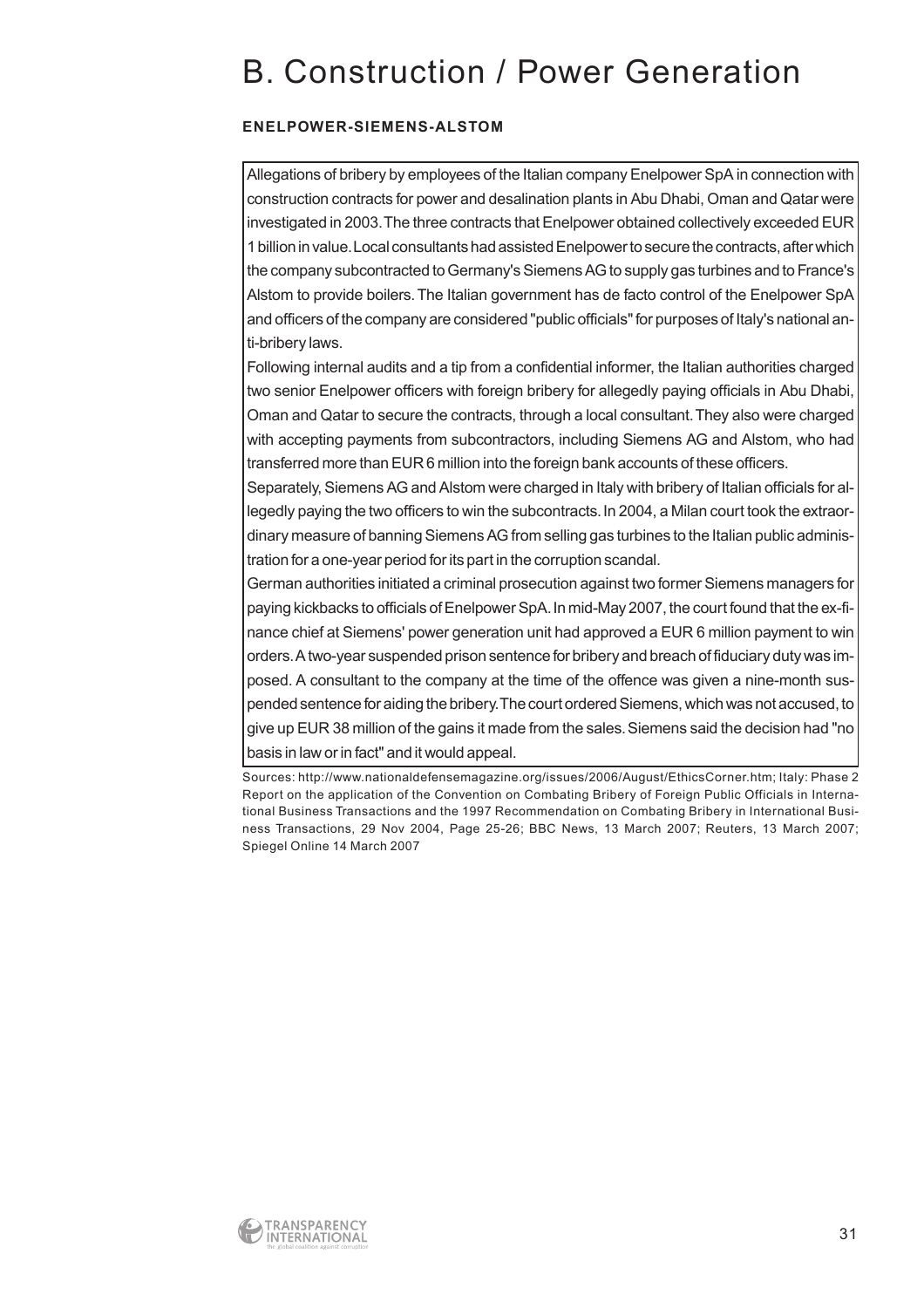# C. Telecommunications

#### **ALCATEL**

In November 2004, the US Securities and Exchange Commission launched an informal inquiry into allegations that Alcatel CIT had made illegal payments to secure a mobile phone contract with the Costa Rican state-owned telephone company Instituto Costarricense de Electricidad (ICE).The allegations involved various state and local officials in Costa Rica, including the former President, two political parties and representatives of ICE.The Costa Rican government had awarded Alcatel a mobile telephone contract valued at US \$149 million in 2001, and another contract worth over US \$100 million in 2002.

Two years later, in 2006, the US Department of Justice charged the former deputy vice president of Alcatel with conspiracy and making bribe payments in violation of the US Foreign Corrupt Practices Act.Alcatel's attorney stated:"it appears this is an institutionalised way of doing business by international companies in Latin America." The former Alcatel executive pleaded guilty to paying more than US \$2.5 million in bribes to secure the mobile phone contract with ICE. He now faces a maximum of 10 years in prison and US \$580,000 in fines. He had been employed by Alcatel for more than 20 years.

In Costa Rica, a former senior Alacatel official was charged in connection with the mobile telephone contract in 2007.The 10-count indictment accused him of making over US \$2.5 million in bribery payments and laundering the bribes.The payments were routed through a Costa Rican consulting firm, using wire transfers from accounts at banks in New York, the Bahamas and Miami.

In February 2007, ICE announced that it would end its existing contract with Alcatel, and not consider the equipment supplier for future contracts.A French magistrate is investigating Alcatel but no prosecution has been brought. Alcatel has filed a civil fraud case against its former employees seeking EUR 11.2 million in damages.

Sources: United States vs. Sapsizian and Valverde Acosta – Department of Justice Press Release (7 June 2007; 20 March 2007; 19 Dec 2006); SEC vs. Alcatel Telecom Ltd. /Lucent Technologies – Securities and Exchange Commission Info – Alcatel 20-F/A (4 Aug 2006) – Lucent 10-Q (8 Feb 2006); Cadwalader FCPA Adviser, January 2007; Taipei Times, "Aide, businessman in railway scandal" (27 June 2004

#### **SIEMENS**

In late 2006, five Siemens executives were arrested by German authorities on charges of bribery and embezzlement. Allegations were that Siemens employees had transferred as much as EUR 420 million into secret bank accounts over a seven-year period to be used for bribes to win foreign contracts.It was claimed that as many as 30 employees across three business units knew of the slush-fund scheme, including two members of the group's internal compliance department. Police uncovered suspicious payments made mostly through Swiss and Austrian accounts.The firm may need to review as much as EUR 3 billion worth of transactions in connection with the probe, according to a German news magazine.

Another investigation was initiated by the German authorities in late 2006 into possibly illegal payments included that of a particular six-figure payment, made by Siemens to the Iraqi government under Saddam Hussein.Allegations are that Siemens bribed government officials to secure energy and medical equipment contracts in the United Nations Oil-for-Food programme.

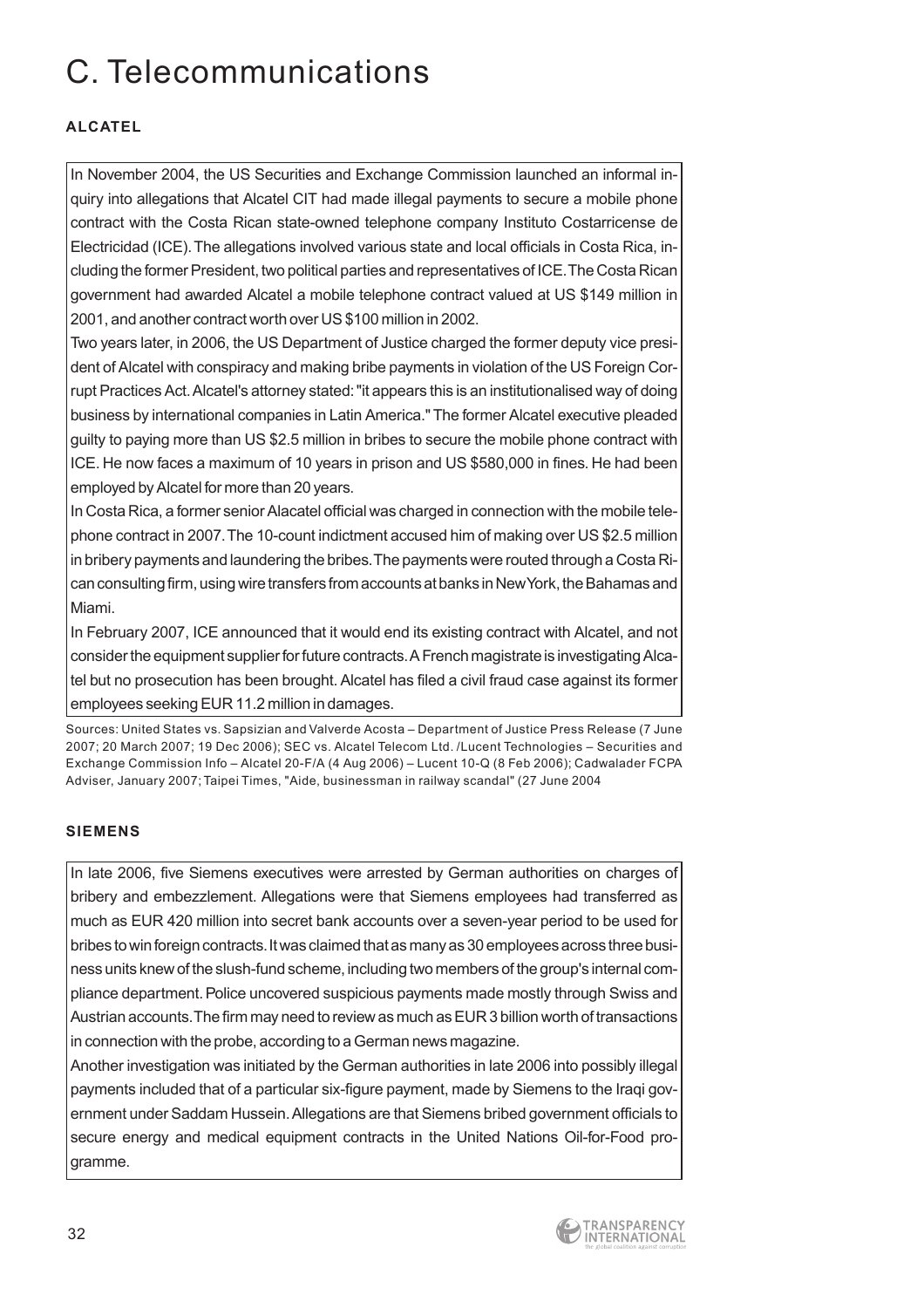In April 2007, Siemens revealed that the US Securities and Exchange Commission had upgraded an informal inquiry into its accounts to a full-scale investigation.The US Department of Justice is also involved in examining possible criminal violations of US law.Prosecutors in Germany, Liechtenstein, Switzerland, Italy and Greece are looking into the claims.

Sources: Electronic News "Siemens investigated by SEC, DoJ, as it loses CEO" (27 April 2007); Der Spiegel "New Report Details Far-Reaching Corruption" (29 Jan 2007)

#### **TITAN CORPORATION**

In March 2005, the US Titan Corporation pleaded guilty to criminal charges brought by the Department of Justice of violating the Foreign Corruption Practices Act anti-bribery and booksand-records provisions, as well as false tax returns. At the same time, the Securities and Exchange Commission (SEC) announced that Titan had settled a civil enforcement action charging violation of FCPA anti-bribery, internal controls, and books-and-records provisions.

These complaints alleged that from 1999 to 2001, Titan Corporation, through its subsidiaries, made approximately US \$3.5 million in payments to the Benin Postal and Telecommunications Office through a Beninese national who was the business advisor to the President of Benin.Titan admitted that some of its officers knew that at least a portion of the money would be used to support the President's re-election campaign. The SEC complaint alleges that in 2001 Titan funnelled approximately US \$2 million to the election campaign of the then-incumbent president at the direction of a former senior Titan officer based in the United States.The payments were made with the specific purpose of securing the President's approval of continued business under a telephone network installation contract.

The civil complaint contains further allegations that Titan falsified documents that enabled its agents to under-report local commission payments in Nepal, Bangladesh, and Sri Lanka. Moreover, it states that Titan falsified documents presented to the United States government by under-reporting commissions earned on equipment exported to Sri Lanka, France, and Japan.

In the criminal case, Titan agreed to pay a criminal fine of US \$13 million. In its settlement, the SEC gave Titan credit for the amount of this fine but required it to pay an additional US \$15.5 million in disgorgement and prejudgment interest. The total amount of penalties assessed against Titan was US \$28.5 million.

Sources: DoJ Criminal Information and Judgment, United States v. Titan Corporation (S.D. Cal. 2005); Titan Disclosure (2 June 2005); SEC v. Titan Corporation (S.D. Cal. 2005); United States v. Head, Case No. 06-cr-1380 (S.D. Cal. 2006); BBC News "US company admits Benin bribery" (2 March 2005)

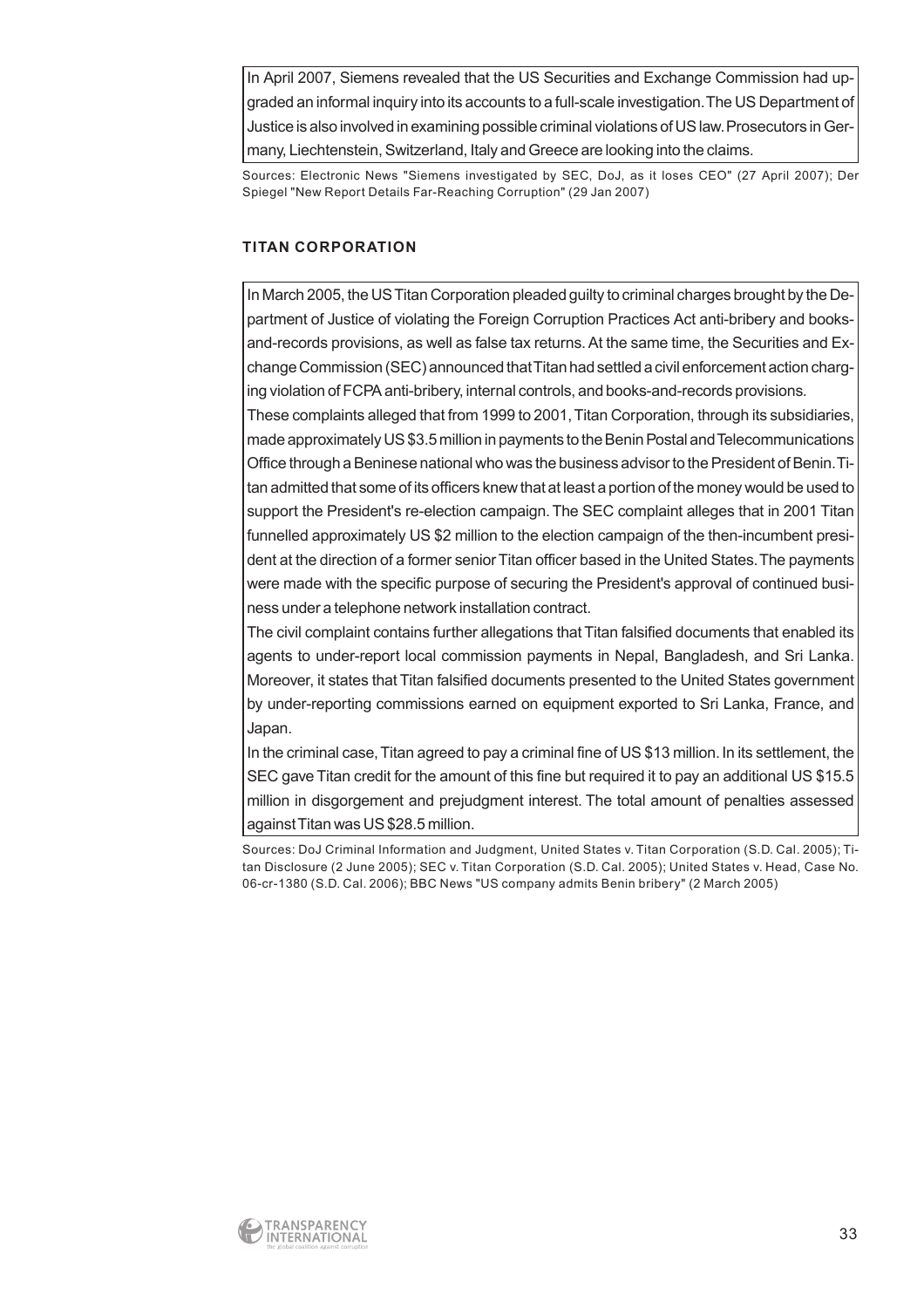### D. Defence

#### **BAE SYSTEMS / AL YAMAMAH**

In 1985, with the encouragement and support of the Government of Margaret Thatcher, British Aerospace (now BAE Systems plc) signed a contract to supply the Saudi Air force with 200 Tornado fighter planes and related equipment and services: the "Al Yamamah" contract.The first two phases of the contract are estimated to have been worth some £40 billion (US \$80 billion).

Recently, a third significant deal has been agreed in principle, but is being held for the time being.A further £20 billion (US \$40 billion) of sales of Eurofighter aircraft is said to be involved.

An investigation by the British Serious Fraud Office (SFO) started in November 2004 focusing on suspected false accounting in relation to a contract related to the Al Yamamah defence contract. It was suggested that BAE had channeled illegal payments to Saudi officials through offshore companies.The press reported the existence of a so-called "slush fund" established on behalf of BAE to channel benefits to Saudi nationals involved in the Al Yamamah contract. BAE has at all times denied any wrongdoing. In June 2007, the Guardian reported allegations that over £1 billion was paid by BAE to a Saudi prince, with payments of £30m were paid every quarter for at least 10 years.

On 14 December 2006, the UK Attorney General informed the House of Lords that the Director of the Serious Fraud Office had decided to discontinue its investigation into the affairs of BAE as far as they relate to the Al Yamamah defence contract.The decision had been taken considering "the need to safeguard national and international security." The Attorney General announced that "It has been necessary to balance the need to maintain the rule of law against the wider public interest." The announcement unleashed widespread criticism, both in the UK and externally.

More recently, the Swiss government announced that it was investigating Saudi-owned Swiss bank accounts. In June 2007 both the US Department of Justice and the Securities and Exchange Commission announced that they were investigating alleged BAE payments to Saudi officials in connection with the Al Yamamah project.

Sources: The Times "US seeks to pursue BAE over claims company paid bribes" (2 May 2007); OECD Press Release "OECD to conduct a further examination of UK efforts against bribery" (14 March 2007); The Telegraph "Campaigners press BAE over Al-Yamamah 'leak'" (26 Jan 2007); Guardian Unlimited "BAE accused of secretly paying £1 billion to Saudi Prince" (07 June 2007)

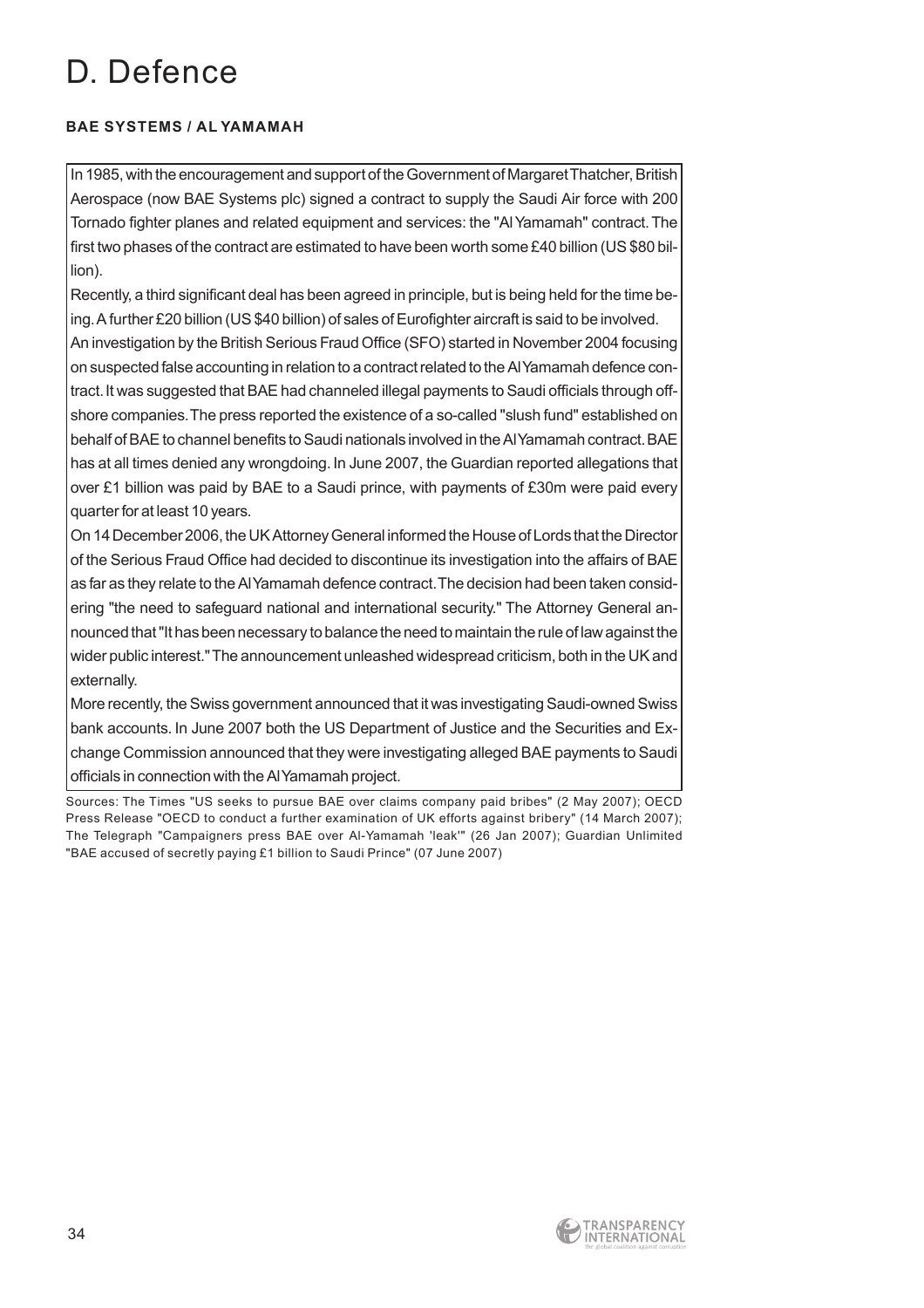# **V. TI RECOMMENDATIONS TO INCREASE ENFORCEMENT**

# A. Need for continuing strong OECD monitoring programme

Because there is still only limited enforcement of the OECD Convention on Combating Bribery of Foreign Public Officials, it is essential that the Working Group continues with a strong monitoring programme after the conclusion of Phase 2.Support for the convention will unravel without continued monitoring. It needs to ensure that lagging governments meet their commitment to end foreign bribery. Governments that now prosecute foreign bribery will be reluctant to continue enforcement when their competitors persist in winning orders through bribery.

Country visits must continue to be the major monitoring tool because they are the only reliable method for assessing the adequacy of enforcement.The level of review can vary depending on the status of enforcement.The principal focus should be on countries where there are no significant prosecutions. Priority should be given to the largest exporters, including Japan, United Kingdom, Canada and the Netherlands. Follow-up reviews are also needed to make sure that governments correct the deficiencies identified in prior reviews.

# B. Overcoming the consequences of the UK's termination of the Al Yamamah investigation

The UK's termination of the Al Yamamah investigation is a serious threat to the future of the convention for three reasons.Each must be addressed to enable the convention to move forward.

- The claim of a national security exception threatens to emasculate Article 5 of the OECD Convention and creates an open-ended loophole that other countries could readily use.
- The credibility of UK support for the convention has been badly eroded. Serious doubts already existed because the UK has never brought a foreign bribery prosecution and had failed to correct its antiquated corruption laws, notwithstanding repeated OECD warnings going back to 1999. Lack of action by the UK endangers the convention because the UK ranks fourth among OECD exporters.
- The Al Yamamah termination raises troublesome doubts regarding the political will to enforce the convention in other cases involving national champions and large numbers of jobs.

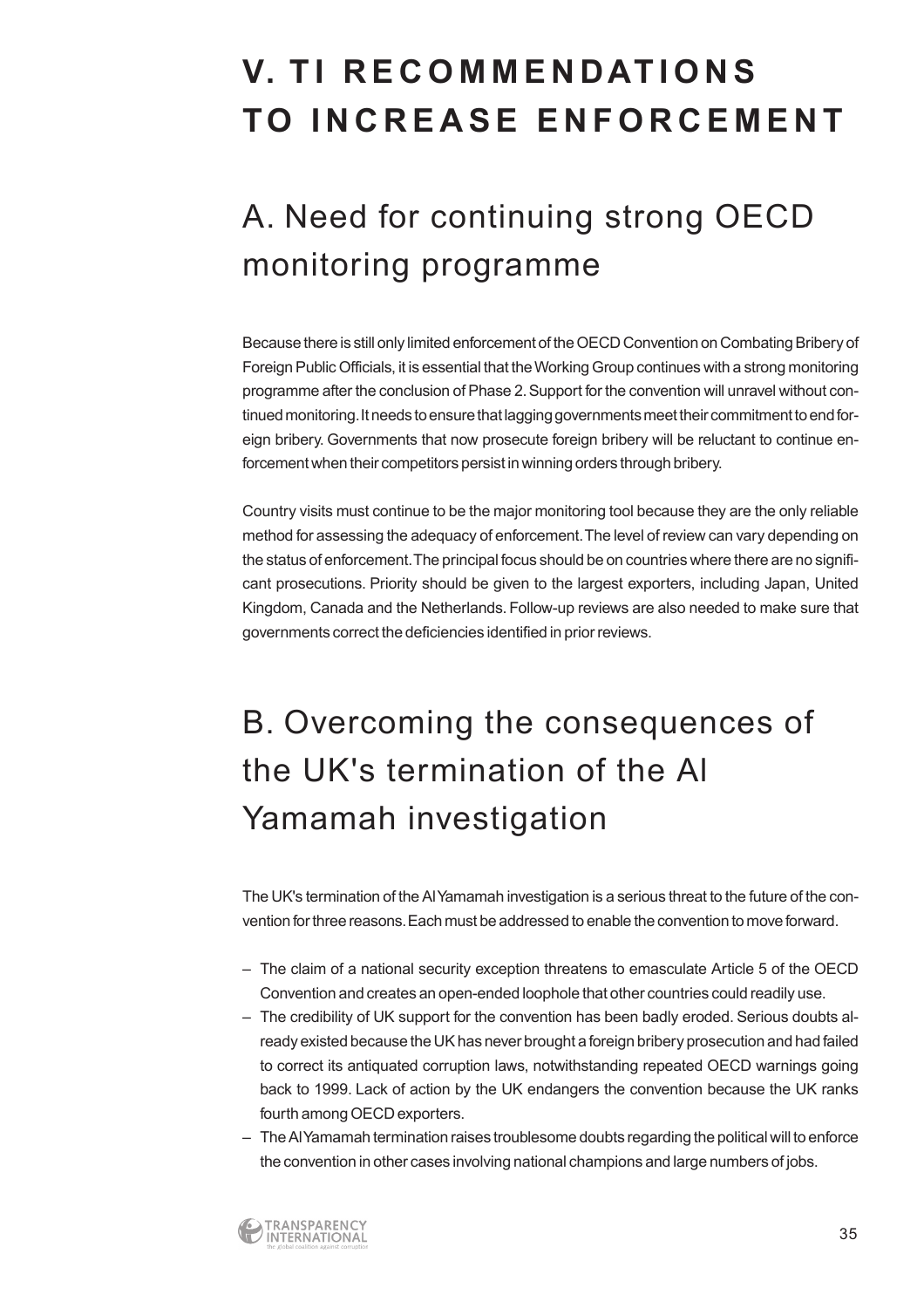These concerns can be overcome by reinstating the Al Yamamah investigation, by prosecuting other cases which are under investigation, and by passing a new UK corruption law without further delays.

In TI's view, Article 5 of the convention has a very broad scope (without an explicit national security exception) and there is no basis for an implicit national security exception. However, if the Al Yamamah investigation is not reinstated, OECD must take steps to control the precedent effects on Article 5.It will be necessary to define what exceptions to Article 5 should be permitted.Any exceptions should be very narrowly and restrictively defined. Reaching agreement may be difficult.However, the alternative of letting each country decide unilaterally whether a national security exception applies will result in the erosion of the convention.

# C. Identifying obstacles to enforcement

The Working Group should undertake a systematic review of its country reports to identify obstacles to convention enforcement, much of this information is already contained in the May 2006 "Mid-Term Study of Phase 2 Reports". A meeting with prosecutors from signatory states should be held to obtain their views of obstacles to enforcement and of steps needed to overcome them.

In TI's view, a critical obstacle is that foreign bribery cases require specialised professional resources, including forensic accountants, anti-money laundering experts, and lawyers familiar with mutual-legal assistance procedures. In most countries, such resources can only be provided by organising a centralised office for foreign bribery cases.Responsibility for foreign bribery should not be left to inadequately-staffed and overworked local prosecutors.Other obstacles include lack of accessible complaint-reporting procedures, inadequate whistleblower protection, and failure to provide for criminal liability of corporations.

Based on the proposed study, the Working Group should develop recommendations for actions to overcome obstacles to enforcement. Future monitoring reviews should check on the implementation of these recommendations.

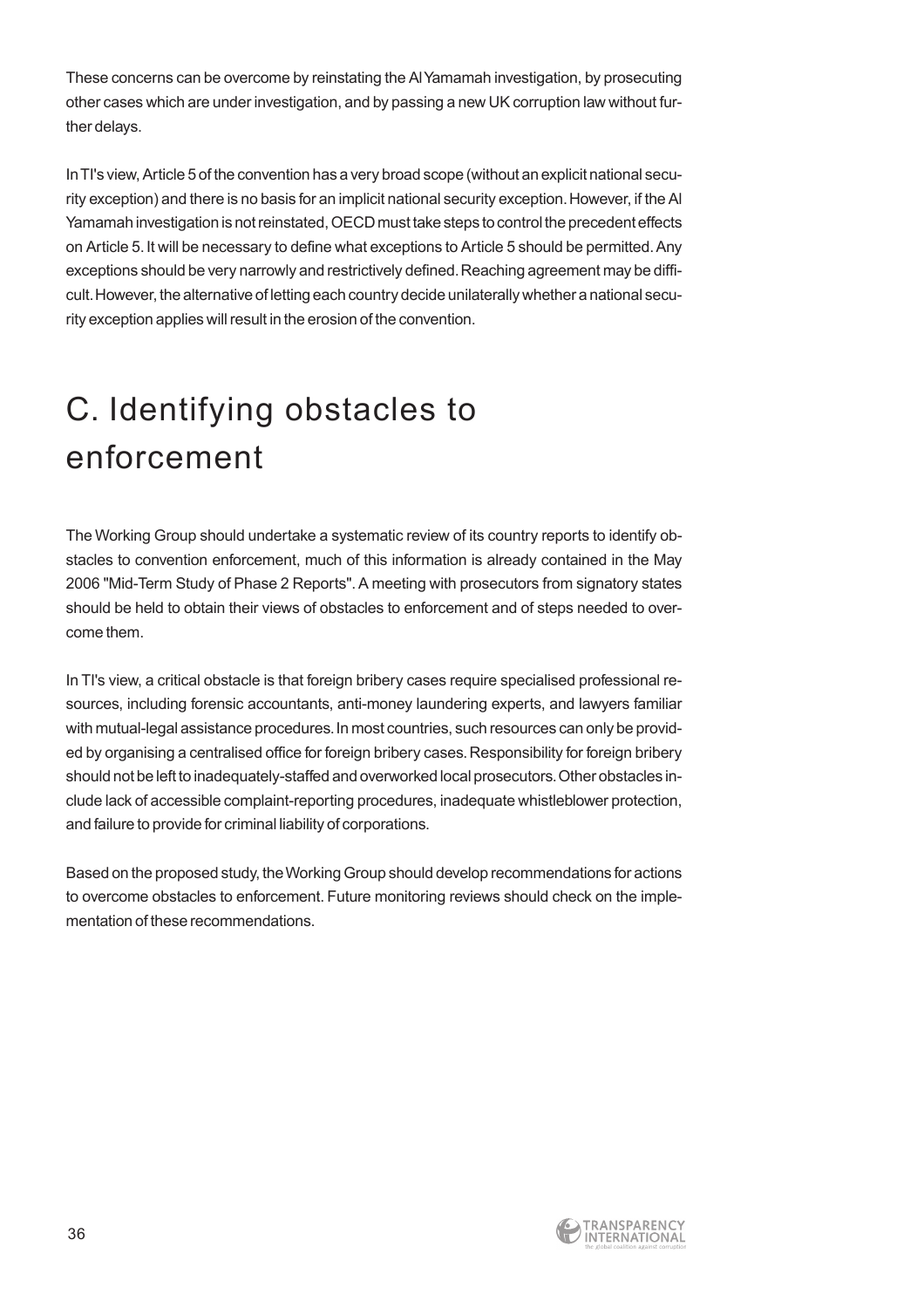# D. Securing public attention and civil society participation

The Working Group's reports are entitled to high credibility because they present detailed assessments of national enforcement programmes. Putting the reports on the OECD website is important, but is not enough to secure public attention and promote increased enforcement.The Working Group should take steps to secure a much higher level of public attention in the countries where reviews are conducted. Suggestions should be obtained from media representatives, civil society, the private sector and trade unions. Some actions have already been taken, including summaries of the conclusions of country reviews, but more is needed. In-country press conferences should be organised in cooperation with civil society, bar associations or other interested groups.The country reports should also be made easily accessible in the home country on government websites and in the national language and should be submitted to the national legislature.

The Working Group should also publish an annual report listing all foreign-bribery prosecutions, convictions and the number of investigations underway, in all signatory states.The report should be updated to reflect the information reported at the tour-de-table conducted at each Working Group meeting. Keeping such information confidential is counter-productive. Some aspects of monitoring reviews may require confidentiality, but the names of all foreign bribery prosecutions and the number of all foreign bribery investigations should be publicly disclosed.

Further, while major steps have been taken to make the review process transparent, more could be done.Government responses to questionnaires should be published and made available to civil society organisations as soon as completed.Review visits should be publicised, as should opportunities for civil society organisations to make written and oral submissions.

### E. Other issues

Until a substantial majority of the parties are actively enforcing the convention's prohibition against foreign bribery, ensuring such enforcement must remain the Working Group's top priority. However, it is timely for the Working Group to consider several other issues. Action on such issues may require additional funding because it should not come out of funds required for monitoring enforcement.

#### **1. OUTREACH TO OTHER MAJOR EXPORTING STATES**

Accession to the convention by other major exporting states would promote the convention's objective to curb the supply-side of international corruption.The accession by South Africa is a welcome development, as would be an accession by China, India and Russia. Accession by such countries should be conditioned on their agreement to submit to the same monitoring reviews as the existing parties to the convention.

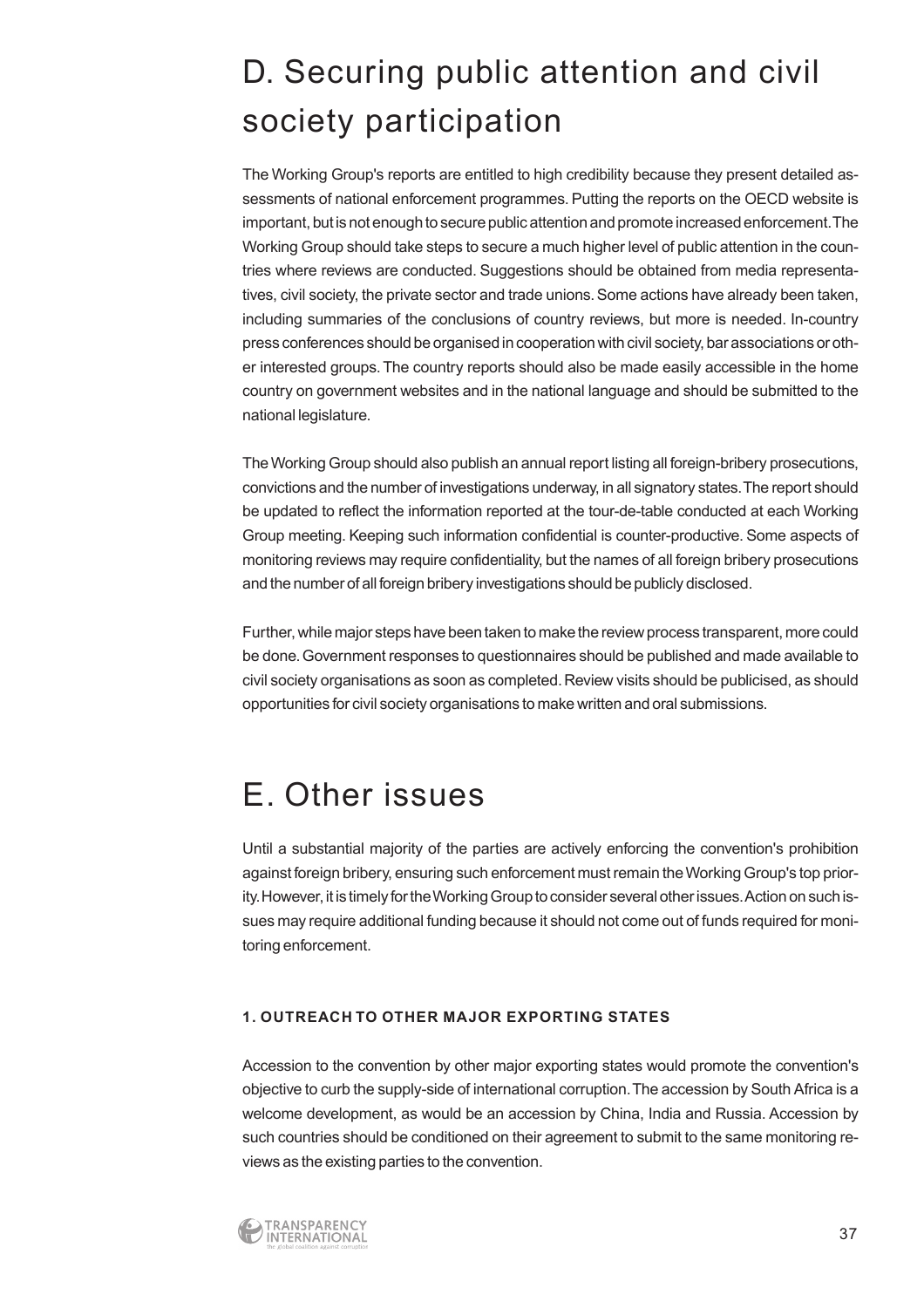#### **2. BRIBERY OF POLITICAL PARTIES AND PARTY OFFICIALS**

In 2000, TI submitted recommendations to the Working Group to strengthen the coverage of bribery of political parties and party officials. For the reasons explained in the submission, the prohibition against bribery of foreign public officials may not apply when a payment is made to a political party or party official, who influences the actions of a public official in awarding business.This is a serious loophole that can be closed by a commentary, without amending the convention.

#### **3. COVERAGE OF FOREIGN SUBSIDIARIES**

There is widespread concern that the convention's prohibition against foreign bribery is often evaded when bribes are paid by foreign subsidiaries of parent companies based in OECD countries.That concern was amplified by the large number of such subsidiaries that are included in the Volcker Report's list of companies that paid kickbacks in Iraq under the United Nations Oilfor-Food programme.

TI recommends that the Working Group considers what actions can be taken to address this issue.One approach would be to urge governments to require their companies to adopt meaningful anti-bribery compliance programmes. As part of such programmes, parent companies based in OECD countries should apply their corporate anti-bribery policies to controlled subsidiaries. Such an approach is consistent with current thinking on corporate governance. It would not raise problems regarding extraterritorial application and can be done by a commentary, without amending the convention.

#### **4. FACILITATION PAYMENTS**

The exemption of facilitation payments from the OECD Convention's prohibition of foreign bribery should be re-examined.The other anti-corruption conventions, adopted after the OECD Convention, do not exclude facilitation payments.A substantial number of OECD states prohibit facilitation payments.

There are three reasons why attitudes about facilitation payments have changed since the convention was adopted in 1996. First, it is now widely recognised that facilitation payments are a major problem in many developing countries and place a heavy burden on their poorest citizens. Second, facilitation payments are often organized from the top down, and not isolated acts by low-level officials. Third, corporate compliance experts have learned that it is often difficult to draw a line between facilitation payments and other bribes.This thinking is reflected in guides to compliance, including TI's Business Principles for Countering Bribery, the International Chamber of Commerce's Rules of Conduct to Combat Extortion and Bribery and the World Economic Forum Principle for Countering Bribery.

For these reasons, it would be desirable for OECD to reconsider the present broad exclusion of facilitation payments.The objective should be to encourage companies to work towards eliminating facilitation payments.Because the OECD exemption is provided in a Commentary to the convention, it can be changed by revising the Commentary without amending the convention.

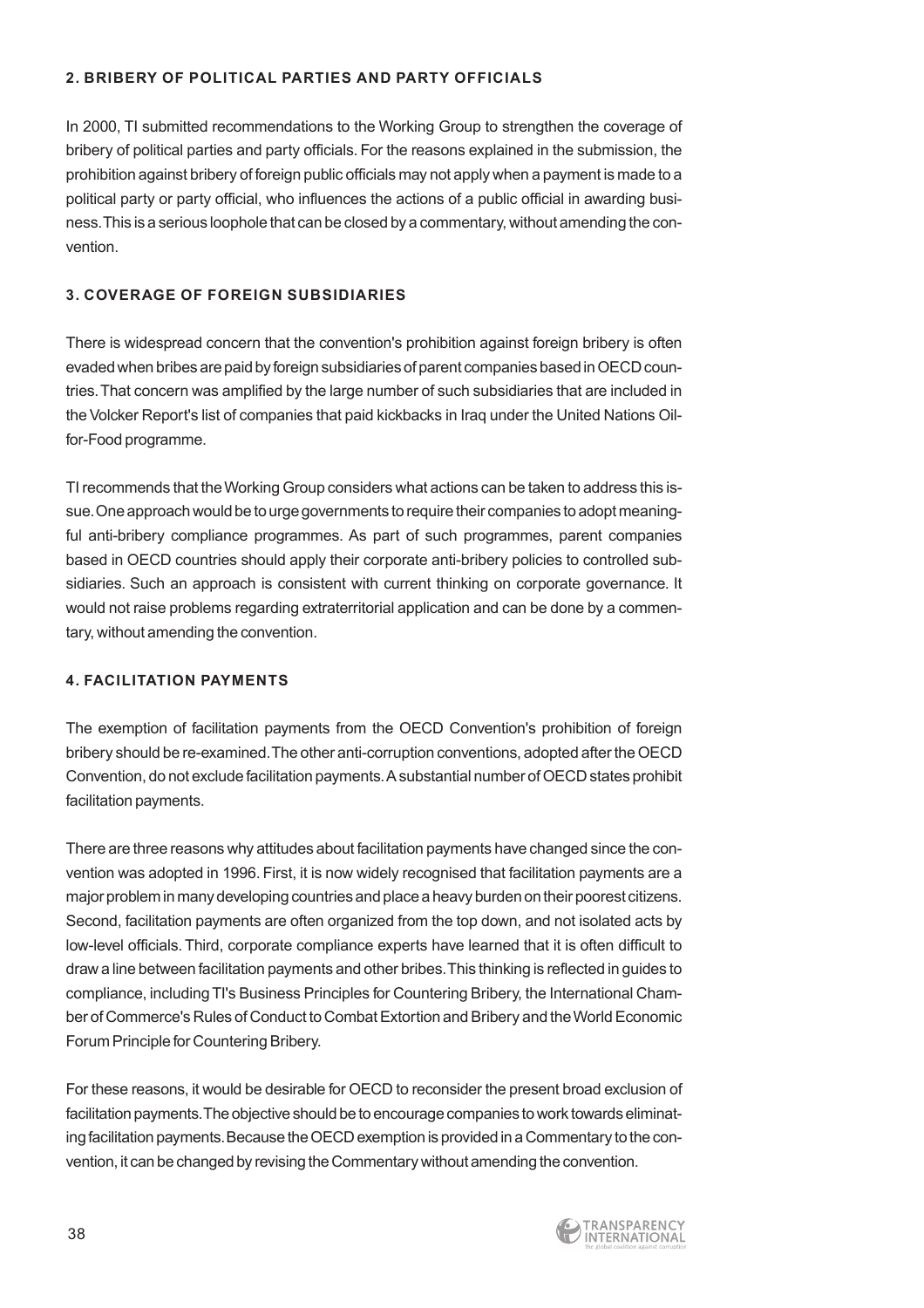#### **5. COOPERATION WITH OTHER MONITORING ORGANISATIONS**

In recent years concern has developed over duplicative monitoring reviews under different anticorruption conventions.Such concerns are heightened by the entry into force of the United Nations Convention against Corruption (UNCAC). The OECD should play an active part in the development of cooperative arrangements among the different monitoring organisations. Such cooperation is desirable not only to avoid duplication, but because all monitoring programmes have serious resource constraints. Cooperation and coordinating would make all of them more effective.

#### **6. PRIVATE-TO-PRIVATE BRIBERY**

The International Chamber of Commerce has proposed that the OECD Working Group undertake a study of private-to-private bribery. There are important reasons for undertaking such a study. Privatization of many governmental functions has blurred the line between the public and the private sector.Moreover, in many countries the private sector is larger than the public sector. In a global economy, private-to-private bribery transcends national borders and is considered to be widespread.

### **ACKNOWLEDGEMENTS**

The authors of this report want to express their appreciation to the many individuals who contributed to this TI Progress Report on Enforcement of the OECD Convention.This includes the experts from TI national chapters, listed in Appendix A, who responded to our Questionnaire. They provided the information, assessments and observations on which, together with the Phase 2 reports, this report is based. They consulted with government representatives and many others in their countries. Thanks are also due to Sascha Meloh for his assistance in preparing this report.

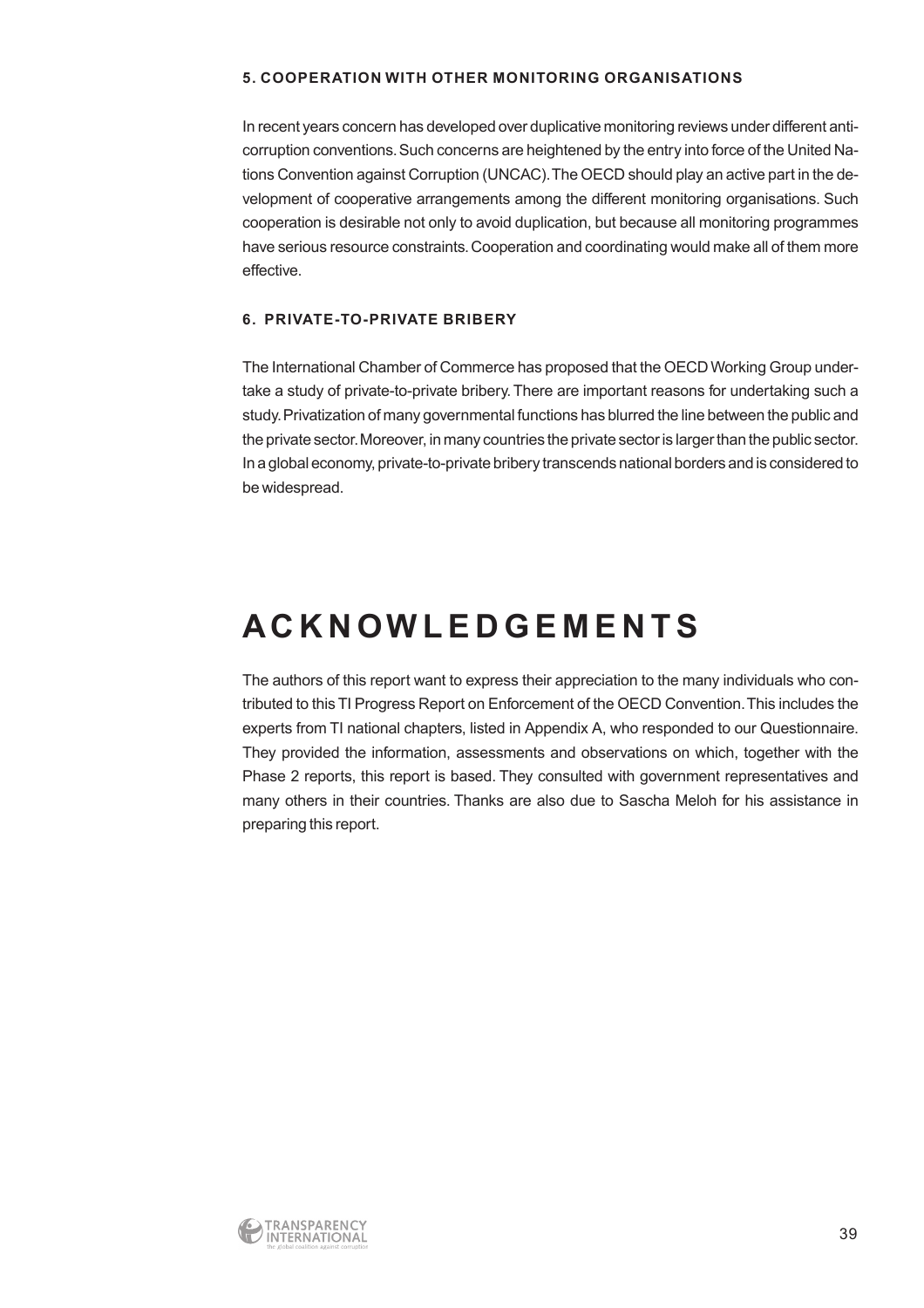# **APPENDIX A** List of Experts from TI National Chapters

| <b>Argentina</b>      | Nicolás Dassen                                                                                                                                                                                                                                                                                               |
|-----------------------|--------------------------------------------------------------------------------------------------------------------------------------------------------------------------------------------------------------------------------------------------------------------------------------------------------------|
|                       | Partner of Jorge & Dassen, Consultants on Anticorruption and Governance; Part time                                                                                                                                                                                                                           |
|                       | Professor of Anticorruption and Constitutional Law; Advisor to Poder Ciudadano (TI-<br>Argentina)                                                                                                                                                                                                            |
|                       | Former Legal Advisor to the Federal Judicial Council and to the Bureau of Transparen-<br>cy Policies of the Anticorruption Office of Argentina, where he was appointed as lead<br>expert for the Follow up Mechanism on the Implementation of the Inter-American Con-<br>vention Against Corruption (IACAC). |
| <b>Australia</b>      | <b>Michael Ahrens</b>                                                                                                                                                                                                                                                                                        |
|                       | Executive Director, TI-Australia                                                                                                                                                                                                                                                                             |
| <b>Austria</b>        | <b>Ruth Bachmayer</b>                                                                                                                                                                                                                                                                                        |
|                       | Economist; Board Member TI-Austria<br>Former civil servant in the Ministry of Finance of Austria and former Executive Board<br>Member in the World Bank.                                                                                                                                                     |
| <b>Belgium</b>        | <b>François Vincke</b>                                                                                                                                                                                                                                                                                       |
|                       | Lawyer, Willkie Farr & Gallagher LLP; Board Member TI-Belgium                                                                                                                                                                                                                                                |
|                       | Member of the Brussels Bar; Chair of the ICC Anti-Corruption Commission.                                                                                                                                                                                                                                     |
| <b>Brazil</b>         | <b>Claudio Weber Abramo</b>                                                                                                                                                                                                                                                                                  |
|                       | Executive Director, Transparencia Brasil                                                                                                                                                                                                                                                                     |
| <b>Bulgaria</b>       | <b>Ruslan Stefanov</b>                                                                                                                                                                                                                                                                                       |
|                       | Economist; Economic Program Coordinator, Center for the Study of Democracy<br>(CSD)                                                                                                                                                                                                                          |
|                       | One of the contributors to CSD's annual Corruption Assessment Reports.                                                                                                                                                                                                                                       |
| Canada                | <b>Michael Davies</b>                                                                                                                                                                                                                                                                                        |
|                       | Vice Chair, Canadian Centre for Ethics & Corporate Policy; Individual Member TI-                                                                                                                                                                                                                             |
|                       | Canada                                                                                                                                                                                                                                                                                                       |
|                       | Recently retired V.P. & General Counsel, General Electric Canada Inc.; Recently re-                                                                                                                                                                                                                          |
|                       | tired Director of TI-Canada.                                                                                                                                                                                                                                                                                 |
| <b>Chile</b>          | <b>Gonzalo Medina Schulz</b>                                                                                                                                                                                                                                                                                 |
|                       | Lawyer, Law Firm Harasic & Lopez Ltda.                                                                                                                                                                                                                                                                       |
|                       | Formerly, Montt & Co.; National Public Defence Service; Ph.D. studies in criminal law                                                                                                                                                                                                                        |
| <b>Czech Republic</b> | at the University of Dresden and University of Freiburg, Germany.<br>Michal Štička                                                                                                                                                                                                                           |
|                       | Head of Anticorruption Legal Advice Centre TI-Czech Republic                                                                                                                                                                                                                                                 |
|                       | More than 4 years experience in designing, implementing, and evaluating of selected                                                                                                                                                                                                                          |
|                       | anti-corruption tools on the local, regional and national level, and monitoring of nation-                                                                                                                                                                                                                   |
|                       | al and international anti-corruption policies.                                                                                                                                                                                                                                                               |
| <b>Denmark</b>        | <b>Jens Berthelsen</b>                                                                                                                                                                                                                                                                                       |
|                       | Consultant; Chair, TI-Denmark                                                                                                                                                                                                                                                                                |
|                       | 10 years consultancy and legal advice.                                                                                                                                                                                                                                                                       |
| <b>Estonia</b>        | <b>Tarmu Tammerk</b>                                                                                                                                                                                                                                                                                         |
|                       | Chairman of the Board, TI-Estonia                                                                                                                                                                                                                                                                            |
| <b>Finland</b>        | Antti Pihlajamäki, LL.D                                                                                                                                                                                                                                                                                      |
|                       | Chief District Prosecutor; Adjunct Professor in Criminal Law; Vice-Chair, TI-Finland                                                                                                                                                                                                                         |
|                       | Public prosecutor for 20 years;                                                                                                                                                                                                                                                                              |
|                       | Former Legislative counsellor in the Ministry of Justice, Former Chair of TI-Finland;                                                                                                                                                                                                                        |
|                       | Former member of the OECD Working Group on Bribery; Former GRECO Evaluator                                                                                                                                                                                                                                   |
| <b>France</b>         | Jacques Terray, Lic. and L.L.M                                                                                                                                                                                                                                                                               |
|                       | Vice-Chairman, TI-France                                                                                                                                                                                                                                                                                     |
|                       | Former partner of Gide Loyrette Nouel law firm                                                                                                                                                                                                                                                               |

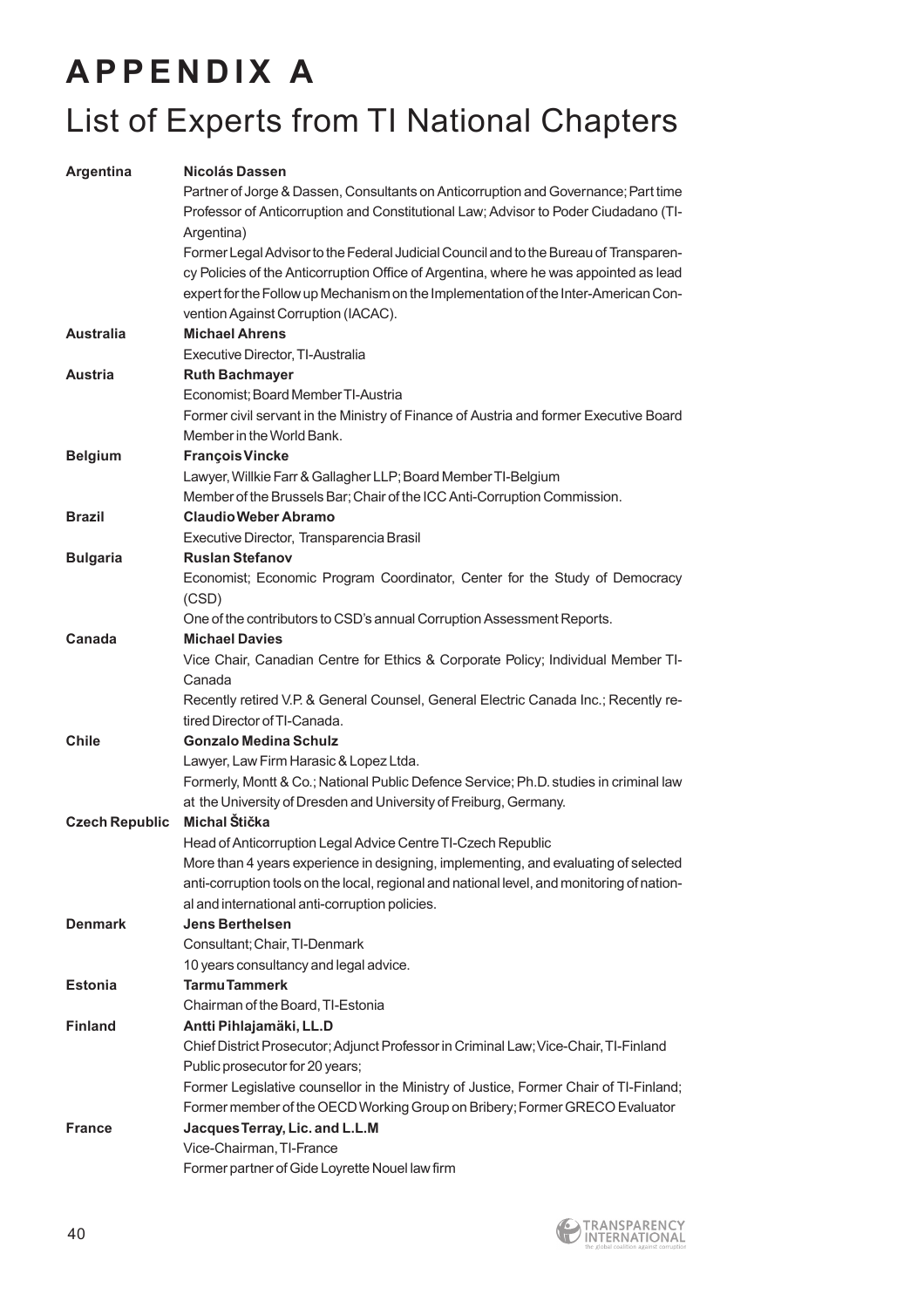| Germany        | Dr. jur. Max Dehmel, MCL<br>Individual Member, TI-Germany<br>Ministerialrat a.D.; Former head of section for media, film and book policy in the Feder-<br>al Ministry of Economics and with the Federal State Minister for Culture and Media<br><b>Carel Mohn</b>                              |
|----------------|------------------------------------------------------------------------------------------------------------------------------------------------------------------------------------------------------------------------------------------------------------------------------------------------|
|                | Head of Communications in the Federation of German Consumer Organisation;<br>Member TI-Germany                                                                                                                                                                                                 |
|                | Former staff member of TI- Secretariat. He holds degrees in political science and jour-<br>nalism from the Free University of Berlin and the Berlin School of Journalism.<br>Note: Inputs were provided by Michael H. Wiehen. Long-time executive of the World                                 |
| Greece         | Bank; Attorney; Member of Board of Directors, TI-Germany<br><b>Thanos Gekas</b>                                                                                                                                                                                                                |
|                | Lawyer                                                                                                                                                                                                                                                                                         |
| <b>Hungary</b> | Dr. Miklós Hollán, Phd                                                                                                                                                                                                                                                                         |
|                | Research fellow of the Institute for Legal Studies of the Hungarian Academy of Sciences<br>Adjunct Professor of Law; Lawyer specialised in economic criminal law; Assistant Pro-<br>fessor of Law; Junior Research Fellow, Institute for Legal Studies of the Hungarian<br>Academy of Sciences |
| <b>Ireland</b> | <b>Diarmuid Griffin</b>                                                                                                                                                                                                                                                                        |
|                | Lecturer in Criminal Law, Criminology, Criminal Justice and Public Law, The Law Fac-<br>ulty, National University of Ireland                                                                                                                                                                   |
| <b>Italy</b>   | <b>Patrizia Del Biondo</b>                                                                                                                                                                                                                                                                     |
|                | Project Manager, TI-Italy                                                                                                                                                                                                                                                                      |
|                | Nicola Busto                                                                                                                                                                                                                                                                                   |
|                | Lawyer<br><b>Fabrizio Sardella</b>                                                                                                                                                                                                                                                             |
|                |                                                                                                                                                                                                                                                                                                |
| Japan          | Lawyer<br><b>Prof. Toru Umeda</b>                                                                                                                                                                                                                                                              |
|                | Professor of International Law and Deputy Director of Business Ethics and Compli-                                                                                                                                                                                                              |
|                | ance Research Centre at Reitaku University, Japan; Steering Committee Member,                                                                                                                                                                                                                  |
|                | Global Compact Japan Network; Vice-Chair, TI-Japan                                                                                                                                                                                                                                             |
|                | Contributed to the book Fighting Corruption in East Asia published by the World Bank                                                                                                                                                                                                           |
|                | in 2003; conducted comparative research on legislation concerning foreign bribery                                                                                                                                                                                                              |
|                | prevention of signatories to the OECD Convention in 2001-2002; participated in                                                                                                                                                                                                                 |
|                | Phase 2-related hearings on Japan in 2005 and 2006.                                                                                                                                                                                                                                            |
| Korea          | Dr. Joongi Kim                                                                                                                                                                                                                                                                                 |
|                | Executive Director, Hills Governance Center; Associate Professor of Law, Graduate                                                                                                                                                                                                              |
|                | School of International Studies, Yonsei University                                                                                                                                                                                                                                             |
|                | Formerly, Foley & Lardner, Attorney, Washington, D.C.; Hongik University, Business<br>Administration Department, Seoul, Korea; Assistant Professor of Law, Seoul, Korea;                                                                                                                       |
|                | National University of Singapore, Faculty of Law Visiting Associate Professor; Yonsei                                                                                                                                                                                                          |
|                | University, Seoul, Korea Executive Director, Hills Governance Center; Associate Pro-                                                                                                                                                                                                           |
|                | fessor of Law                                                                                                                                                                                                                                                                                  |
| <b>Mexico</b>  | Eduardo Bohórquez                                                                                                                                                                                                                                                                              |
|                | Executive Director, TI-Mexico                                                                                                                                                                                                                                                                  |
|                | Participated in the revision of the OECD's Anti-Bribery Convention.                                                                                                                                                                                                                            |
|                | <b>Jeremy Biddle</b>                                                                                                                                                                                                                                                                           |
|                | Project Consultant, TI-Mexico                                                                                                                                                                                                                                                                  |
|                | Co-authored the Phase-2 civil society report for the Follow-up Mechanism on the Im-                                                                                                                                                                                                            |
|                | plementation of the Inter-American Convention Against Corruption of the Organiza-                                                                                                                                                                                                              |
|                | tion of American States.                                                                                                                                                                                                                                                                       |
|                | <b>Amine Islas</b>                                                                                                                                                                                                                                                                             |
|                | Project Consultant, TI-Mexico<br>Co-authored the Phase-2 civil society report for the Follow-up Mechanism on the Im-                                                                                                                                                                           |
|                | plementation of the Inter-American Convention Against Corruption of the Organiza-                                                                                                                                                                                                              |
|                | tion of American States.                                                                                                                                                                                                                                                                       |

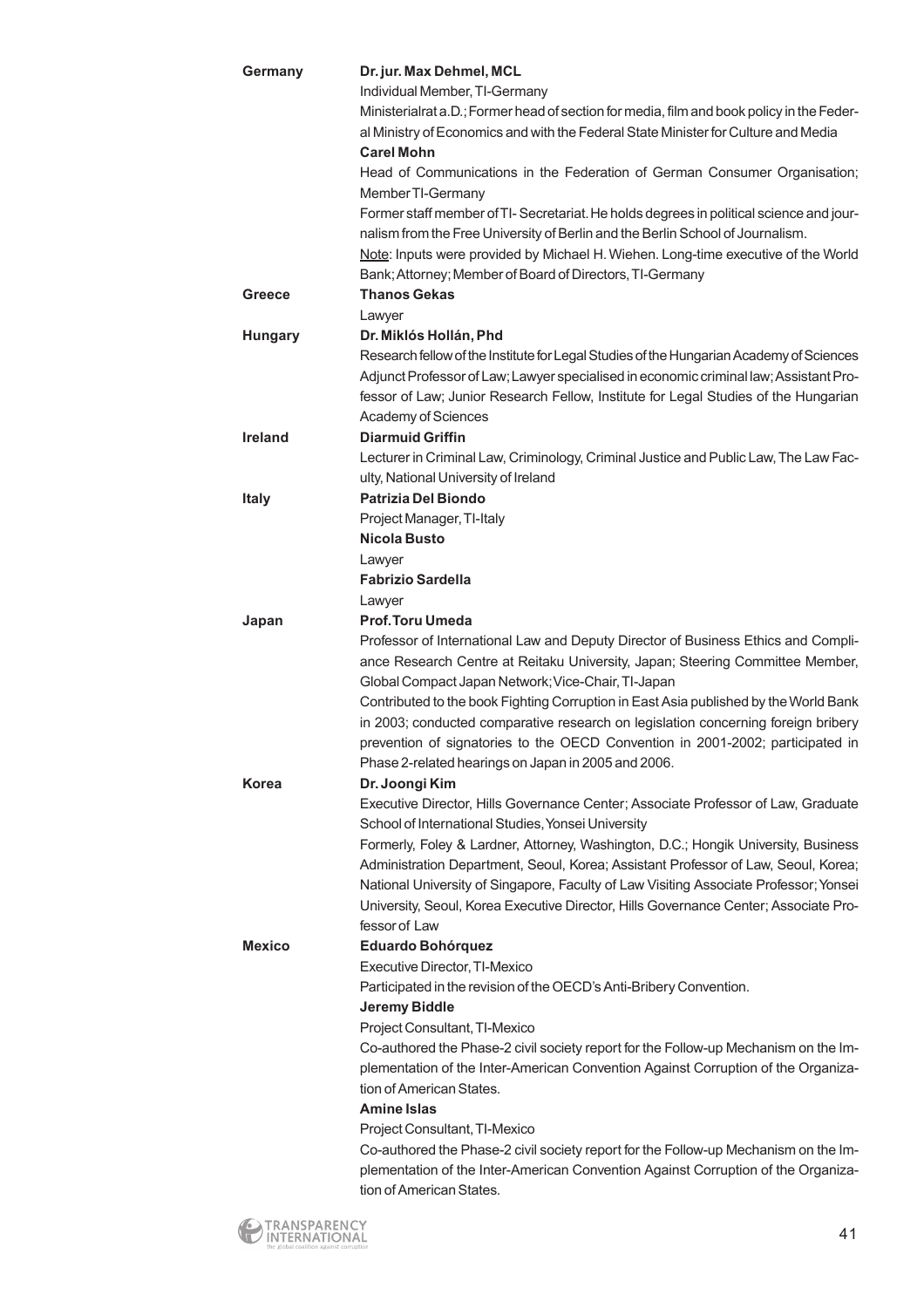| <b>Netherlands</b>            | Prof. Hans de Doelder<br>Chairman, TI-Netherlands                                                                              |
|-------------------------------|--------------------------------------------------------------------------------------------------------------------------------|
|                               | Professor of Criminal Law and Criminal Procedural Law                                                                          |
|                               | <b>Gerben Smid</b>                                                                                                             |
|                               | Member of the Board, TI-Netherlands                                                                                            |
|                               | PhD Student in Criminal Law                                                                                                    |
| <b>New Zealand</b>            | <b>Colin Hicks</b>                                                                                                             |
|                               | Individual Member, TI-New Zealand                                                                                              |
|                               | 33 years work experience as a public official, mostly in the administration of criminal                                        |
|                               | justice and crime prevention; 10 years experience as a consultant on professional and                                          |
|                               | governmental ethics; Teacher and author on public sector ethics and related subjects;<br>Member of Transparency International. |
| <b>Norway</b>                 | Jan Borgen                                                                                                                     |
|                               | Attorney-at-Law; Secretary General, TI-Norway                                                                                  |
| <b>Poland</b>                 | <b>Aleksandra Demczyszak</b>                                                                                                   |
|                               | Student, Volunteer TI-Poland                                                                                                   |
| Portugal                      | Luís de Sousa, PhD                                                                                                             |
|                               | Research associate in political science at the CIES-Centro de Investigacáo e Estudos                                           |
|                               | de Sociologia, ISCTE, Lisbon; Project Director of the research network of anti-corrup-                                         |
|                               | tion agencies (ANCORAGE-NET) and Head of the Portuguese Observatory of Ethica                                                  |
|                               | in Public Life; Coordinator of the various expenditure monitoring programmes com-                                              |
|                               | missioned by the new monitoring body on political financing (Entidade das Contas e                                             |
|                               | Financiamentos Políticos) of the Portuguese Constitutional Court Portugal                                                      |
| Slovak Republic Pavel Nechala |                                                                                                                                |
|                               | Advocate, Pavel Nechala & Co. law firm; Individual Member, TI-Slovakia                                                         |
| Slovenia                      | Doc. Dr. Matjaž Jager, LL.M.                                                                                                   |
|                               | Director Institute of Criminology at the Faculty of Law Ljubljana                                                              |
|                               | Associate Professor, University of Ljubljana Faculty of Law                                                                    |
| Spain                         | <b>Manuel Villoria</b>                                                                                                         |
|                               | Professor of the Department of Public Law and Political Science from the University                                            |
| <b>Sweden</b>                 | Rey Juan Carlos, Madrid, Spain; Individual Member, TI-Spain                                                                    |
|                               | <b>Thorsten Cars, LL.D</b><br>Former Head of Department at the Office of the Prosecutor General; Former Counsel-               |
|                               | lor at the Ministry of Justice (responsible for legislation concerning corruption); Former                                     |
|                               | Chief Judge at the Stockholm District Court; Former Chief Justice at the Svea Court of                                         |
|                               | Appeal (Stockholm); Former Chairman of the Swedish Institute to combat Corruptive                                              |
|                               | Practices (Institutet Mot Mutor); Author of commentaries on the Swedish legislation                                            |
|                               | concerning corruption.                                                                                                         |
| <b>Switzerland</b>            | Jean-Pierre Méan                                                                                                               |
|                               | Lawyer; Senior Vice President Legal & Compliance SGS SA,                                                                       |
|                               | Geneva, Switzerland; Board Member, TI-Switzerland                                                                              |
| <b>Turkey</b>                 | E. Oya Cetinkaya                                                                                                               |
|                               | International Lawyer, Mediterranean Legal Counsel, AIG Sigorta A.S.                                                            |
|                               | 14 years of experience as international lawyer; Graduate of University of Ankara Law                                           |
|                               | Faculty and University of Texas at Austin School of Law; Admitted to New York and Is-                                          |
|                               | tanbul Bars.                                                                                                                   |
|                               | United Kingdom Graham Rodmell                                                                                                  |
|                               | Senior Consultant, TI-UK                                                                                                       |
|                               | Former Director of Corporate and Regulatory Affairs, TI-UK                                                                     |
| <b>United States</b>          | Lucinda A. Low                                                                                                                 |
|                               | Lawyer, Steptoe & Johnson LLP; Board of Directors, TI-USA<br><b>FCPA Practitioner</b>                                          |
|                               |                                                                                                                                |

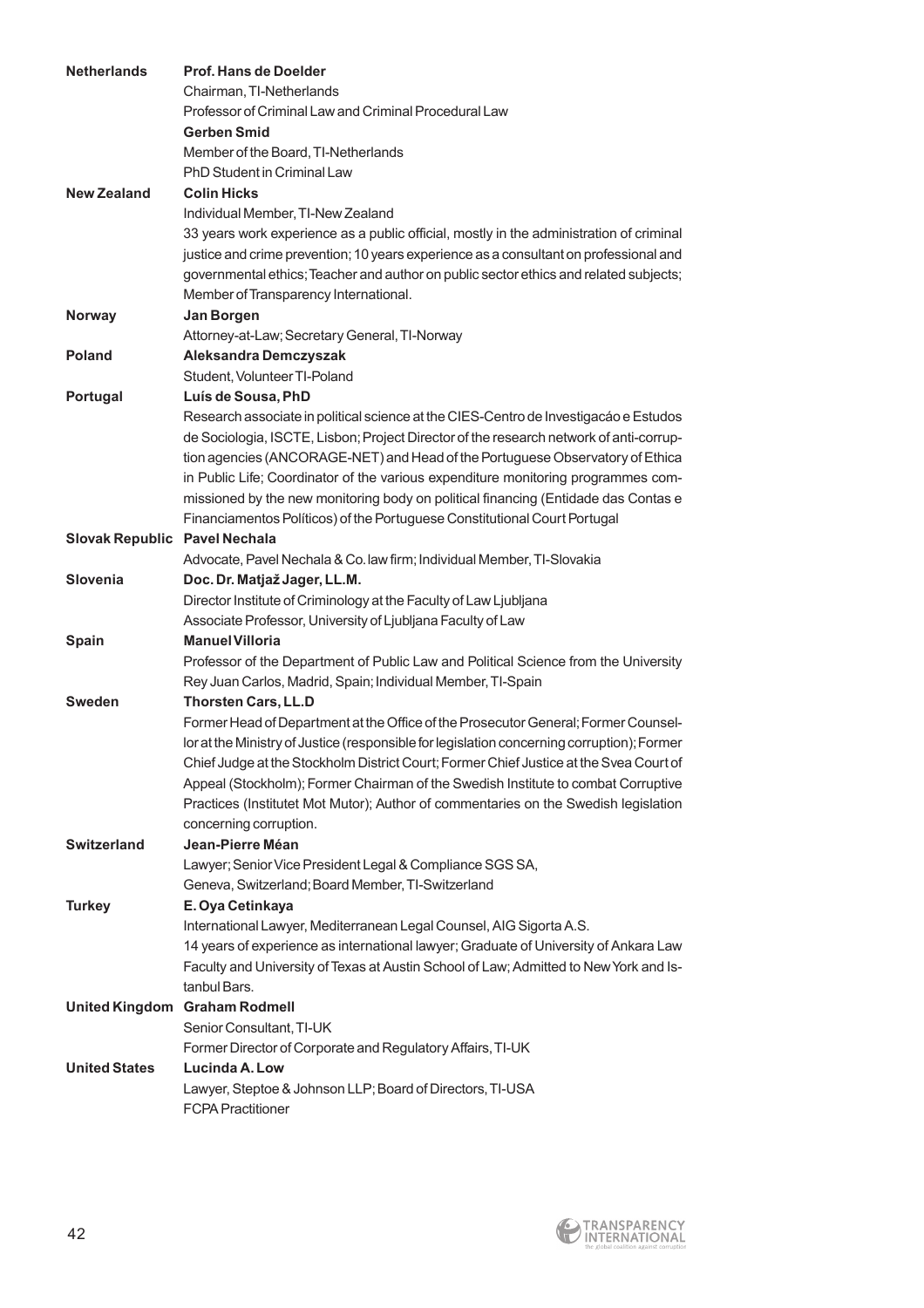### **APPENDIX B**

# Questionnaire for TI National Chapters in OECD Signatory States

**Questionnaire for** [Name of country]:

**Date:**

#### **I. CURRENT STATUS OF ENFORCEMENT**

#### **A. Prosecutions brought for foreign bribery**

Please list all cases involving allegations of bribery of foreign public officials brought by prosecutors in your country since the OECD Convention became effective in your country.The list should cover as far as possible all cases relating to bribery of foreign public officials, whether brought under laws dealing with corruption, or under other laws, such as laws dealing with fraud, money laundering, and tax evasion or accounting violations.

**If information unavailable, please indicate:**

**Is there adequate public access to information about foreign bribery cases? Yes** 

**No**

**If yes, please specify what kind of access is provided? If no, in what way is the access inadequate?**

**Total number of cases**

**For each case please list if possible the following:**

- 1 Name of case, including principal parties (Please indicate if major multinationals involved)
- 2 Date and court where filed
- 3 Summary of principal charges, including name of the country whose officials were allegedly bribed
- 4 Penalties or other sanctions sought
- 5 If case concluded, please indicate disposition: conviction, settlement, dismissal or other disposition. If case pending, please indicate current status, including trial or appeal dates if known.

Please Note: We would like to list separately the total number of cases brought since January 2006 and the number of cases since 1999.Thus it is important for you to list the date of filing of the case.

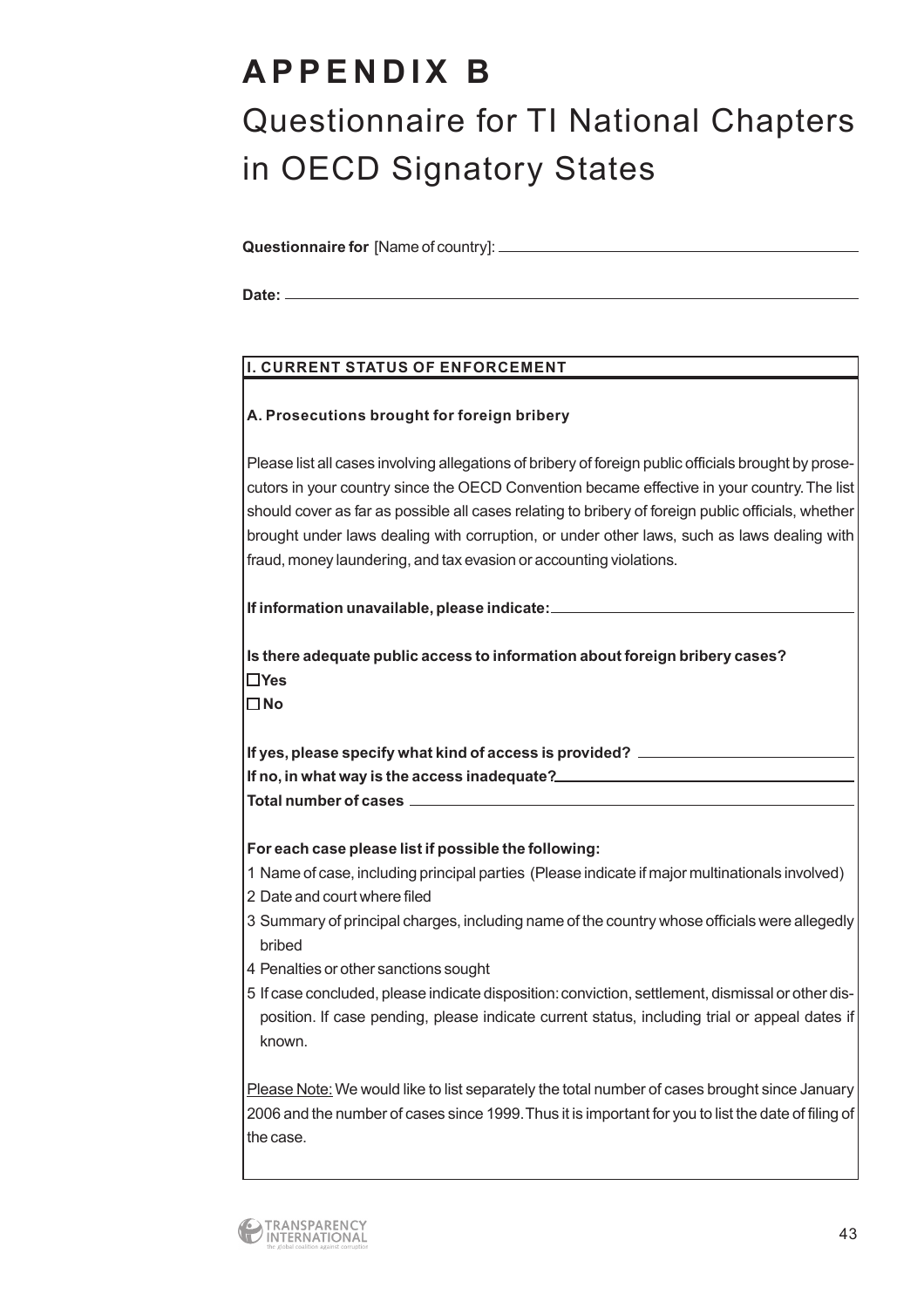#### **B. Investigations under way**

Please provide available information on government investigations of allegations of bribery of foreign public officials which were commenced since the OECD Convention became effective in you country.The list should cover as far as possible all investigations relating to bribery of foreign public officials, whether brought under laws dealing with corruption, or under other laws, such as laws dealing with fraud, money laundering, and tax evasion or accounting violations.

#### **If information unavailable, please indicate:**

**Total number of known investigations:**

#### **For each investigation, where possible, please list the following:**

- 1 Names of parties (Please indicate if major multinationals are involved)
- 2 Date when investigation started
- 3 Name of country whose officials were allegedly bribed
- 4 Current status, including likelihood case will be brought

Please Note: We would like to list separately the total number of investigations started since January 2006 and the total number of investigations since 1999.Thus it is important for you to list the date of when the investigation started.

#### **C. Serious allegations**

Please provide information about serious allegations of foreign bribery or related offences by companies or individuals based in your country, that (a) have been published in reputable international or domestic publications since the OECD Convention became effective in your country, and (b) with respect to which, as far as you know, no investigation or prosecution has been undertaken.

#### **Total number of serious allegations:**

#### **For each matter, where available, please list the following:**

- 1 Names of companies and/or individuals involved
- 2 Date of publication
- 3 Nature of allegations
- 4 Name of country whose officials were allegedly bribed

**D. Political control over enforcement actions/ Independence of prosecutors**

**Are you aware of any instances where an investigation or prosecution has been terminated by political decision-makers?**

**Do you believe that such action violates Article 5 of the OECD Convention?**

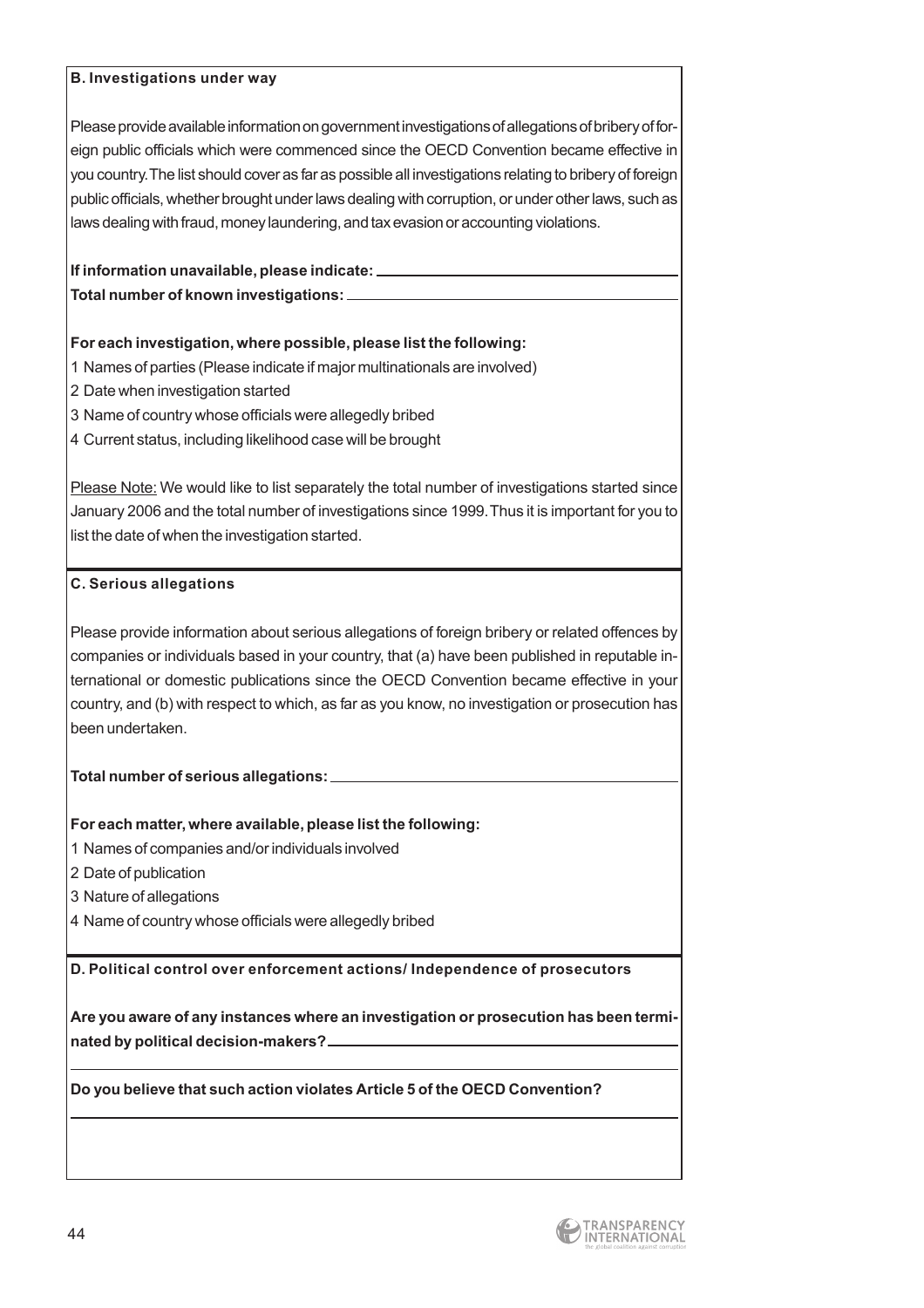#### **II. ACTIONS TO PROMOTE ENFORCEMENT**

**A. Organization of Enforcement**

**1 Is there a centralized national office or unit for foreign bribery enforcement? Yes** 

**No**

**2 If foreign bribery enforcement is not centralized, what level of coordination and supervision is provided for foreign bribery enforcement?**

**UNSATISFACTORY** 

**SATISFACTORY**

**Explanation for choice, including any difference from last year:**

**B. Available Resources** 

**How would you assess staffing and resources for foreign bribery enforcement? UNSATISFACTORY** 

**SATISFACTORY**

**Explanation for choice, including any difference from last year:**

**C. Complaint Procedure**

**How would you assess your government's efforts to provide publicly-known and accessible procedures for reporting foreign bribery allegations,such as hotlines and websites? UNSATISFACTORY** 

**SATISFACTORY**

**Explanation for choice, including any difference from last year:**

**Are you aware of any foreign bribery cases or investigations that have been brought as a result of complaints made to government offices?** 

**D.Whistleblower Protection**

**1 How would you assess the level of whistleblower protection in law and in practice in the public sector for foreign bribery complaints?** 

**UNSATISFACTORY** 

**SATISFACTORY**

**Explanation for choice, including any difference from last year:**

**Please list written sources:**

**Please list government authorities or other persons consulted:**

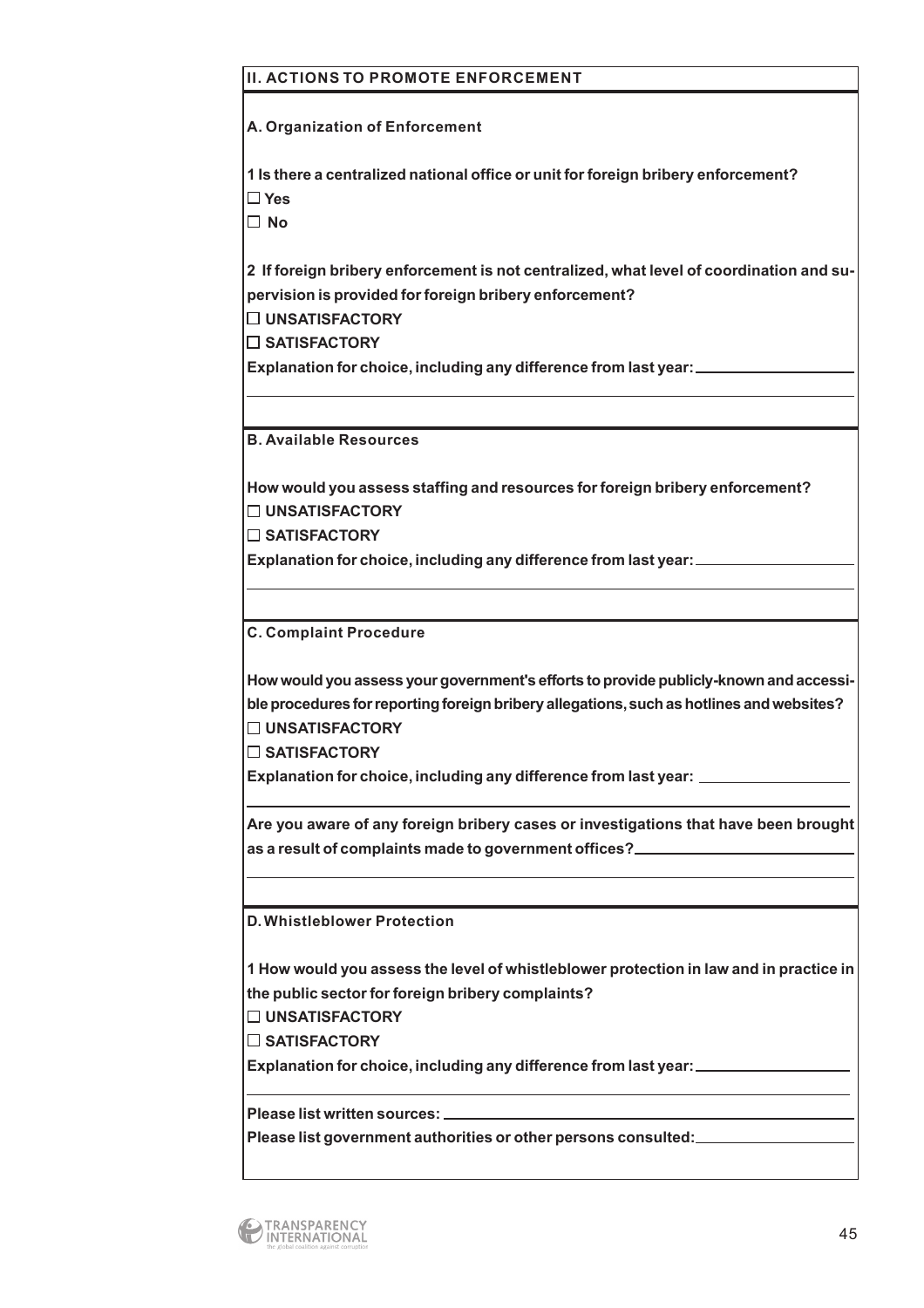**2 How would you assess the level of whistleblower protection in law and in practice in the private sector for foreign bribery complaints?** 

**UNSATISFACTORY** 

**SATISFACTORY**

**Explanation for choice, including any difference from last year:**

**Are you aware of any foreign bribery cases or investigations that have been brought as a result of whistle blowing by persons in the public or private sector?**

**E. Public Awareness**

**How would you assess your government's efforts in the last year to create public awareness that foreign bribery has become a crime?**

**UNSATISFACTORY** 

**SATISFACTORY**

**Explanation for choice, including any difference from last year:**

**F. Accounting and Auditing Requirements**

**How would you assess accounting and auditing requirements intended to prevent practices for hiding foreign bribery** (such as the prohibition of off-the-books account or the use of other practices for hiding foreign bribery)?

**UNSATISFACTORY** 

**SATISFACTORY**

**Explanation for choice, including any difference from last year:**

**Are you aware of any cases or investigations brought for violation of these requirements? If already mentioned above under I. A and B, please indicate.**

**G. Private Sector Efforts**

**How would you assess the effectiveness of corporate anti-bribery compliance programmes in your country?**

**UNSATISFACTORY** 

**SATISFACTORY**

**Explanation for choice, including any difference from last year:**

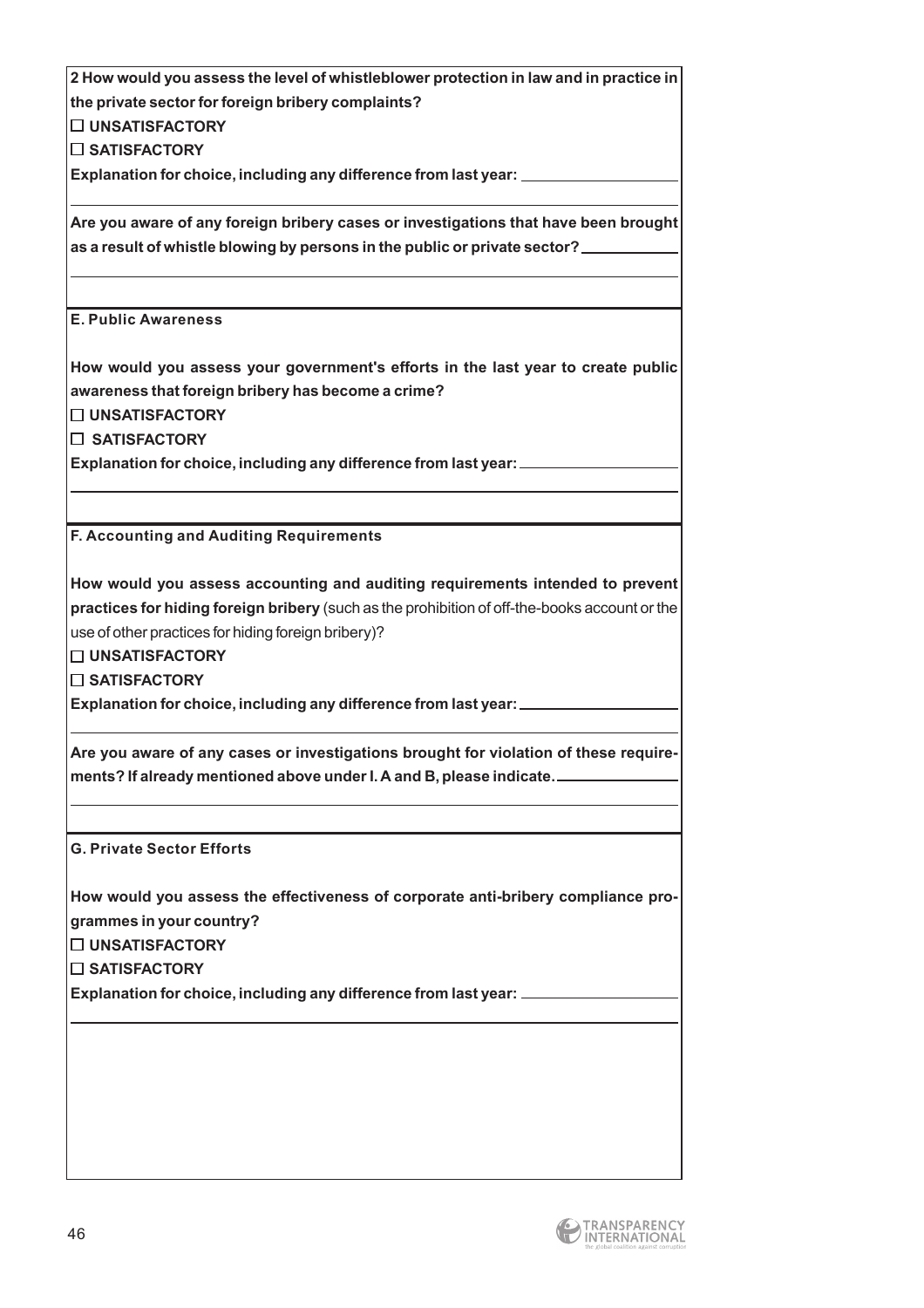| H. Statutory and Other Legal Obstacles                                                                                              |                         |
|-------------------------------------------------------------------------------------------------------------------------------------|-------------------------|
| 1 Are there significant inadequacies in the legal framework for foreign bribery prose-                                              |                         |
| cutions in your country?                                                                                                            |                         |
| $\square$ Yes                                                                                                                       |                         |
| $\square$ No                                                                                                                        |                         |
|                                                                                                                                     |                         |
| 2 If so, please indicate if these include:                                                                                          |                         |
| - Inadequate definition of foreign bribery                                                                                          | $\Box$ No<br>$\Box$ Yes |
| - Short statutes of limitation                                                                                                      | $\Box$ Yes<br>$\Box$ No |
| - Jurisdictional limitations                                                                                                        | $\Box$ Yes $\Box$ No    |
| - Lack of (criminal) liability for corporations                                                                                     | $\Box$ No<br>$\Box$ Yes |
| - Inadequate sanctions                                                                                                              | $\Box$ Yes<br>$\Box$ No |
|                                                                                                                                     |                         |
|                                                                                                                                     |                         |
|                                                                                                                                     |                         |
|                                                                                                                                     |                         |
| Explanation for choice, including any difference from last year: _______________                                                    |                         |
|                                                                                                                                     |                         |
|                                                                                                                                     |                         |
| I. Actions Needed in Your Country                                                                                                   |                         |
| should take to promote enforcement and compliance. Please consider the actions listed<br>above, but feel free to add other actions. |                         |
|                                                                                                                                     |                         |
| 2.                                                                                                                                  |                         |
| 3.                                                                                                                                  |                         |
|                                                                                                                                     |                         |
|                                                                                                                                     |                         |
|                                                                                                                                     |                         |
|                                                                                                                                     |                         |
|                                                                                                                                     |                         |
|                                                                                                                                     |                         |
|                                                                                                                                     |                         |
|                                                                                                                                     |                         |
|                                                                                                                                     |                         |
|                                                                                                                                     |                         |
|                                                                                                                                     |                         |
|                                                                                                                                     |                         |
|                                                                                                                                     |                         |
|                                                                                                                                     |                         |
|                                                                                                                                     |                         |
|                                                                                                                                     |                         |
|                                                                                                                                     |                         |
|                                                                                                                                     |                         |
|                                                                                                                                     |                         |

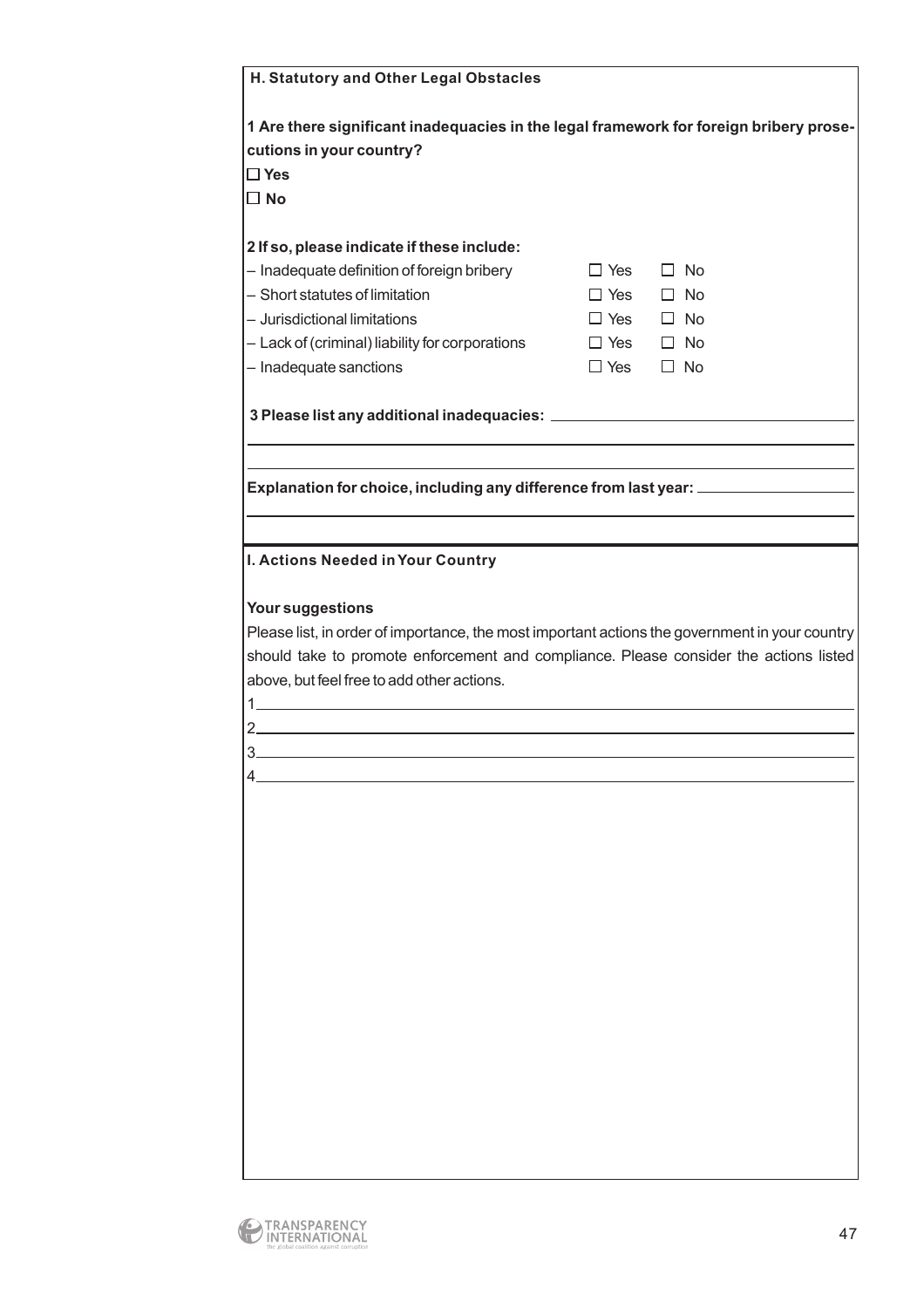| <b>III. CURRENT AND ANTICIPATED LEVEL OF ENFORCEMENT</b>                                 |
|------------------------------------------------------------------------------------------|
|                                                                                          |
| 1 How would you assess the current level of foreign bribery enforcement in your country? |
| $\Box$ UNSATISFACTORY                                                                    |
| $\Box$ SATISFACTORY                                                                      |
|                                                                                          |
| 2 Did your government's enforcement efforts increase since last year?                    |
| $\Box$ 1 Decreased enforcement                                                           |
| $\Box$ 2 No change                                                                       |
| $\Box$ 3 Increased Enforcement                                                           |
|                                                                                          |
| 3 How do you expect your government's enforcement of foreign bribery to change in        |
| the coming three years?                                                                  |
| $\Box$ 1 Decreased enforcement                                                           |
| $\Box$ 2 No change                                                                       |
| $\Box$ 3 Increased Enforcement                                                           |
|                                                                                          |

| Report prepared by [signature]: _ |  |
|-----------------------------------|--|
|                                   |  |

**Name of respondent:**

**Affiliation:**

| Professional experience:_ |  |  |
|---------------------------|--|--|
|                           |  |  |

**APPENDIX** 

List of persons consulted [with affiliation]: \_\_\_\_\_\_\_\_\_\_\_\_\_\_\_\_\_\_\_\_\_\_\_\_\_\_\_\_\_\_\_\_\_\_\_

**List of references and sources** [used in responding to this questionnaire]: